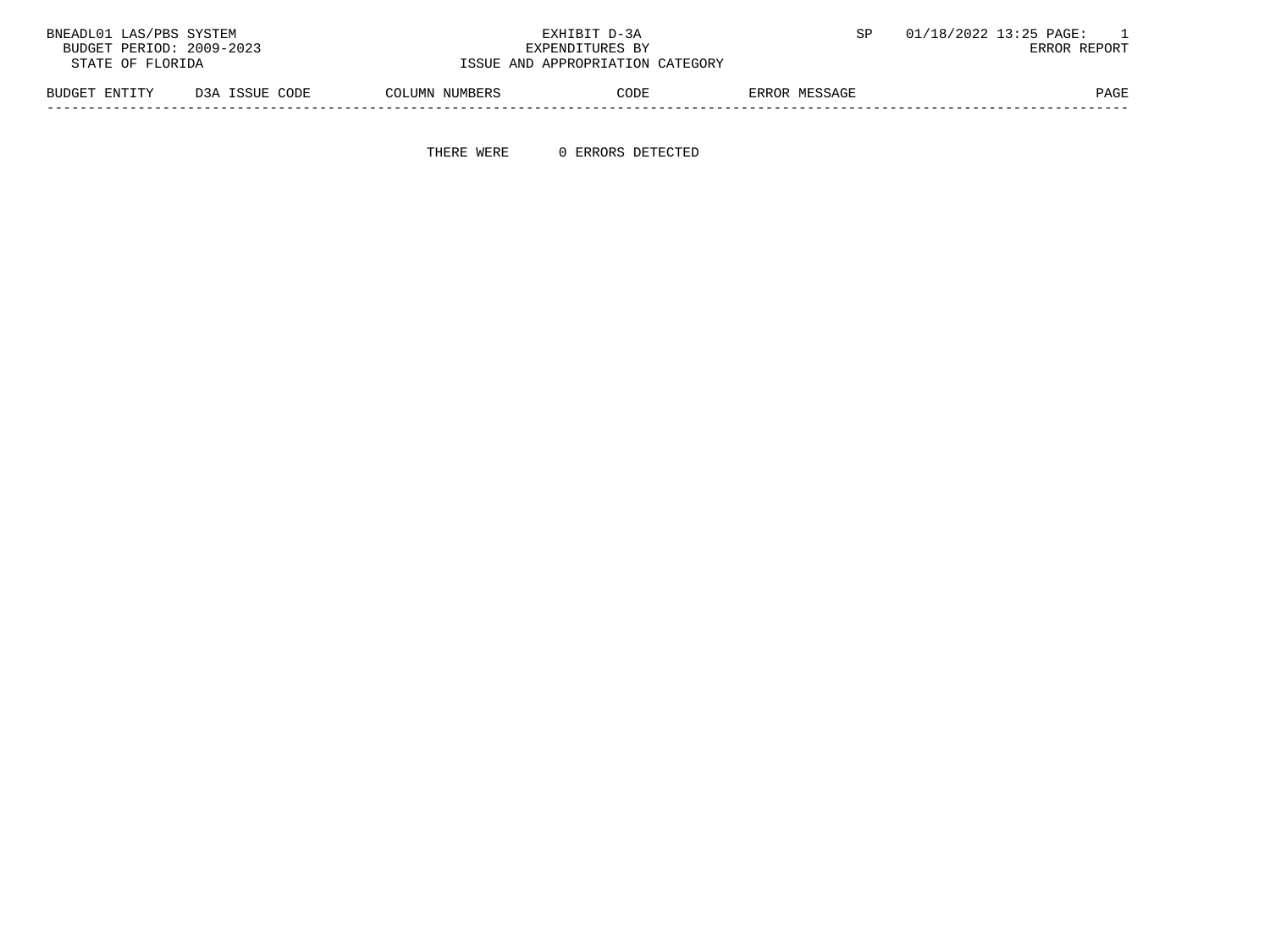| BNEADL01 LAS/PBS SYSTEM<br>BUDGET PERIOD: 2009-2023<br>STATE OF FLORIDA                                                                                                                                                                                                         |           | EXHIBIT D-3A<br>EXPENDITURES BY<br>ISSUE AND APPROPRIATION CATEGORY |                                      |  |                                                                                                             |         |                  |  | SP                    | 01/18/2022 13:25 PAGE: | 1                                                                                                |                                                                                                     |
|---------------------------------------------------------------------------------------------------------------------------------------------------------------------------------------------------------------------------------------------------------------------------------|-----------|---------------------------------------------------------------------|--------------------------------------|--|-------------------------------------------------------------------------------------------------------------|---------|------------------|--|-----------------------|------------------------|--------------------------------------------------------------------------------------------------|-----------------------------------------------------------------------------------------------------|
|                                                                                                                                                                                                                                                                                 |           | POS                                                                 | COL A12<br>AGY FIN REQ<br>AMOUNT POS |  | COL A14<br>AGY AMD REQ AGY AMD N/R AGY AMD ANZ<br>FY 2022-23 FY 2022-23 FY 2022-23 FY 2022-23<br>AMOUNT POS | COL A15 | AMOUNT POS       |  | COL A16<br>AMOUNT POS |                        | COL A14-A12<br>AGY AMD REO<br>FY 2022-23<br>OVER (UNDER )<br>AGY FIN REQ<br>FY 2022-23<br>AMOUNT | CODES                                                                                               |
| FINANCIAL SERVICES<br>PGM: FINANCIAL SVCS COMM<br>OFFICE OF FINANCIAL REG<br>SFTY & SOUND ST BKG SYST<br>PUBLIC PROTECTION<br>REGULATION AND LICENSING<br>INTRA-AGENCY REORGANIZATIONS<br>REALIGN ADMINISTRATIVE POSITIONS<br>WITHIN OFFICE OF FINANCIAL<br>REGULATION - DEDUCT |           |                                                                     |                                      |  |                                                                                                             |         |                  |  |                       |                        |                                                                                                  | 43000000<br>43900000<br>43900500<br>43900530<br>12<br>1204.00.00.00<br>1800000<br>1800640<br>010000 |
| SALARIES AND BENEFITS<br>FINANCIAL INST REG TF                                                                                                                                                                                                                                  | -STATE    |                                                                     |                                      |  | $61,758-$                                                                                                   |         |                  |  |                       |                        |                                                                                                  | $61,758 - 2275$ 1                                                                                   |
| <b>EXPENSES</b><br>FINANCIAL INST REG TF                                                                                                                                                                                                                                        | $-$ STATE |                                                                     |                                      |  | $1,800-$                                                                                                    |         |                  |  |                       |                        |                                                                                                  | 040000<br>1,800-2275 1                                                                              |
| SPECIAL CATEGORIES<br>TR/DMS/HR SVCS/STW CONTRCT                                                                                                                                                                                                                                |           |                                                                     |                                      |  |                                                                                                             |         |                  |  |                       |                        |                                                                                                  | 100000<br>107040                                                                                    |
| FINANCIAL INST REG TF                                                                                                                                                                                                                                                           | $-$ STATE |                                                                     |                                      |  | $305 -$                                                                                                     |         |                  |  |                       |                        |                                                                                                  | $305 - 2275$ 1                                                                                      |
| TOTAL: REALIGN ADMINISTRATIVE POSITIONS<br>WITHIN OFFICE OF FINANCIAL<br>REGULATION - DEDUCT<br>TOTAL ISSUE                                                                                                                                                                     |           |                                                                     |                                      |  | $63,863-$                                                                                                   |         |                  |  |                       |                        | $63,863-$                                                                                        | 1800640                                                                                             |
| ***********************************                                                                                                                                                                                                                                             |           |                                                                     |                                      |  |                                                                                                             |         |                  |  |                       |                        |                                                                                                  |                                                                                                     |
| AGENCY ISSUE NARRATIVE:<br>2022-2023 BUDGET YEAR NARRATIVE:                                                                                                                                                                                                                     |           |                                                                     |                                      |  |                                                                                                             |         | IT COMPONENT? NO |  |                       |                        |                                                                                                  |                                                                                                     |
| Amended 2022-23 Narrative after December 15, 2021                                                                                                                                                                                                                               |           |                                                                     |                                      |  |                                                                                                             |         |                  |  |                       |                        |                                                                                                  |                                                                                                     |
| OFFICE OF FINANCIAL REGULATION REALIGN ADMINISTRATIVE POSITIONS WITHIN AGENCY - DEDUCT                                                                                                                                                                                          |           |                                                                     |                                      |  |                                                                                                             |         |                  |  |                       |                        |                                                                                                  |                                                                                                     |

This request will improve the Office's ability to reach the following goals: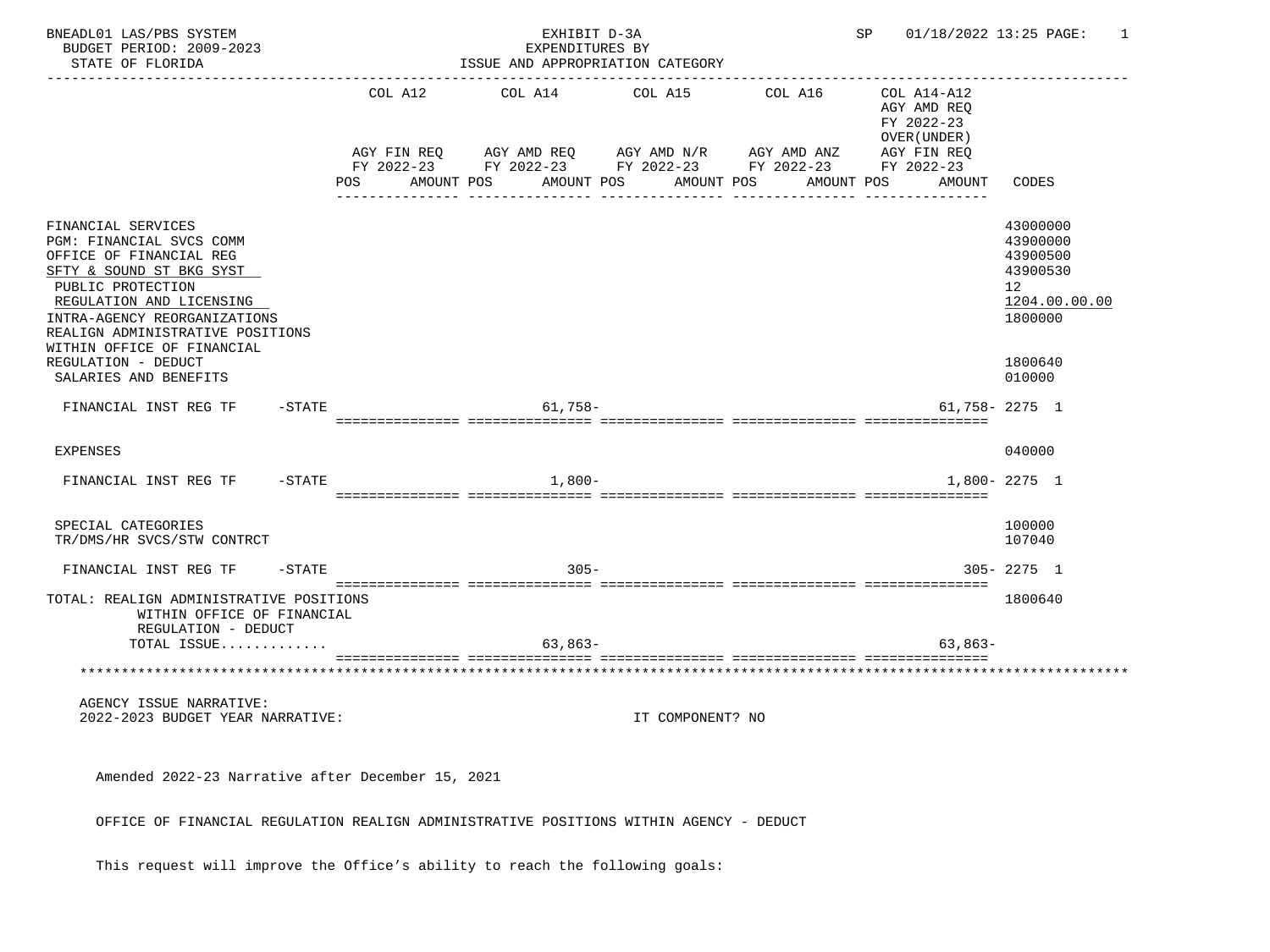| BNEADL01 LAS/PBS SYSTEM<br>BUDGET PERIOD: 2009-2023<br>STATE OF FLORIDA                                                                                                                                                                                         |  | EXHIBIT D-3A<br>EXPENDITURES BY | ISSUE AND APPROPRIATION CATEGORY |  |                                                        | SP |                                                                                       | 01/18/2022 13:25 PAGE:                                                                      | 2 |
|-----------------------------------------------------------------------------------------------------------------------------------------------------------------------------------------------------------------------------------------------------------------|--|---------------------------------|----------------------------------|--|--------------------------------------------------------|----|---------------------------------------------------------------------------------------|---------------------------------------------------------------------------------------------|---|
|                                                                                                                                                                                                                                                                 |  |                                 |                                  |  | COL A12 COL A14 COL A15 COL A16                        |    | $COL A14 - A12$<br>AGY AMD REO<br>FY 2022-23                                          |                                                                                             |   |
|                                                                                                                                                                                                                                                                 |  |                                 |                                  |  | FY 2022-23 FY 2022-23 FY 2022-23 FY 2022-23 FY 2022-23 |    | OVER (UNDER)<br>AGY FIN REO<br>POS AMOUNT POS AMOUNT POS AMOUNT POS AMOUNT POS AMOUNT | CODES                                                                                       |   |
| FINANCIAL SERVICES<br><b>PGM: FINANCIAL SVCS COMM</b><br>OFFICE OF FINANCIAL REG<br>SFTY & SOUND ST BKG SYST<br>PUBLIC PROTECTION<br>REGULATION AND LICENSING<br>INTRA-AGENCY REORGANIZATIONS<br>REALIGN ADMINISTRATIVE POSITIONS<br>WITHIN OFFICE OF FINANCIAL |  |                                 |                                  |  |                                                        |    |                                                                                       | 43000000<br>43900000<br>43900500<br>43900530<br>12 <sup>°</sup><br>1204.00.00.00<br>1800000 |   |
| REGULATION - DEDUCT                                                                                                                                                                                                                                             |  |                                 |                                  |  |                                                        |    |                                                                                       | 1800640                                                                                     |   |
| $GOAL$ #2:<br>Delivering value to businesses;<br>Promoting a safe and sound financial marketplace;<br>$GOAL$ #3:<br>Improving customer service.<br>$GOAL$ #4:                                                                                                   |  |                                 |                                  |  |                                                        |    |                                                                                       |                                                                                             |   |

ISSUE SUMMARY: This is a new issue.

 This issue requests the approval to transfer five (5) administrative positions from the Division of Financial Institutions, Division of Consumer Finance and the Division of Securities to Executive Direction.

 This realignment of positions will centralize the supervision of administrative support staff in the agency's regional offices and allow the workload to be completed in a more timely and efficient manner.

This issue is linked to issue 1800650.

| Detail of Costs: |                               |              |               |
|------------------|-------------------------------|--------------|---------------|
| Quantity         | Description                   | Amount       | Non-Recurring |
| (1)              | Reduce Admin. Asst. II, PG 18 |              |               |
|                  | Salaries and Benefits         | ( \$61, 758) | \$0           |
|                  |                               |              |               |
|                  |                               |              |               |
| (1)              | Reduce Expenses \$1,800 each  | (S1, 800)    | \$0           |
|                  |                               |              |               |
| (1)              | HR Assessment \$305 each      | (\$305)      | \$0           |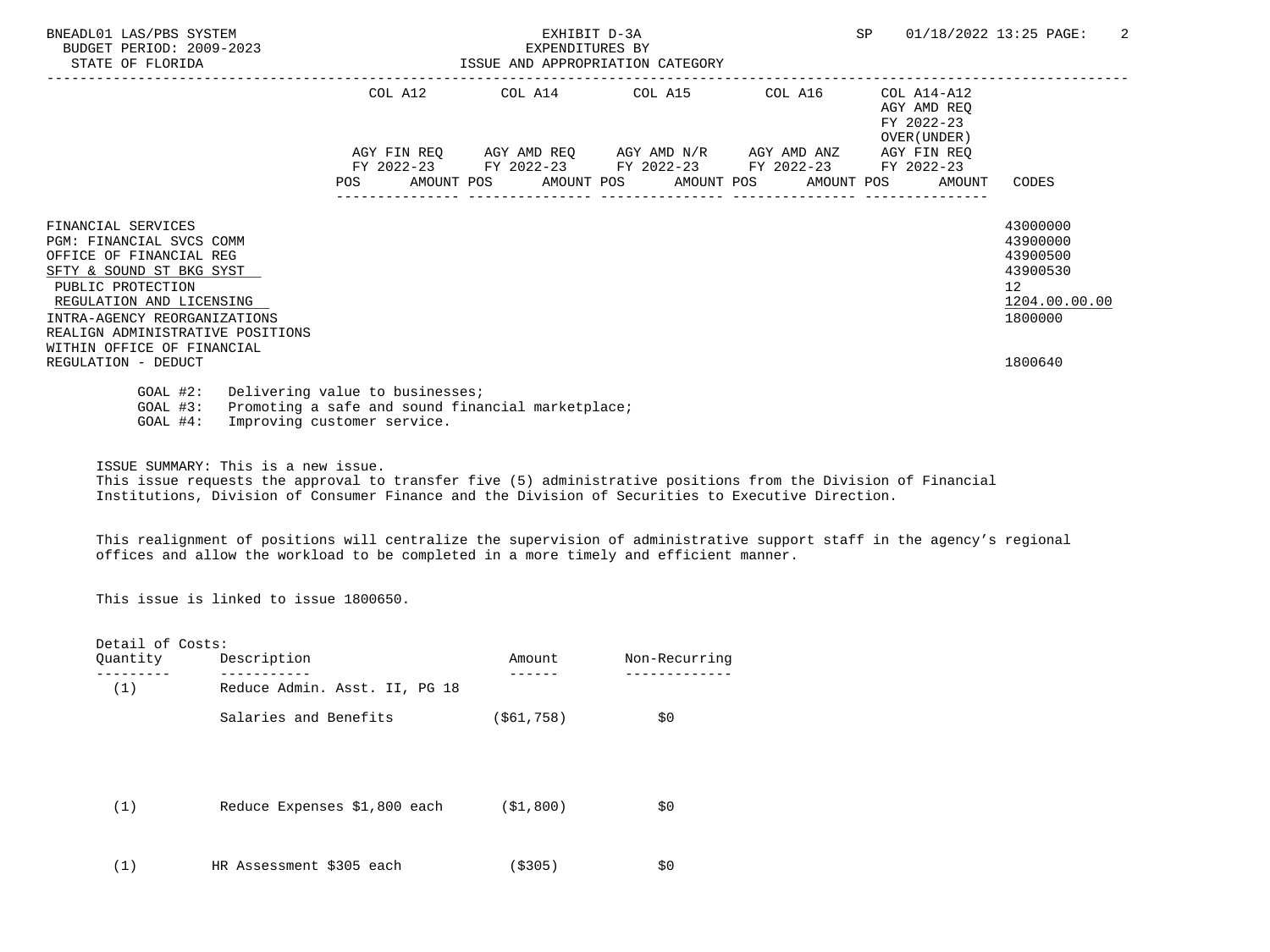| BNEADL01 LAS/PBS SYSTEM<br>BUDGET PERIOD: 2009-2023<br>STATE OF FLORIDA<br><u> Luducululululululu</u>                                                                                                                      |                           | EXPENDITURES BY<br>ISSUE AND APPROPRIATION CATEGORY | EXHIBIT D-3A    |                                                                                                                                                | SP 01/18/2022 13:25 PAGE:                                           | 3                                                                                           |
|----------------------------------------------------------------------------------------------------------------------------------------------------------------------------------------------------------------------------|---------------------------|-----------------------------------------------------|-----------------|------------------------------------------------------------------------------------------------------------------------------------------------|---------------------------------------------------------------------|---------------------------------------------------------------------------------------------|
|                                                                                                                                                                                                                            | COL A12<br>POS            | COL A14<br>AMOUNT POS AMOUNT POS AMOUNT POS         | COL A15         | COL A16<br>AGY FIN REQ AGY AMD REQ AGY AMD N/R AGY AMD ANZ AGY FIN REQ<br>FY 2022-23 FY 2022-23 FY 2022-23 FY 2022-23 FY 2022-23<br>AMOUNT POS | COL A14-A12<br>AGY AMD REO<br>FY 2022-23<br>OVER (UNDER )<br>AMOUNT | CODES                                                                                       |
| FINANCIAL SERVICES<br>PGM: FINANCIAL SVCS COMM<br>OFFICE OF FINANCIAL REG<br>SFTY & SOUND ST BKG SYST<br>PUBLIC PROTECTION<br>REGULATION AND LICENSING<br>INTRA-AGENCY REORGANIZATIONS<br>REALIGN ADMINISTRATIVE POSITIONS |                           |                                                     |                 |                                                                                                                                                |                                                                     | 43000000<br>43900000<br>43900500<br>43900530<br>12 <sup>7</sup><br>1204.00.00.00<br>1800000 |
| WITHIN OFFICE OF FINANCIAL<br>REGULATION - DEDUCT                                                                                                                                                                          | Issue Total $( $63, 863)$ |                                                     | SO(50)          |                                                                                                                                                |                                                                     | 1800640                                                                                     |
|                                                                                                                                                                                                                            |                           |                                                     |                 |                                                                                                                                                |                                                                     |                                                                                             |
| POSITION DETAIL OF SALARIES AND BENEFITS:                                                                                                                                                                                  |                           |                                                     |                 |                                                                                                                                                |                                                                     | LAPSE LAPSED SALARIES                                                                       |
|                                                                                                                                                                                                                            |                           | FTE BASE RATE                                       | ADDITIVES       | <b>BENEFITS</b>                                                                                                                                | SUBTOTAL                                                            | % AND BENEFITS                                                                              |
| A14 - AGY AMD REQ FY 2022-23                                                                                                                                                                                               |                           |                                                     |                 |                                                                                                                                                |                                                                     |                                                                                             |
| CHANGES TO CURRENTLY AUTHORIZED POSITIONS<br>0712 ADMINISTRATIVE ASSISTANT II<br>C4210 001                                                                                                                                 |                           |                                                     |                 |                                                                                                                                                |                                                                     | $1.00 - 38,595 - 1,270 - 21,893 - 61,758 - 0.00$ 61,758-                                    |
| TOTALS FOR ISSUE BY FUND<br>2275 FINANCIAL INST REG TF                                                                                                                                                                     |                           |                                                     |                 |                                                                                                                                                |                                                                     | $61,758-$                                                                                   |
|                                                                                                                                                                                                                            | $1.00 -$                  |                                                     | $38,595-1,270-$ |                                                                                                                                                | 21,893- 61,758-                                                     | 61,758-<br>---------------                                                                  |
|                                                                                                                                                                                                                            |                           |                                                     |                 |                                                                                                                                                |                                                                     |                                                                                             |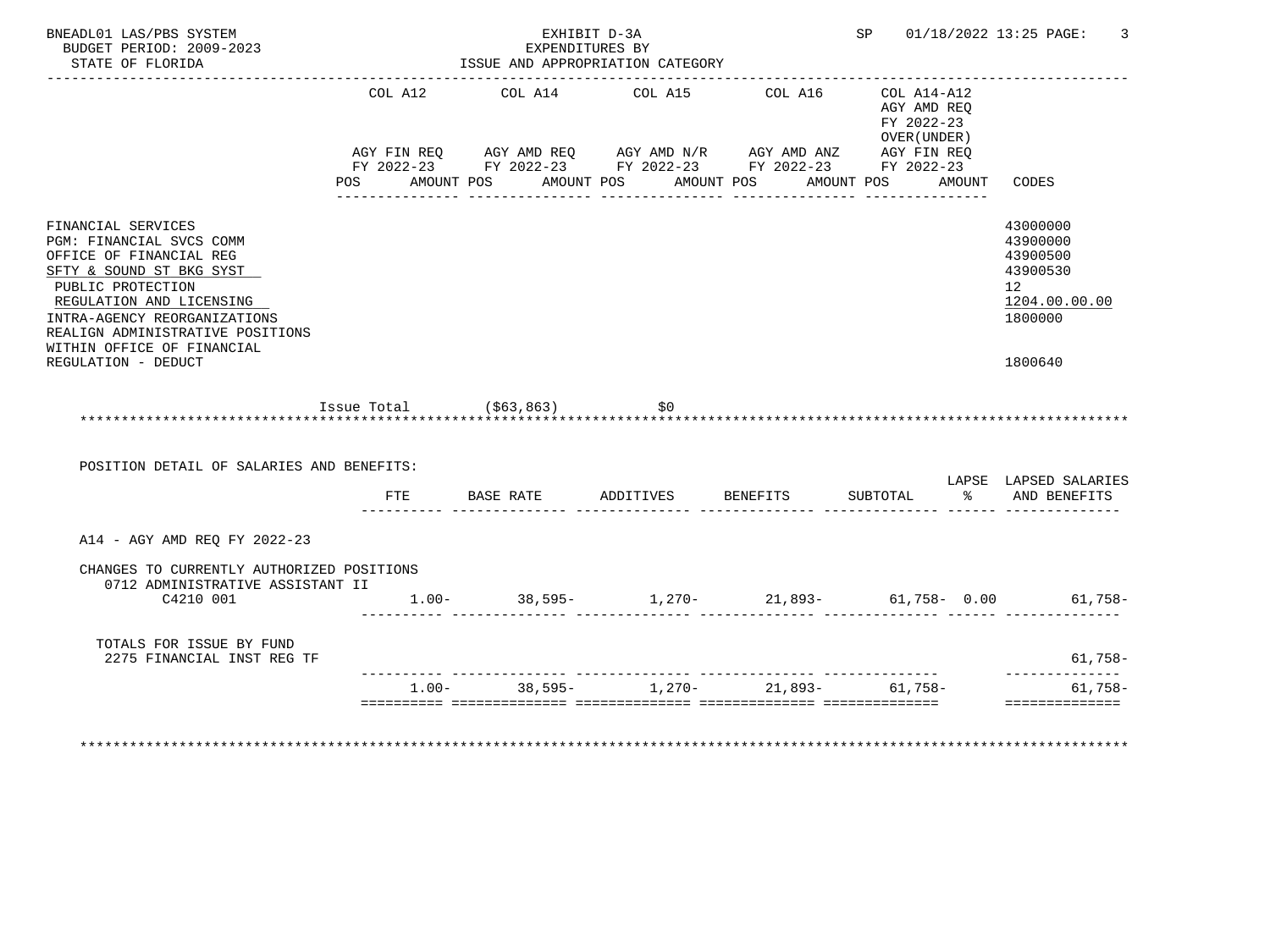| BNEADL01 LAS/PBS SYSTEM<br>BUDGET PERIOD: 2009-2023<br>STATE OF FLORIDA                                                                                                                                                                                                 |  |  | EXHIBIT D-3A<br>EXPENDITURES BY<br>ISSUE AND APPROPRIATION CATEGORY |                                                                                                                                                                          |  | SP 01/18/2022 13:25 PAGE:<br>$\overline{4}$ |              |                                                                                                                  |
|-------------------------------------------------------------------------------------------------------------------------------------------------------------------------------------------------------------------------------------------------------------------------|--|--|---------------------------------------------------------------------|--------------------------------------------------------------------------------------------------------------------------------------------------------------------------|--|---------------------------------------------|--------------|------------------------------------------------------------------------------------------------------------------|
|                                                                                                                                                                                                                                                                         |  |  |                                                                     | COL A12 COL A14 COL A15 COL A16                                                                                                                                          |  | COL A14-A12<br>AGY AMD REO<br>FY 2022-23    |              |                                                                                                                  |
|                                                                                                                                                                                                                                                                         |  |  |                                                                     | AGY FIN REQ AGY AMD REQ AGY AMD N/R AGY AMD ANZ AGY FIN REQ<br>FY 2022-23 FY 2022-23 FY 2022-23 FY 2022-23 FY 2022-23<br>POS AMOUNT POS AMOUNT POS AMOUNT POS AMOUNT POS |  |                                             | OVER (UNDER) | AMOUNT CODES                                                                                                     |
| FINANCIAL SERVICES<br>PGM: FINANCIAL SVCS COMM<br>OFFICE OF FINANCIAL REG<br>SFTY & SOUND ST BKG SYST<br>PUBLIC PROTECTION<br>REGULATION AND LICENSING<br>SCHEDULE VIIIB REDUCTIONS -<br>OPERATING<br>REDUCTION OF RENT - OFFICE OF<br>FINANCIAL REGULATION<br>EXPENSES |  |  |                                                                     |                                                                                                                                                                          |  |                                             |              | 43000000<br>43900000<br>43900500<br>43900530<br>12 <sup>°</sup><br>1204.00.00.00<br>33B0000<br>33B2210<br>040000 |
| FINANCIAL INST REG TF -STATE                                                                                                                                                                                                                                            |  |  | 94.087-                                                             |                                                                                                                                                                          |  |                                             |              | 94,087-2275 1                                                                                                    |
| AGENCY ISSUE NARRATIVE:                                                                                                                                                                                                                                                 |  |  |                                                                     |                                                                                                                                                                          |  |                                             |              |                                                                                                                  |

2022-2023 BUDGET YEAR NARRATIVE: IT COMPONENT? NO

Amended 2022-23 Narrative after December 15, 2021

OFFICE OF FINANCIAL REGULATION - REDUCTION OF RENT

This request will improve the Office's ability to reach the following goals:

GOAL #1: Improving taxpayer value;

GOAL #3: Promoting a safe and sound financial marketplace;

 Issue Description/Need: Beginning in mid-2020, the Office of Financial Regulation (OFR) began the process of incorporating telework into the day-to-day operational norms of the Office. This process led to the eventual and permanent downsizing of our office space needs. The first space we have been able to vacate, and back-fill, is a portion of the Fletcher Building in Tallahassee. The Office has agreed to a backfill arrangement with the Department of Financial Services for the space OFR occupied in the Tampa, Orlando, and Miami regional offices. This will allow the OFR to consolidate staff and operations in these offices. This reduction, from 34,297 sq. ft. to approximately 16,042 sq. ft. will result in a calculated savings of \$313,621 annually.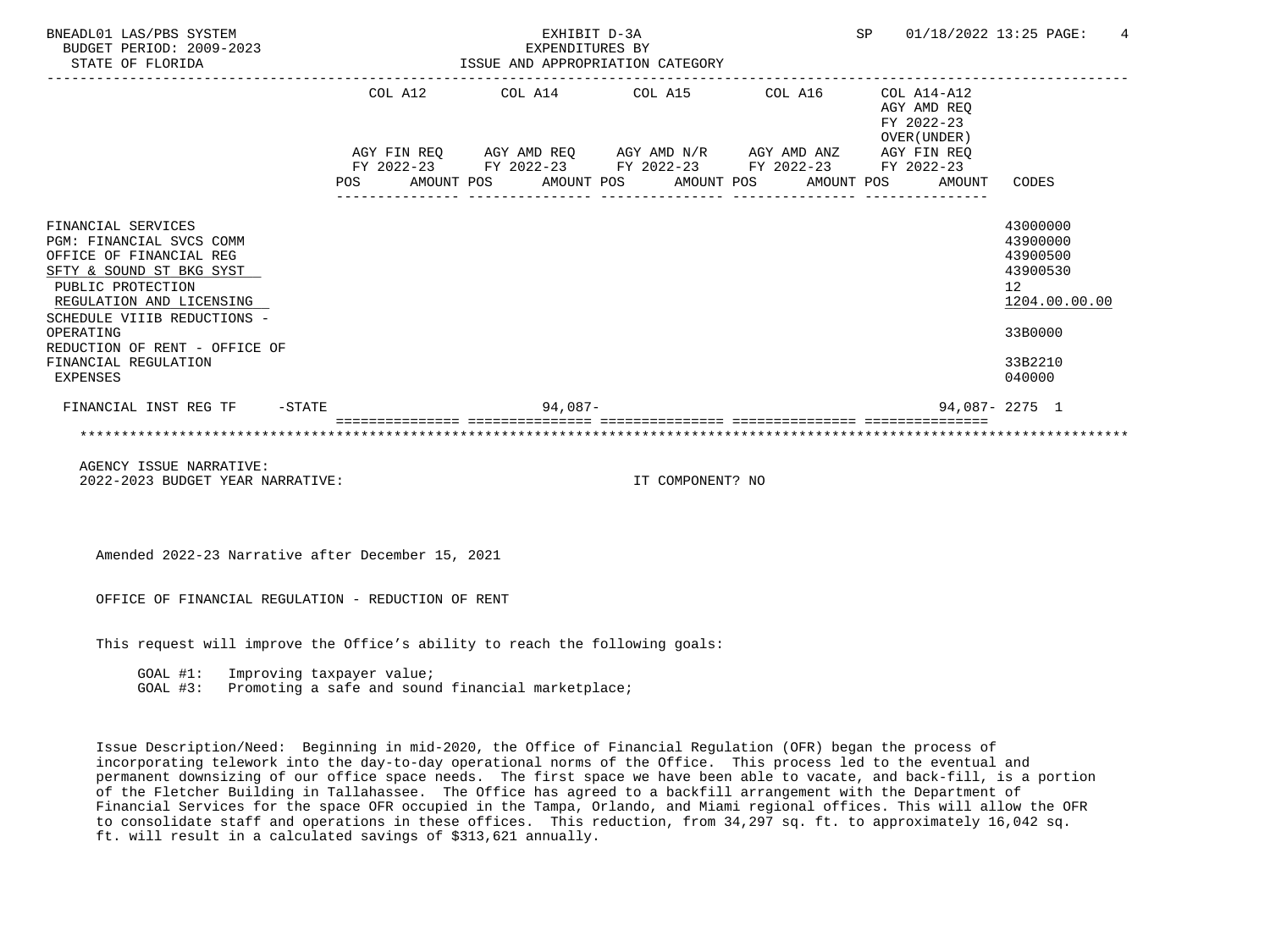| BNEADL01 LAS/PBS SYSTEM<br>BUDGET PERIOD: 2009-2023<br>STATE OF FLORIDA                                                                                                               |                   | EXPENDITURES BY | EXHIBIT D-3A<br>ISSUE AND APPROPRIATION CATEGORY                                                                                   |         | SP                                                       | 5<br>01/18/2022 13:25 PAGE:                                                      |
|---------------------------------------------------------------------------------------------------------------------------------------------------------------------------------------|-------------------|-----------------|------------------------------------------------------------------------------------------------------------------------------------|---------|----------------------------------------------------------|----------------------------------------------------------------------------------|
|                                                                                                                                                                                       | COL A12           |                 | COL A14 COL A15                                                                                                                    | COL A16 | COL A14-A12<br>AGY AMD REO<br>FY 2022-23<br>OVER (UNDER) |                                                                                  |
|                                                                                                                                                                                       | FY 2022-23<br>POS |                 | AGY FIN REQ AGY AMD REQ AGY AMD N/R AGY AMD ANZ<br>FY 2022-23 FY 2022-23 FY 2022-23<br>AMOUNT POS AMOUNT POS AMOUNT POS AMOUNT POS |         | AGY FIN REO<br>FY 2022-23<br>AMOUNT                      | CODES                                                                            |
| FINANCIAL SERVICES<br>PGM: FINANCIAL SVCS COMM<br>OFFICE OF FINANCIAL REG<br>SFTY & SOUND ST BKG SYST<br>PUBLIC PROTECTION<br>REGULATION AND LICENSING<br>SCHEDULE VIIIB REDUCTIONS - |                   |                 |                                                                                                                                    |         |                                                          | 43000000<br>43900000<br>43900500<br>43900530<br>12 <sup>7</sup><br>1204.00.00.00 |
| OPERATING<br>REDUCTION OF RENT - OFFICE OF<br>FINANCIAL REGULATION                                                                                                                    |                   |                 |                                                                                                                                    |         |                                                          | 33B0000<br>33B2210                                                               |

 Four (4) OFR Budget Entities have office space allocated in the regional offices. The reduction in budget authority is based on the calculated differences in old and new square foot usage.

 Ultimate Outcome: A reduction of operating expenditures that will save the tax payers, and licensees more than \$313,621 in recurring rent costs, with no impact to operations.

THE OFFICE IS REQUESTING THIS ISSUE BE TAKEN BY THE LEGISLATURE.

| Expenses: |                |             |               |
|-----------|----------------|-------------|---------------|
| Quantity  | Description    | Amount      | Non-Recurring |
|           |                |             |               |
|           | Expenses       | ( \$94,087) | \$0           |
|           | Total Expenses | ( \$94,087) | \$0           |
|           | Issue Total    | ( \$94,087) | \$0<br>*****  |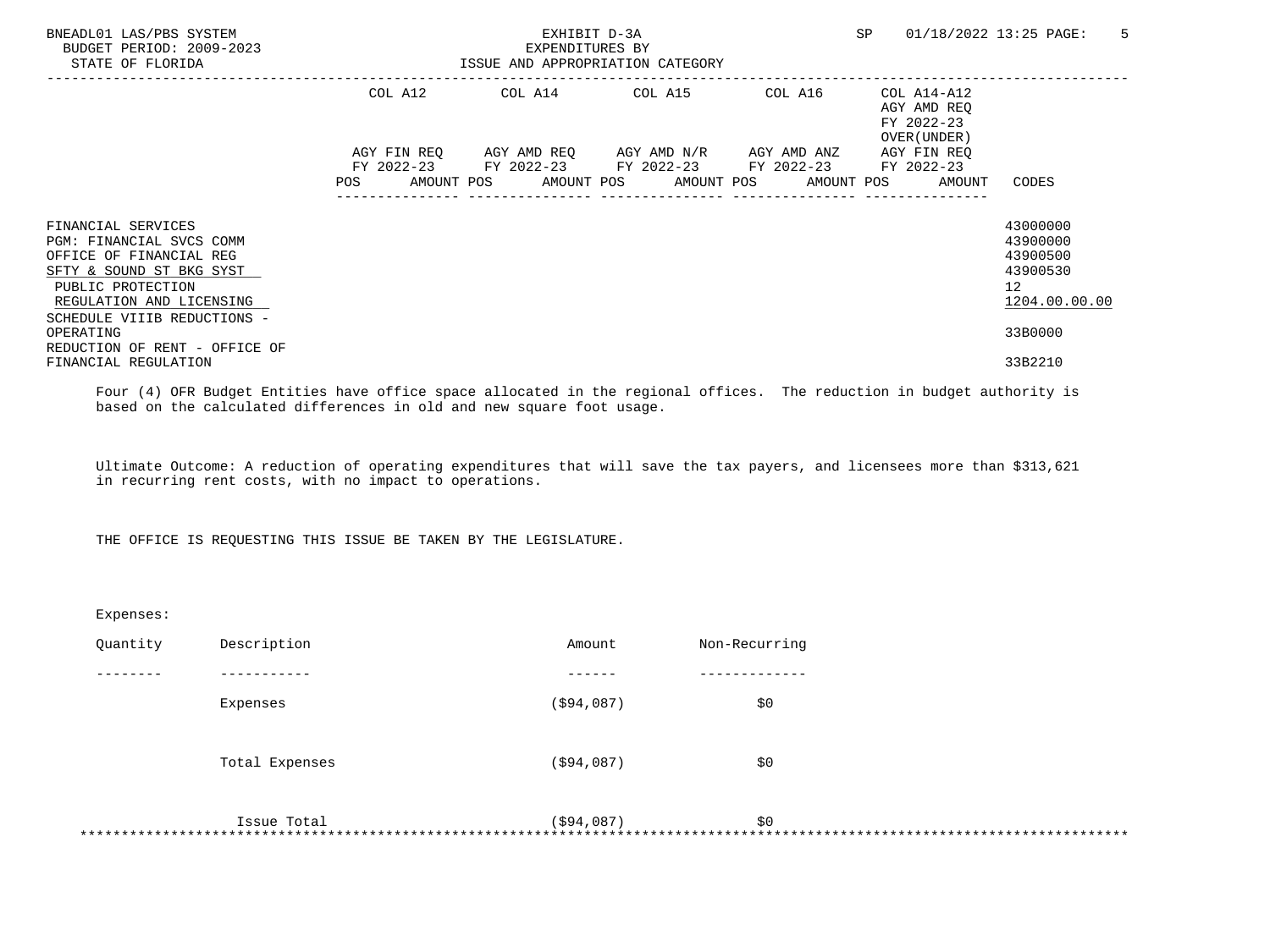| BNEADL01 LAS/PBS SYSTEM<br>BUDGET PERIOD: 2009-2023<br>STATE OF FLORIDA                                                                                |         | EXHIBIT D-3A<br>EXPENDITURES BY<br>ISSUE AND APPROPRIATION CATEGORY | SP                                                                                                                                                           | 01/18/2022 13:25 PAGE:<br>6 |                                                          |                                                                     |
|--------------------------------------------------------------------------------------------------------------------------------------------------------|---------|---------------------------------------------------------------------|--------------------------------------------------------------------------------------------------------------------------------------------------------------|-----------------------------|----------------------------------------------------------|---------------------------------------------------------------------|
|                                                                                                                                                        | COL A12 |                                                                     | COL A14 COL A15                                                                                                                                              | COL A16                     | COL A14-A12<br>AGY AMD REO<br>FY 2022-23<br>OVER (UNDER) |                                                                     |
|                                                                                                                                                        |         |                                                                     | AGY FIN REQ AGY AMD REQ AGY AMD N/R AGY AMD ANZ<br>FY 2022-23 FY 2022-23 FY 2022-23 FY 2022-23 FY 2022-23<br>POS AMOUNT POS AMOUNT POS AMOUNT POS AMOUNT POS | ---------------             | AGY FIN REO<br>AMOUNT                                    | CODES                                                               |
| FINANCIAL SERVICES<br>PGM: FINANCIAL SVCS COMM<br>OFFICE OF FINANCIAL REG<br>SFTY & SOUND ST BKG SYST<br>PUBLIC PROTECTION<br>REGULATION AND LICENSING |         |                                                                     |                                                                                                                                                              |                             |                                                          | 43000000<br>43900000<br>43900500<br>43900530<br>12<br>1204.00.00.00 |
| TOTAL: REGULATION AND LICENSING<br>BY FUND TYPE                                                                                                        |         |                                                                     |                                                                                                                                                              |                             |                                                          | 1204.00.00.00                                                       |
| TRUST FUNDS                                                                                                                                            |         | 157,950-                                                            |                                                                                                                                                              |                             |                                                          | 157,950-2000                                                        |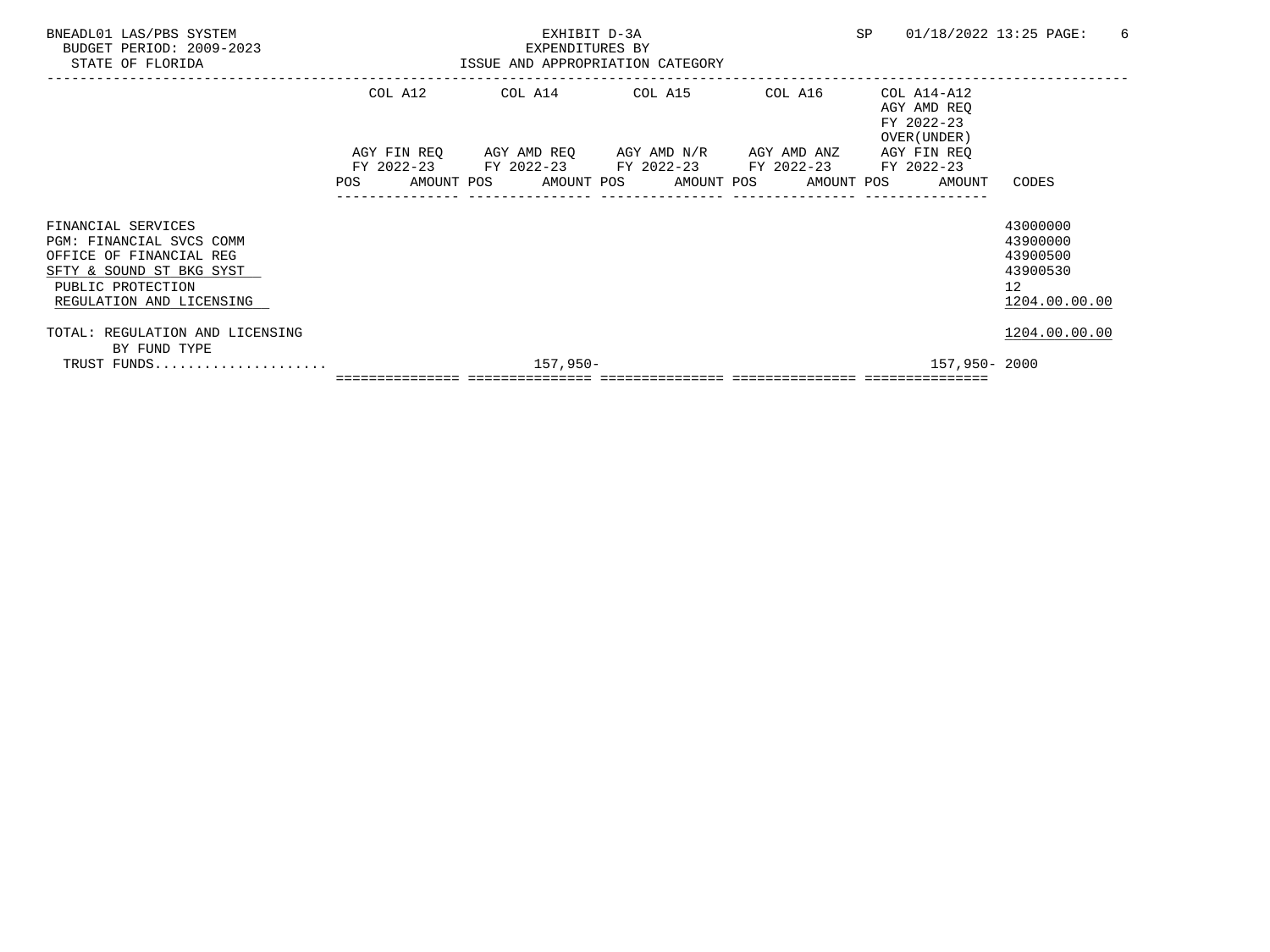| BNEADL01 LAS/PBS SYSTEM<br>BUDGET PERIOD: 2009-2023<br>STATE OF FLORIDA                                                                                                                                                             |         | EXHIBIT D-3A<br>EXPENDITURES BY<br>ISSUE AND APPROPRIATION CATEGORY                 | SP 01/18/2022 13:25 PAGE: | -7         |                                                          |                                                                                |
|-------------------------------------------------------------------------------------------------------------------------------------------------------------------------------------------------------------------------------------|---------|-------------------------------------------------------------------------------------|---------------------------|------------|----------------------------------------------------------|--------------------------------------------------------------------------------|
|                                                                                                                                                                                                                                     | COL A12 | COL A14 COL A15<br>AGY FIN REQ AGY AMD REQ AGY AMD N/R AGY AMD ANZ AGY FIN REQ      |                           | COL A16    | COL A14-A12<br>AGY AMD REO<br>FY 2022-23<br>OVER (UNDER) |                                                                                |
|                                                                                                                                                                                                                                     |         | FY 2022-23 FY 2022-23 FY 2022-23 FY 2022-23 FY 2022-23<br>POS AMOUNT POS AMOUNT POS |                           | AMOUNT POS | AMOUNT POS<br>AMOUNT                                     | CODES                                                                          |
| FINANCIAL SERVICES<br>PGM: FINANCIAL SVCS COMM<br>OFFICE OF FINANCIAL REG<br>FINANCIAL INVESTIGATIONS<br>PUBLIC PROTECTION<br>REGULATION AND LICENSING<br>WORKLOAD<br>ESTABLISH LAW ENFORCEMENT SWORN<br>UNIT - OFFICE OF FINANCIAL |         |                                                                                     |                           |            |                                                          | 43000000<br>43900000<br>43900500<br>43900540<br>12<br>1204.00.00.00<br>3000000 |
| REGULATION - FINANCIAL<br>INVESTIGATIONS - ADD<br>SALARIES AND BENEFITS                                                                                                                                                             |         |                                                                                     |                           |            |                                                          | 3005330<br>010000                                                              |
| ADMINISTRATIVE TRUST FUND -STATE 942,611                                                                                                                                                                                            |         |                                                                                     |                           |            | 942,611-2021 1                                           |                                                                                |
| <b>EXPENSES</b>                                                                                                                                                                                                                     |         |                                                                                     |                           |            |                                                          | 040000                                                                         |
| ADMINISTRATIVE TRUST FUND -STATE 304,412                                                                                                                                                                                            |         |                                                                                     |                           |            | 304, 412- 2021 1                                         |                                                                                |
| SPECIAL CATEGORIES<br>ACQUISITION/MOTOR VEHICLES                                                                                                                                                                                    |         |                                                                                     |                           |            |                                                          | 100000<br>100021                                                               |
| ADMINISTRATIVE TRUST FUND -STATE                                                                                                                                                                                                    | 186,400 |                                                                                     |                           |            | 186,400-2021 1                                           |                                                                                |
| TOTAL: ESTABLISH LAW ENFORCEMENT SWORN<br>UNIT - OFFICE OF FINANCIAL<br>REGULATION - FINANCIAL<br>INVESTIGATIONS - ADD                                                                                                              |         |                                                                                     |                           |            |                                                          | 3005330                                                                        |
| TOTAL ISSUE $1,433,423$                                                                                                                                                                                                             |         |                                                                                     |                           |            | 1,433,423-                                               |                                                                                |
|                                                                                                                                                                                                                                     |         |                                                                                     |                           |            |                                                          |                                                                                |
| AGENCY ISSUE NARRATIVE:<br>2022-2023 BUDGET YEAR NARRATIVE:                                                                                                                                                                         |         |                                                                                     | IT COMPONENT? NO          |            |                                                          |                                                                                |

ESTABLISH LAW ENFORCEMENT SWORN UNIT - OFFICE OF FINANCIAL REGULATION - FINANCIAL INVESTIGATIONS - ADD

This request will improve the Office's ability to reach the following goals: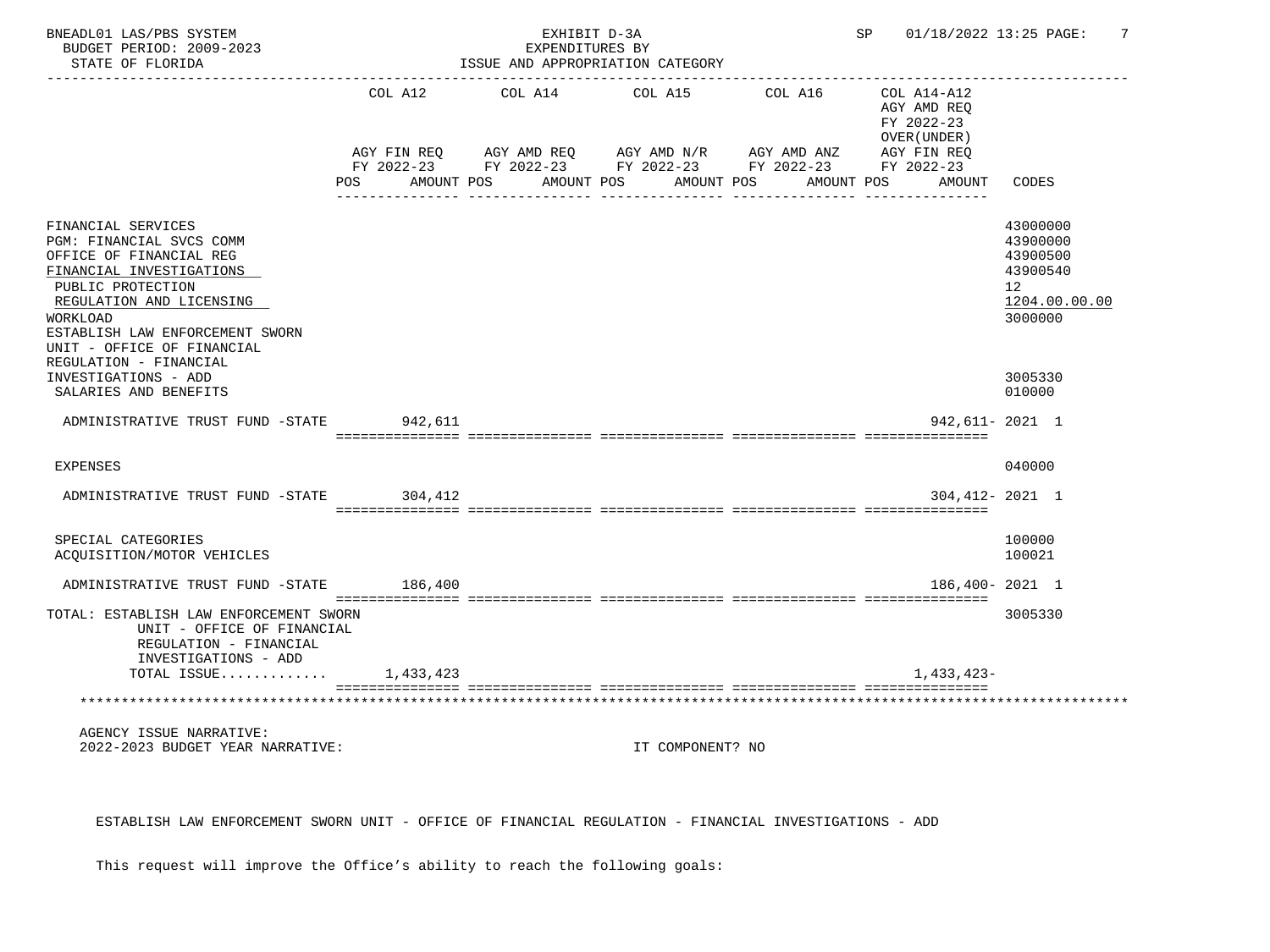| BNEADL01 LAS/PBS SYSTEM<br>BUDGET PERIOD: 2009-2023<br>ISSUE AND APPROPRIATION CATEGORY<br>STATE OF FLORIDA                                                                                                                                |  |  |                                             | EXHIBIT D-3A<br>EXPENDITURES BY |  |                                                                                                                       |  |  | SP                                         |                                                        | 01/18/2022 13:25 PAGE:                                                                      | $\overline{8}$ |
|--------------------------------------------------------------------------------------------------------------------------------------------------------------------------------------------------------------------------------------------|--|--|---------------------------------------------|---------------------------------|--|-----------------------------------------------------------------------------------------------------------------------|--|--|--------------------------------------------|--------------------------------------------------------|---------------------------------------------------------------------------------------------|----------------|
|                                                                                                                                                                                                                                            |  |  | COL A12 COL A14 COL A15 COL A16 COL A14-A12 |                                 |  |                                                                                                                       |  |  | AGY AMD REO<br>FY 2022-23<br>OVER (UNDER ) |                                                        |                                                                                             |                |
|                                                                                                                                                                                                                                            |  |  |                                             |                                 |  | AGY FIN REQ AGY AMD REQ AGY AMD N/R AGY AMD ANZ AGY FIN REQ<br>FY 2022-23 FY 2022-23 FY 2022-23 FY 2022-23 FY 2022-23 |  |  |                                            | POS AMOUNT POS AMOUNT POS AMOUNT POS AMOUNT POS AMOUNT | CODES                                                                                       |                |
| FINANCIAL SERVICES<br>PGM: FINANCIAL SVCS COMM<br>OFFICE OF FINANCIAL REG<br>FINANCIAL INVESTIGATIONS<br>PUBLIC PROTECTION<br>REGULATION AND LICENSING<br><b>WORKLOAD</b><br>ESTABLISH LAW ENFORCEMENT SWORN<br>UNIT - OFFICE OF FINANCIAL |  |  |                                             |                                 |  |                                                                                                                       |  |  |                                            |                                                        | 43000000<br>43900000<br>43900500<br>43900540<br>12 <sup>°</sup><br>1204.00.00.00<br>3000000 |                |
| REGULATION - FINANCIAL<br>INVESTIGATIONS - ADD                                                                                                                                                                                             |  |  |                                             |                                 |  |                                                                                                                       |  |  |                                            |                                                        | 3005330                                                                                     |                |
| GOAL #1: Improving taxpayer value;<br>GOAL #3: Promoting a safe and sound financial marketplace;                                                                                                                                           |  |  |                                             |                                 |  |                                                                                                                       |  |  |                                            |                                                        |                                                                                             |                |

GOAL #4: Improving customer service.

 The Office is pursuing substantive legislation to grant law enforcement status to the Bureau of Financial Investigations (Bureau). This need is based on the diminishing availability of local, state, and federal law enforcement resources capable of assisting the Office non-sworn staff in pursuing criminal investigations related to financial crimes. The substantive bill would be accompanied by a request for approximately \$817,791 and would not require any additional FTE.

 Currently, the Bureau is designated by statute to be a Criminal Justice Agency (CJA) and its investigators qualify as "investigative officers" under Florida law. The Bureau is not currently designated as a Law Enforcement Agency, and none of its investigative personnel are certified as sworn Law Enforcement Officers (LEO). As a CJA, the Bureau's investigators have the ability to utilize certain confidential databases in connection with its criminal investigations, including obtaining confidential information from the Criminal Justice Information Services (CJIS), the Highway Safety and Motor Vehicles (DAVID), and the Financial Criminal Enforcement Network (FINCEN). The Bureau's investigators can also engage in other overt investigative activities (including issuing subpoenas and demands for sworn written statements), as well as utilizing other covert investigative techniques (including engaging in undercover operations and limited consensual monitoring).

 At present the Bureau relies on local, state and federal law enforcement partners in order to effect arrests, execute search and seizure warrants and to administer photo line-ups. Because most Bureau enforcement cases are criminal in nature, investigators must turn to partner agencies to bring these cases to resolution; this despite the fact that in most instances these cases are started by Bureau investigators who often remain the leading case agents throughout the investigation. Where the partnering agency is a federal one, however, Bureau personnel most often must yield control of the investigation to their law enforcement counterparts in order to ensure that the cases can move forward towards prosecution. With law enforcement authority vested in the Bureau, this dependence on outside resources would no longer be a necessity and cases could be expected to move more efficiently through the state's criminal justice system.

 At the local level, agency law enforcement partners include police departments in many large metropolitan areas of the state including Miami-Dade, Broward and Palm Beach Counties. At the state level, agency partners include the Florida Department of Law Enforcement and the Department of Financial Services Bureau of Investigative and Forensic Services. At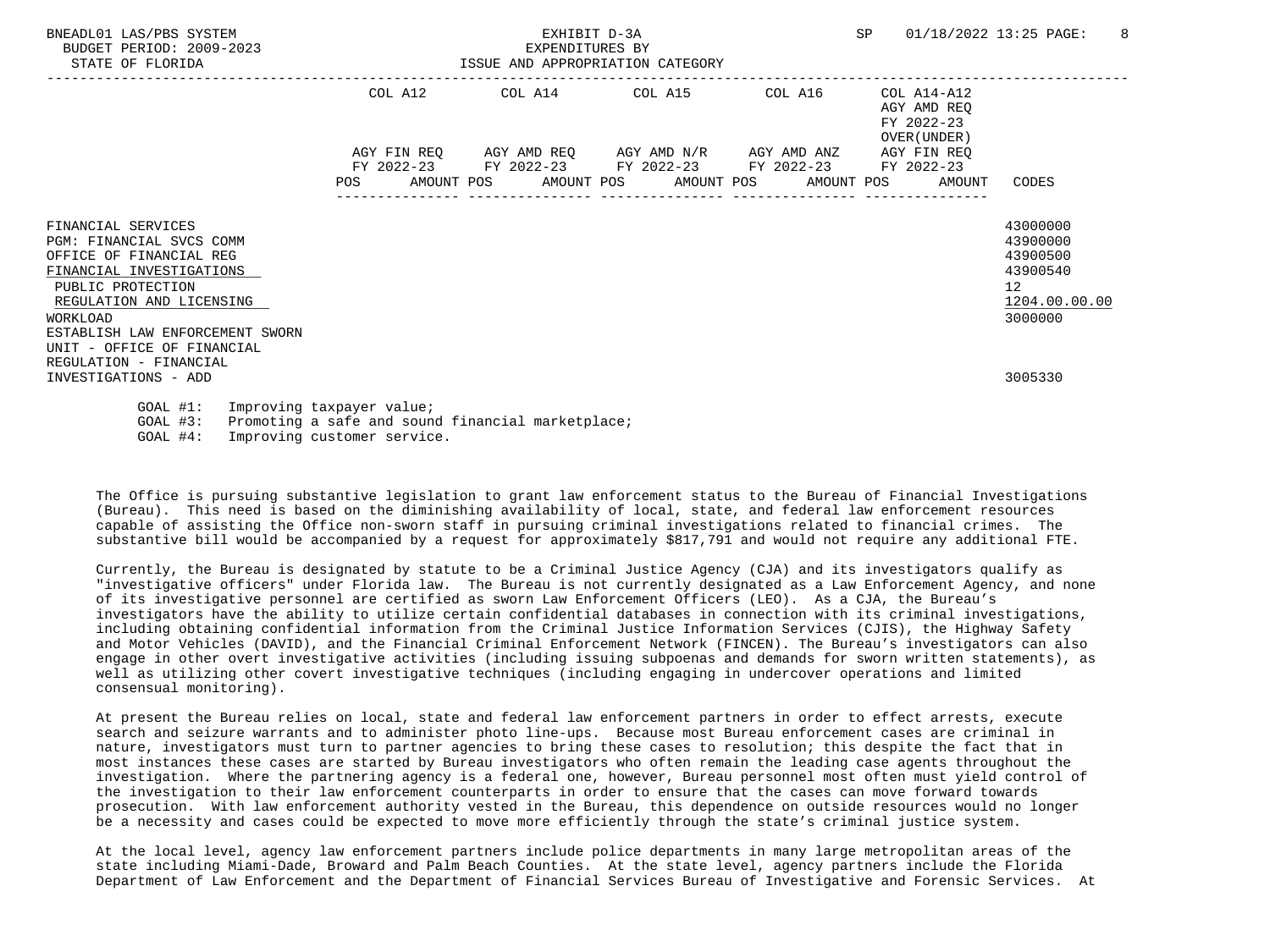| BNEADL01 LAS/PBS SYSTEM<br>BUDGET PERIOD: 2009-2023<br>STATE OF FLORIDA                                                                                |            | EXHIBIT D-3A<br>EXPENDITURES BY<br>ISSUE AND APPROPRIATION CATEGORY                                                                                 | SP      | 01/18/2022 13:25 PAGE:<br>-9                             |                                                                     |
|--------------------------------------------------------------------------------------------------------------------------------------------------------|------------|-----------------------------------------------------------------------------------------------------------------------------------------------------|---------|----------------------------------------------------------|---------------------------------------------------------------------|
|                                                                                                                                                        |            | COL A12 COL A14 COL A15                                                                                                                             | COL A16 | COL A14-A12<br>AGY AMD REO<br>FY 2022-23<br>OVER (UNDER) |                                                                     |
|                                                                                                                                                        | <b>POS</b> | AGY FIN REQ 6 AGY AMD REQ 6 AGY AMD N/R 6 AGY AMD ANZ<br>FY 2022-23 FY 2022-23 FY 2022-23 FY 2022-23<br>AMOUNT POS AMOUNT POS AMOUNT POS AMOUNT POS |         | AGY FIN REO<br>FY 2022-23<br>AMOUNT                      | CODES                                                               |
| FINANCIAL SERVICES<br>PGM: FINANCIAL SVCS COMM<br>OFFICE OF FINANCIAL REG<br>FINANCIAL INVESTIGATIONS<br>PUBLIC PROTECTION<br>REGULATION AND LICENSING |            |                                                                                                                                                     |         |                                                          | 43000000<br>43900000<br>43900500<br>43900540<br>12<br>1204.00.00.00 |
| WORKLOAD<br>ESTABLISH LAW ENFORCEMENT SWORN<br>UNIT - OFFICE OF FINANCIAL<br>REGULATION - FINANCIAL<br>INVESTIGATIONS - ADD                            |            |                                                                                                                                                     |         |                                                          | 3000000<br>3005330                                                  |

 the federal level, agency partners include the Federal Bureau of Investigation, the United States Secret Service, the United States Postal Inspection Service, the Internal Revenue Service, the Department of Homeland Security, the Federal Housing Finance Agency and others.

 While the Bureau could conceivably continue to rely on its law enforcement partners to provide assistance in bringing financial predators to justice, doing so places an inordinate amount of responsibility upon those outside agencies and makes the Bureau beholden to the availability of those outside resources to meet its mission to protect consumers and investors. This problem is anticipated to become even more critical as the Bureau pursues proactive investigative activities and strategies that may involve a somewhat higher degree of risk to investigator safety including, for example: undercover, surveillance and consensual monitoring activities, serving subpoenas and orders on subjects/targets of the investigations, and performing surprise ("knock and talk") interviews and non-custodial interrogations with targets, subjects and their affiliates. The long-term reliance on our external partner entities to assist with these types of necessary and repetitive investigative activities for investigator safety purposes may prevent the Division from carrying out our mission.

 However, because the Bureau has not been designated as a Law Enforcement Agency, significant constraints exit that limit (and will continue to limit) the Bureau's overall effectiveness. The following is a summary of the expected benefits resulting from changing the Bureau's designation from a CJA to a Law Enforcement Agency:

### 1.Enhanced Credibility

 Being designated as a law enforcement agency, with sworn and certified law enforcement officers would immediately enhance the overall credibility of the Bureau when dealing with prosecutors and our law enforcement partners, as well as when dealing with the public at large (including witnesses, subjects and targets involved in the Bureau's investigations). The Bureau's ability to successfully refer its cases for criminal prosecution would be greatly enhanced if it had the ability to not only investigate cases and make the referral, but also had the legal authority as a Law Enforcement Agency to make the arrests when the cases were prosecuted. Presently, as a CJA, the Bureau has no such arrest powers.

## 2.Increased Investigator Safety

 Adding a law enforcement component to the Bureau would immediately enhance the overall safety of its investigative officers and other personnel who assist in conducting the Bureau's criminal investigations. Generally speaking, witnesses (including subjects and targets) who are being interviewed (either in an office setting or in the field) are much more likely to cooperate, and less likely to become confrontational, abusive or threatening with a law enforcement officer rather than with an unsworn "investigator officer."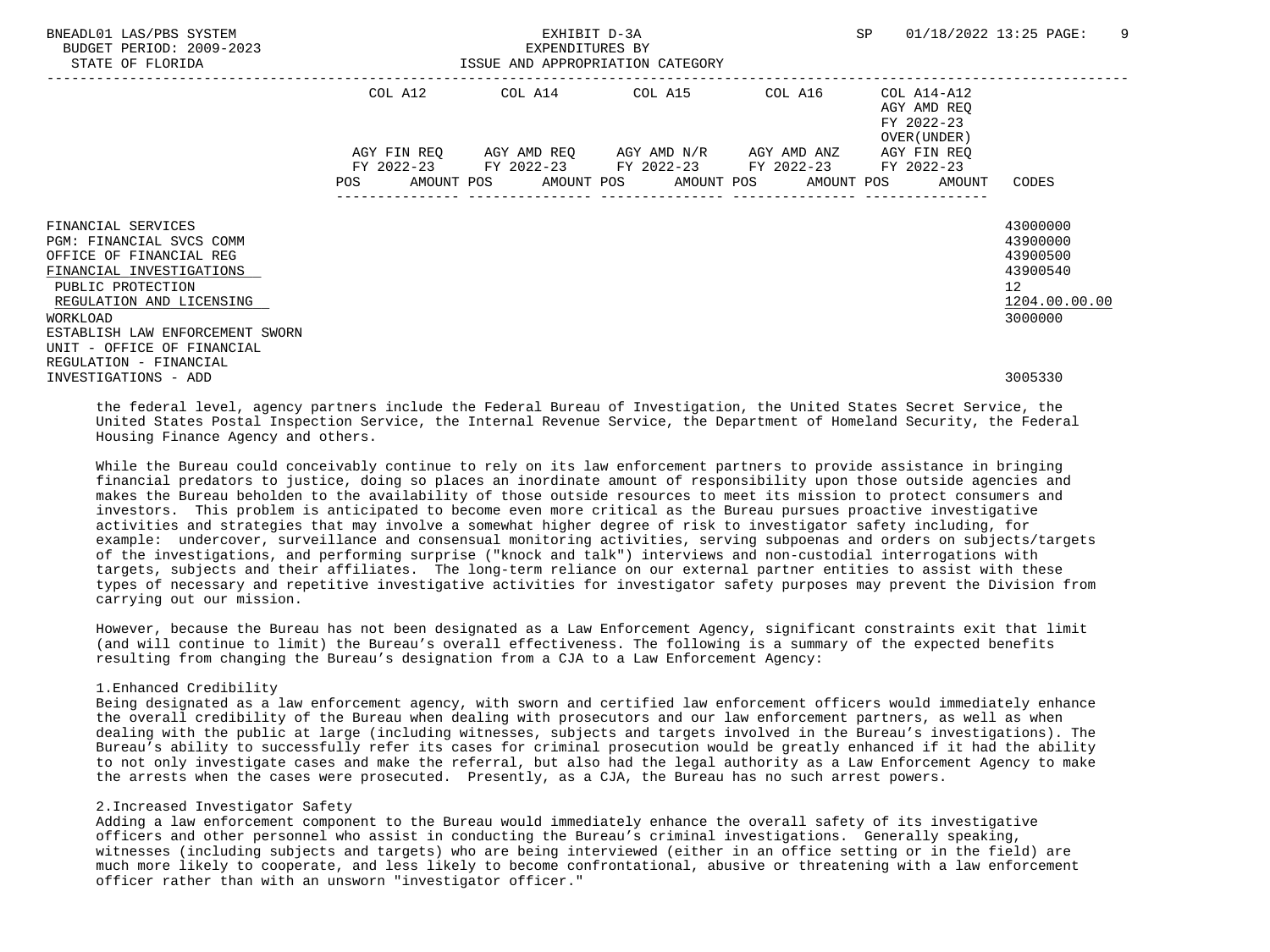| BNEADL01 LAS/PBS SYSTEM<br>BUDGET PERIOD: 2009-2023<br>STATE OF FLORIDA                                                                                |            | EXHIBIT D-3A<br>EXPENDITURES BY<br>ISSUE AND APPROPRIATION CATEGORY                                                                           |         | SP                                                        | 01/18/2022 13:25 PAGE: 10                                                          |
|--------------------------------------------------------------------------------------------------------------------------------------------------------|------------|-----------------------------------------------------------------------------------------------------------------------------------------------|---------|-----------------------------------------------------------|------------------------------------------------------------------------------------|
|                                                                                                                                                        | COL A12    | COL A14 COL A15                                                                                                                               | COL A16 | COL A14-A12<br>AGY AMD REO<br>FY 2022-23<br>OVER (UNDER ) |                                                                                    |
|                                                                                                                                                        | <b>POS</b> | AGY FIN REQ 6GY AMD REQ 6GY AMD N/R 6GY AMD ANZ<br>FY 2022-23 FY 2022-23 FY 2022-23 FY 2022-23<br>AMOUNT POS AMOUNT POS AMOUNT POS AMOUNT POS |         | AGY FIN REO<br>FY 2022-23<br>AMOUNT                       | CODES                                                                              |
| FINANCIAL SERVICES<br>PGM: FINANCIAL SVCS COMM<br>OFFICE OF FINANCIAL REG<br>FINANCIAL INVESTIGATIONS<br>PUBLIC PROTECTION<br>REGULATION AND LICENSING |            |                                                                                                                                               |         |                                                           | 43000000<br>43900000<br>43900500<br>43900540<br>$12 \overline{ }$<br>1204.00.00.00 |
| WORKLOAD<br>ESTABLISH LAW ENFORCEMENT SWORN<br>UNIT - OFFICE OF FINANCIAL<br>REGULATION - FINANCIAL<br>INVESTIGATIONS - ADD                            |            |                                                                                                                                               |         |                                                           | 3000000<br>3005330                                                                 |

 Having at least some of the Bureau's personnel in each of the regional offices certified as LEOs would enhance the overall level of safety for the Bureau's employees within each office. The sworn LEOs could assist the other (non-sworn) investigators in connection with the performance of other potentially hazardous, but necessary investigative activities that the Bureau's investigators currently perform, including: interviewing subjects and/or targets on a live, unannounced ("knock and talk") basis; personally serving subpoenas or other Court Orders; and conducting unannounced site visits or other covert surveillance activities. Currently, the Bureau's non-sworn, investigative officers are essentially defenseless while performing these types of investigative activities, and must rely upon the suspect's good nature and willingness to peacefully cooperate.

#### 3.Enhanced Proactive/Undercover Capabilities

 Having sworn LEOs within the Bureau will also enhance the Bureau's ability to conduct a wider range of proactive, undercover operations and consensual monitoring activities in the future. Currently, for safety considerations, the Bureau conducts undercover operations either over the telephone or via electronic (email) communications; likewise, the Bureau's current plans for conducting consensually monitored recordings involve only telephonic communications, rather than face-to-face communications, where the suspect may be more likely to open up and speak freely to the undercover investigator.

 In addition, by being designated as a Law Enforcement Agency, the Bureau's investigators would also be able to seek to obtain wire taps, pen registers and trap and trace orders from the court in appropriate cases. These powerful evidence gathering techniques are not available to CJAs.

## 4.Arrest Powers

 Designating the Bureau as a law enforcement agency would also enable its sworn and certified investigators to make arrests, either on their own cases, or in conjunction with coordinated activities with its other state or federal partners. Presently, the Bureau's non-sworn, investigative officers are only able to prepare, sign and present affidavits to the Court supporting a finding of probable cause for the issuance of an arrest warrant. By statute, they are not authorized to execute an arrest warrant. Thus, after obtaining said arrest warrants, the Bureau's investigators have to then convince other local LEO to actually execute the warrant and effect the arrest. In some instances, this has caused unnecessary delays as these other local police departments are also dealing with their own limited staff resource issues and competing case priorities.

5.Search and Seizure Warrant Capabilities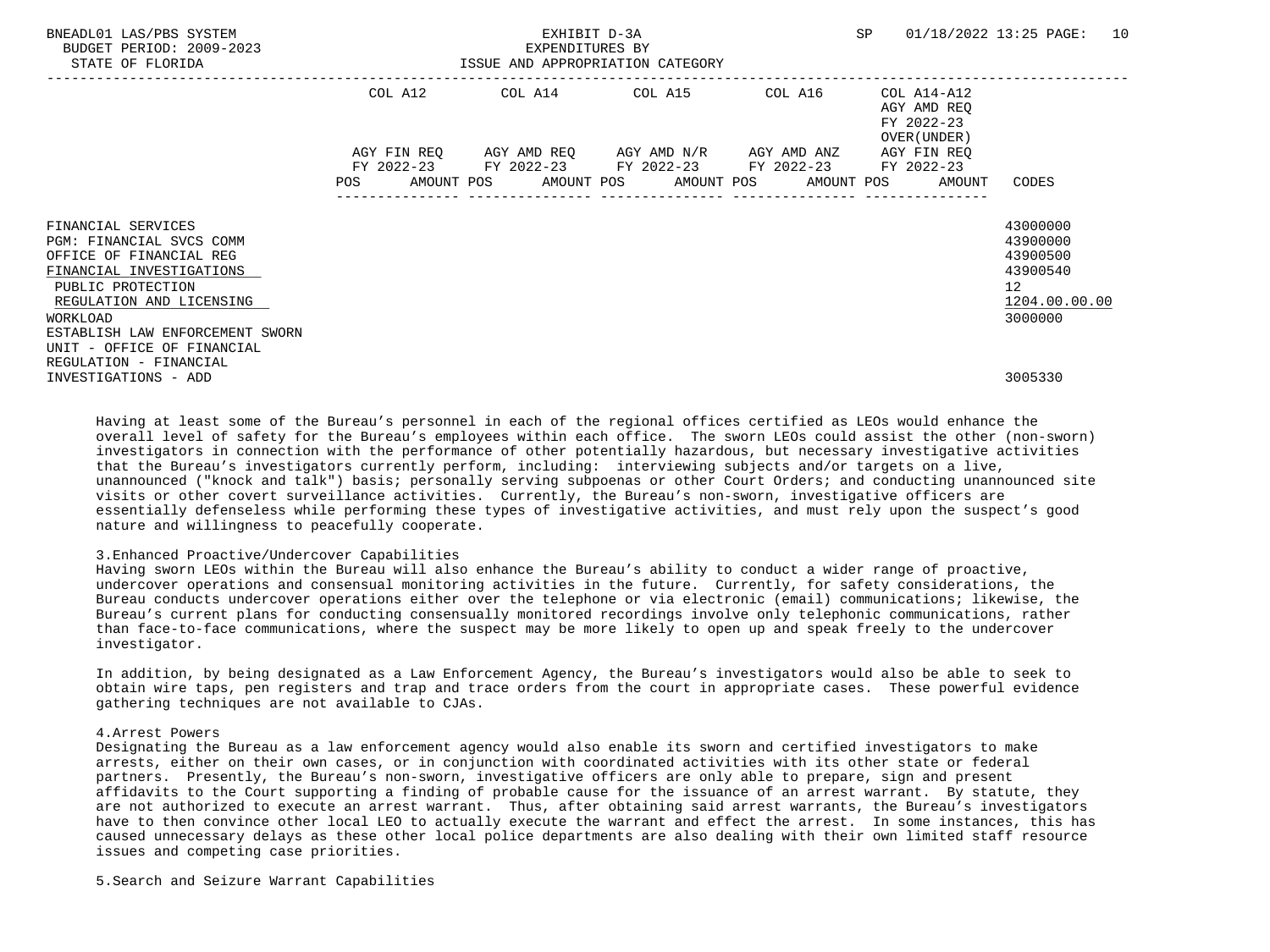| BUDGET PERIOD: 2009-2023<br>STATE OF FLORIDA |            | ISSUE AND APPROPRIATION CATEGORY                        | EXPENDITURES BY |         |                             |                 |
|----------------------------------------------|------------|---------------------------------------------------------|-----------------|---------|-----------------------------|-----------------|
|                                              | COL A12    | ------------------------------------<br>COL A14 COL A15 |                 | COL A16 | COL A14-A12                 |                 |
|                                              |            |                                                         |                 |         | AGY AMD REO<br>FY 2022-23   |                 |
|                                              |            | AGY FIN REQ AGY AMD REQ AGY AMD N/R AGY AMD ANZ         |                 |         | OVER (UNDER)<br>AGY FIN REO |                 |
|                                              |            | FY 2022-23 FY 2022-23 FY 2022-23 FY 2022-23             |                 |         | FY 2022-23                  |                 |
|                                              | <b>POS</b> | AMOUNT POS AMOUNT POS AMOUNT POS AMOUNT POS             |                 |         | AMOUNT                      | CODES           |
|                                              |            |                                                         |                 |         |                             |                 |
| FINANCIAL SERVICES                           |            |                                                         |                 |         |                             | 43000000        |
| PGM: FINANCIAL SVCS COMM                     |            |                                                         |                 |         |                             | 43900000        |
| OFFICE OF FINANCIAL REG                      |            |                                                         |                 |         |                             | 43900500        |
| FINANCIAL INVESTIGATIONS                     |            |                                                         |                 |         |                             | 43900540        |
| PUBLIC PROTECTION                            |            |                                                         |                 |         |                             | 12 <sup>°</sup> |
| REGULATION AND LICENSING                     |            |                                                         |                 |         |                             | 1204.00.00.00   |
| WORKLOAD                                     |            |                                                         |                 |         |                             | 3000000         |
| ESTABLISH LAW ENFORCEMENT SWORN              |            |                                                         |                 |         |                             |                 |
| UNIT - OFFICE OF FINANCIAL                   |            |                                                         |                 |         |                             |                 |
| REGULATION - FINANCIAL                       |            |                                                         |                 |         |                             |                 |
| INVESTIGATIONS - ADD                         |            |                                                         |                 |         |                             | 3005330         |

BNEADL01 LAS/PBS SYSTEM EXHIBIT D-3A SP 01/18/2022 13:25 PAGE: 11

 Likewise, being designated as a Law Enforcement Agency would also enable the Bureau to execute search and/or seizure warrants when issued by a judge based upon probable cause. Here again, the Bureau's investigators presently are able to develop evidence supporting a finding of probable cause, and they may also draft and present the probable cause affidavit to a judge for issuance; the Bureau's investigators are not authorized to actually execute the search and seizure warrant itself, and must depend on their ability to hind other LEOs willing to complete the job. Thus, if the Bureau had certified LEOs in its ranks, those officers could be used to obtain, serve and execute search and seizure warrants, with the assistance of the Bureau's non-sworn, investigators and other partners working the case.

#### 6.Use of Photo Lineups in Criminal Investigations

 Presently, the Bureau's investigators are not permitted under the Florida Statutes to prepare a photo lineup (aka photo array) in connection with their criminal investigations. A photo lineup is essentially composed of a set of pictures that an officer would show to a victim/witness to see if he or she recognizes the perpetrator of a crime. A positive identification could lead to the arrest of an otherwise undisclosed control person of a criminal enterprise, and the identification can be used as prosecutorial evidence in court. However, pursuant to Section 92.70(3), Florida Statutes, photo arrays can only be prepared by LEOs, not by investigative officers of a criminal justice agency. Thus, in cases where the Bureau investigates a potential criminal offense with its own resources, this investigative tool cannot be utilized to obtain potentially powerful evidence necessary to convict the perpetrator.

#### 7.Participation in Federal Task Force Asset Forfeiture & Revenue Sharing Programs

 Presently, the Bureau is a participant in an FBI Economic Crimes Task Force operating in Tampa, Florida, which is intended to investigate criminal cases that could generate significant asset forfeitures. The Memorandum of Understanding between OFR and the FBI relating to this Task Force indicates that the FBI intends to share such asset forfeitures with the OFR, to the extent permitted by law. Unfortunately, the relevant rules and regulations dealing with federal forfeiture prohibit the sharing of forfeiture funds with any non-law enforcement agency. Thus, designating the Bureau as a Law Enforcement Agency would enable the Bureau to receive its share of the forfeiture obtained from its efforts working on this (and potential other) Task Force(s).

#### ISSUE SUMMARY:

 This issue seeks approximately \$817,791 in new recurring budget authority (Salaries, Expense, and Acquisition of Motor Vehicles) to aid the office in meeting the cost for equipping and certifying the Office of financial Regulation - Bureau of Investigations as a law enforcement entity. The additional Salaries and Benefits appropriation is to meet the special risk requirements for the sworn personnel. This issue is linked to issue 3005370.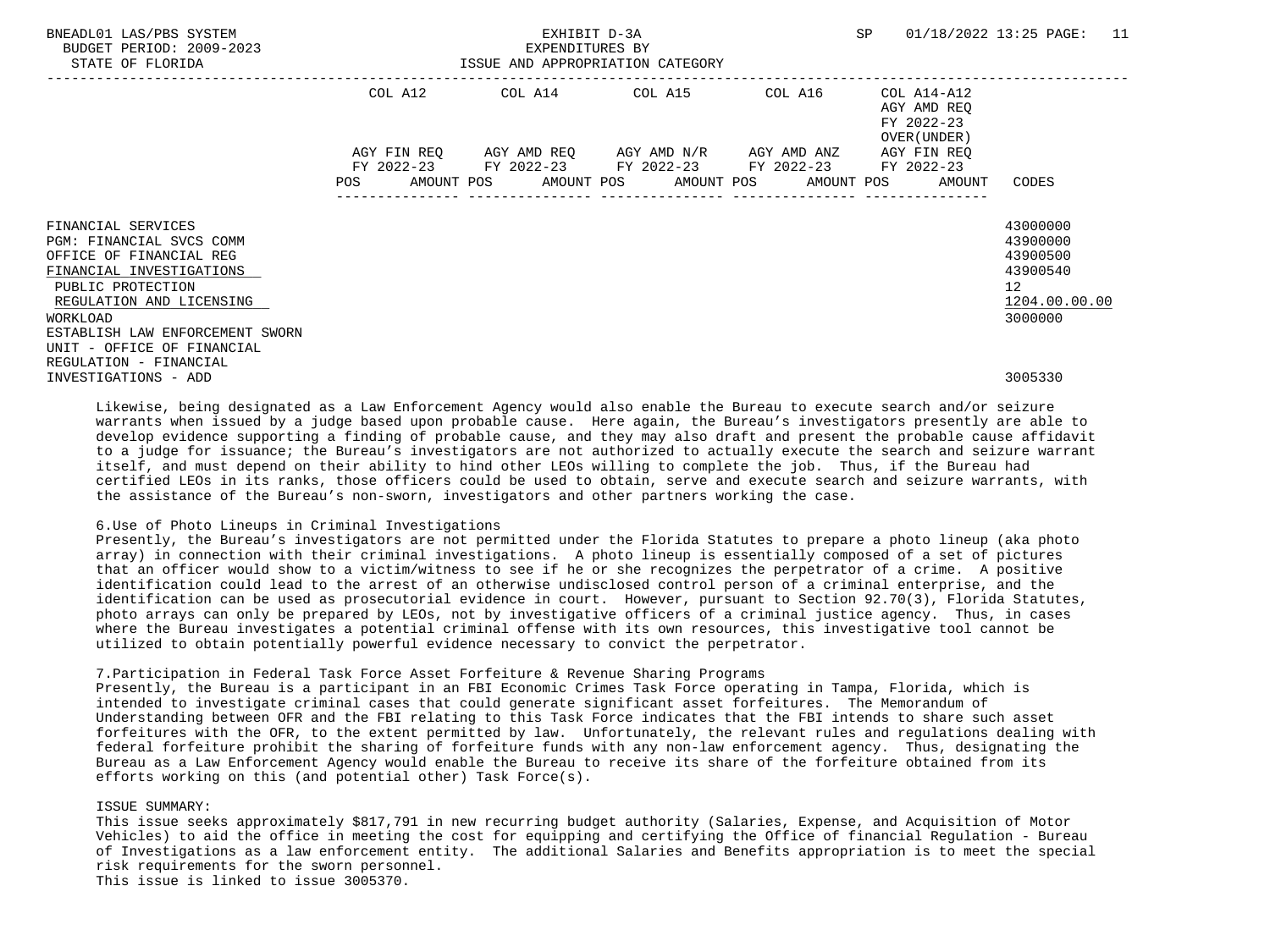| BNEADL01 LAS/PBS SYSTEM<br>BUDGET PERIOD: 2009-2023<br>STATE OF FLORIDA                                                                                                                                                                                       | SP<br>EXHIBIT D-3A<br>EXPENDITURES BY<br>ISSUE AND APPROPRIATION CATEGORY                                                                                                                               | $01/18/2022$ 13:25 PAGE: 12                                                                 |
|---------------------------------------------------------------------------------------------------------------------------------------------------------------------------------------------------------------------------------------------------------------|---------------------------------------------------------------------------------------------------------------------------------------------------------------------------------------------------------|---------------------------------------------------------------------------------------------|
|                                                                                                                                                                                                                                                               | COL A12 COL A14 COL A15 COL A16<br>COL A14-A12<br>AGY AMD REO<br>FY 2022-23<br>OVER (UNDER)                                                                                                             |                                                                                             |
|                                                                                                                                                                                                                                                               | AGY FIN REQ      AGY AMD REQ      AGY AMD N/R      AGY AMD ANZ<br>AGY FIN REO<br>FY 2022-23 FY 2022-23 FY 2022-23 FY 2022-23 FY 2022-23<br>POS<br>AMOUNT POS AMOUNT POS AMOUNT POS AMOUNT POS<br>AMOUNT | CODES                                                                                       |
| FINANCIAL SERVICES<br>PGM: FINANCIAL SVCS COMM<br>OFFICE OF FINANCIAL REG<br>FINANCIAL INVESTIGATIONS<br>PUBLIC PROTECTION<br>REGULATION AND LICENSING<br>WORKLOAD<br>ESTABLISH LAW ENFORCEMENT SWORN<br>UNIT - OFFICE OF FINANCIAL<br>REGULATION - FINANCIAL |                                                                                                                                                                                                         | 43000000<br>43900000<br>43900500<br>43900540<br>12 <sup>°</sup><br>1204.00.00.00<br>3000000 |
| INVESTIGATIONS - ADD                                                                                                                                                                                                                                          |                                                                                                                                                                                                         | 3005330                                                                                     |

| Ouantity | Description                   | Amount        | Non-Recurring |
|----------|-------------------------------|---------------|---------------|
| 9        | Add Salaries and Benefits     | \$942,611     | \$0\$         |
| (9)      | Deduct Salaries and Benefits  | ( \$615, 632) | \$0           |
|          | Total Salaries and Benefits   | \$326,979     | \$0           |
|          | Expenses                      | \$304,412     | \$164,432     |
|          | Acquisition of Motor Vehicles | \$186,400     | \$186,400     |
|          |                               |               |               |
|          | Issue Total                   | \$817,791     | \$350,832     |

Amended 2022-23 Narrative after December 15, 2021

Detail of Costs:

| This issue has been withdrawn by the Office. |  |
|----------------------------------------------|--|
|                                              |  |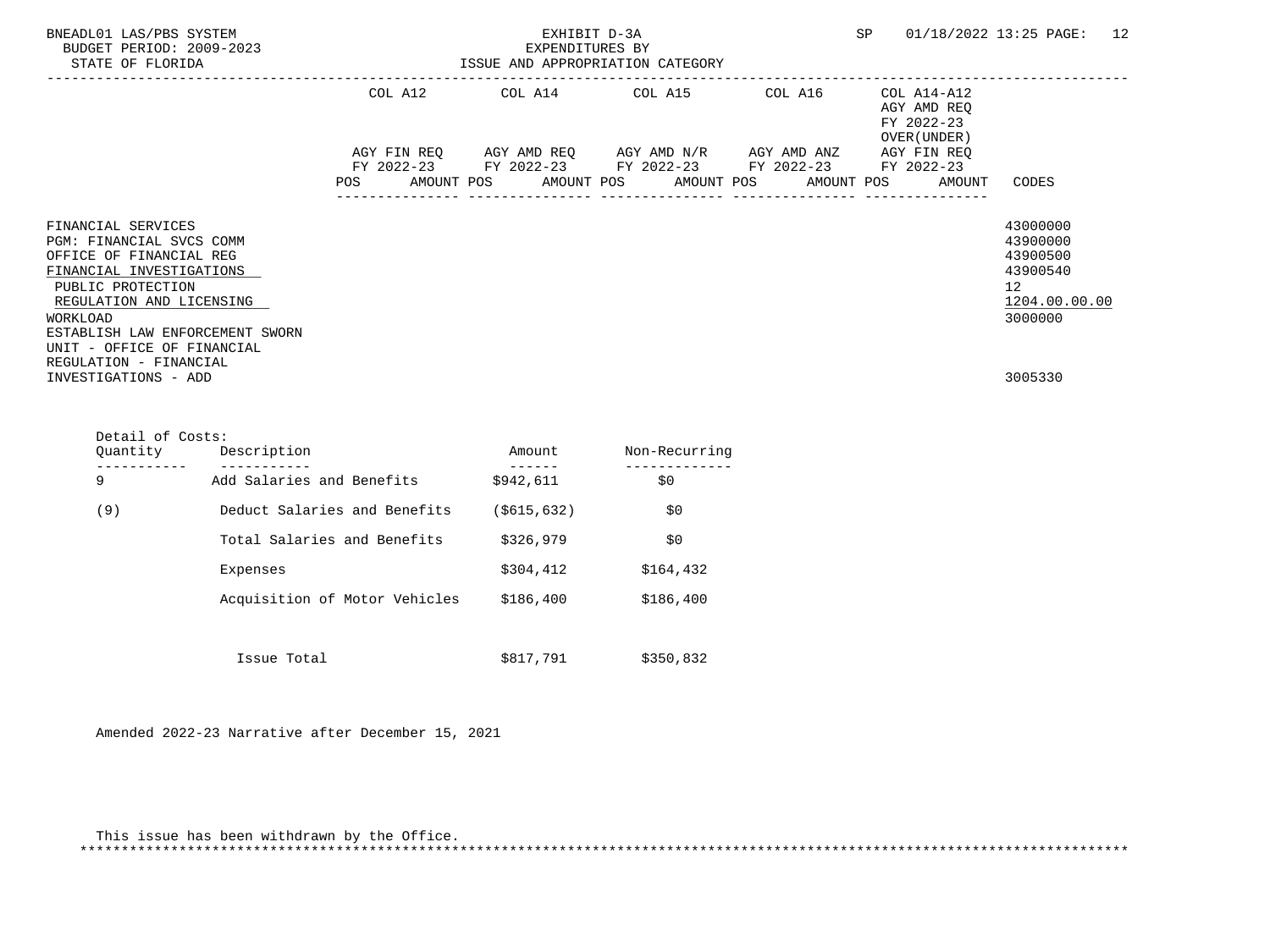| BNEADL01 LAS/PBS SYSTEM<br>BUDGET PERIOD: 2009-2023                                                                                                                                                                                 |                              | EXHIBIT D-3A<br>EXPENDITURES BY                                                                                                  |                |                                |                                                                                |                      | SP 01/18/2022 13:25 PAGE: 13                                                                |
|-------------------------------------------------------------------------------------------------------------------------------------------------------------------------------------------------------------------------------------|------------------------------|----------------------------------------------------------------------------------------------------------------------------------|----------------|--------------------------------|--------------------------------------------------------------------------------|----------------------|---------------------------------------------------------------------------------------------|
| STATE OF FLORIDA                                                                                                                                                                                                                    |                              | ISSUE AND APPROPRIATION CATEGORY                                                                                                 |                |                                |                                                                                |                      |                                                                                             |
|                                                                                                                                                                                                                                     | COL A12                      | COL A14<br>AGY FIN REQ AGY AMD REQ AGY AMD N/R AGY AMD ANZ AGY FIN REQ<br>FY 2022-23 FY 2022-23 FY 2022-23 FY 2022-23 FY 2022-23 | COL A15        | COL A16                        | COL A14-A12<br>AGY AMD REO<br>FY 2022-23<br>OVER (UNDER)                       |                      |                                                                                             |
|                                                                                                                                                                                                                                     | <b>POS</b>                   | AMOUNT POS AMOUNT POS                                                                                                            |                | AMOUNT POS AMOUNT POS          |                                                                                | AMOUNT               | CODES                                                                                       |
| FINANCIAL SERVICES<br>PGM: FINANCIAL SVCS COMM<br>OFFICE OF FINANCIAL REG<br>FINANCIAL INVESTIGATIONS<br>PUBLIC PROTECTION<br>REGULATION AND LICENSING<br>WORKLOAD<br>ESTABLISH LAW ENFORCEMENT SWORN<br>UNIT - OFFICE OF FINANCIAL |                              |                                                                                                                                  |                |                                |                                                                                |                      | 43000000<br>43900000<br>43900500<br>43900540<br>12 <sup>°</sup><br>1204.00.00.00<br>3000000 |
| REGULATION - FINANCIAL<br>INVESTIGATIONS - ADD                                                                                                                                                                                      |                              |                                                                                                                                  |                |                                |                                                                                |                      | 3005330                                                                                     |
| POSITION DETAIL OF SALARIES AND BENEFITS:                                                                                                                                                                                           |                              |                                                                                                                                  |                |                                |                                                                                |                      | LAPSE LAPSED SALARIES                                                                       |
|                                                                                                                                                                                                                                     | ETE                          | <b>BASE RATE</b>                                                                                                                 |                | ADDITIVES BENEFITS             | SUBTOTAL                                                                       |                      | % AND BENEFITS                                                                              |
| A12 - AGY FIN REQ FY 2022-23                                                                                                                                                                                                        |                              |                                                                                                                                  |                |                                |                                                                                |                      |                                                                                             |
| CHANGES TO CURRENTLY AUTHORIZED POSITIONS<br>8581 SPECIAL AGENT                                                                                                                                                                     |                              |                                                                                                                                  |                |                                |                                                                                |                      |                                                                                             |
| 01860 001<br>04171 001<br>04240 001<br>04434 001<br>04644 001                                                                                                                                                                       | 1.00<br>1.00<br>1.00<br>1.00 | 70,000<br>70,000<br>70,000<br>$70,000$<br>$70,000$                                                                               | 5.001          | 23,058<br>22,134               | 32,785 102,785 0.00<br>98,059 0.00<br>92,134<br>22, 134<br>32, 785<br>102, 785 | 0.00<br>0.00<br>0.00 | 102,785<br>98,059<br>92,134<br>92,134<br>102,785                                            |
| 04709 001                                                                                                                                                                                                                           |                              | $1.00$ $70,000$<br>$1.00$ $70,000$<br>$1.00$ $70,000$                                                                            | 5,001          |                                |                                                                                |                      | 108,710<br>88,897                                                                           |
| 04722 001<br>04780 001                                                                                                                                                                                                              | 1.00                         | 70,000                                                                                                                           | 5,001<br>5,001 | 33,709                         | 108,710 0.00                                                                   |                      | 108,710                                                                                     |
| 8584 SPECIAL AGENT SUPERVISOR<br>01919 001                                                                                                                                                                                          |                              | 1.00 103,500                                                                                                                     | 5,001          |                                | 39,896 148,397 0.00                                                            |                      | 148,397                                                                                     |
| TOTALS FOR ISSUE BY FUND<br>2021 ADMINISTRATIVE TRUST FUND                                                                                                                                                                          |                              |                                                                                                                                  |                |                                |                                                                                |                      | 942,611                                                                                     |
|                                                                                                                                                                                                                                     | 9.00                         |                                                                                                                                  |                | 663,500 25,005 254,106 942,611 |                                                                                |                      | --------------<br>942,611                                                                   |
|                                                                                                                                                                                                                                     |                              |                                                                                                                                  |                |                                |                                                                                |                      |                                                                                             |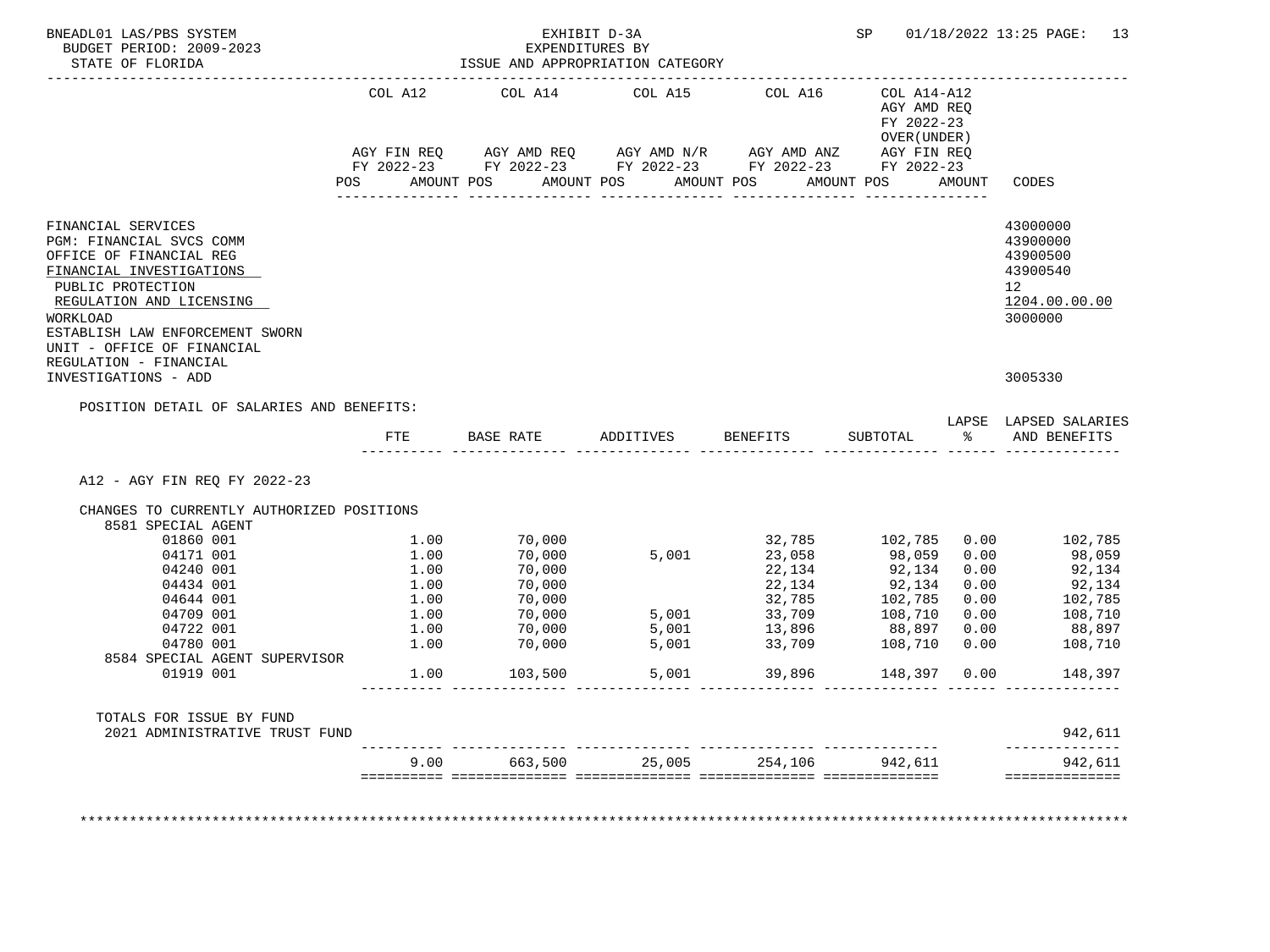| BNEADL01 LAS/PBS SYSTEM<br>BUDGET PERIOD: 2009-2023<br>STATE OF FLORIDA                                                                                                                                                                    |            |  | EXHIBIT D-3A<br>EXPENDITURES BY | ISSUE AND APPROPRIATION CATEGORY                            |                       | <b>SP</b> |                                                          | 01/18/2022 13:25 PAGE: 14                                                                   |  |
|--------------------------------------------------------------------------------------------------------------------------------------------------------------------------------------------------------------------------------------------|------------|--|---------------------------------|-------------------------------------------------------------|-----------------------|-----------|----------------------------------------------------------|---------------------------------------------------------------------------------------------|--|
|                                                                                                                                                                                                                                            | COL A12    |  |                                 | COL A14 COL A15 COL A16                                     |                       |           | COL A14-A12<br>AGY AMD REO<br>FY 2022-23<br>OVER (UNDER) |                                                                                             |  |
|                                                                                                                                                                                                                                            |            |  |                                 | AGY FIN REQ AGY AMD REQ AGY AMD N/R AGY AMD ANZ AGY FIN REQ |                       |           |                                                          |                                                                                             |  |
|                                                                                                                                                                                                                                            | <b>POS</b> |  | AMOUNT POS AMOUNT POS           | FY 2022-23 FY 2022-23 FY 2022-23 FY 2022-23                 | AMOUNT POS AMOUNT POS |           | FY 2022-23<br>AMOUNT                                     | CODES                                                                                       |  |
| FINANCIAL SERVICES<br><b>PGM: FINANCIAL SVCS COMM</b><br>OFFICE OF FINANCIAL REG<br>FINANCIAL INVESTIGATIONS<br>PUBLIC PROTECTION<br>REGULATION AND LICENSING<br>WORKLOAD<br>ESTABLISH LAW ENFORCEMENT SWORN<br>UNIT - OFFICE OF FINANCIAL |            |  |                                 |                                                             |                       |           |                                                          | 43000000<br>43900000<br>43900500<br>43900540<br>12 <sup>°</sup><br>1204.00.00.00<br>3000000 |  |
| REGULATION - FINANCIAL<br>INVESTIGATIONS - DEDUCT<br>SALARIES AND BENEFITS                                                                                                                                                                 |            |  |                                 |                                                             |                       |           |                                                          | 3005370<br>010000                                                                           |  |
| ADMINISTRATIVE TRUST FUND -STATE                                                                                                                                                                                                           | $615,632-$ |  |                                 |                                                             |                       |           |                                                          | 615,632 2021 1                                                                              |  |
|                                                                                                                                                                                                                                            |            |  |                                 |                                                             |                       |           |                                                          |                                                                                             |  |

 AGENCY ISSUE NARRATIVE: 2022-2023 BUDGET YEAR NARRATIVE: IT COMPONENT? NO

ESTABLISH LAW ENFORCEMENT SWORN UNIT - OFFICE OF FINANCIAL REGULATION - FINANCIAL INVESTIGATIONS - DEDUCT

This request will improve the Office's ability to reach the following goals:

GOAL #1: Improving taxpayer value;

GOAL #3: Promoting a safe and sound financial marketplace;

GOAL #4: Improving customer service.

 The Office is pursuing substantive legislation to grant law enforcement status to the Bureau of Financial Investigations (Bureau). This need is based on the diminishing availability of local, state, and federal law enforcement resources capable of assisting the Office non-sworn staff in pursuing criminal investigations related to financial crimes. The substantive bill would be accompanied by a request for approximately \$817,791 and would not require any additional FTE.

Currently, the Bureau is designated by statute to be a Criminal Justice Agency (CJA) and its investigators qualify as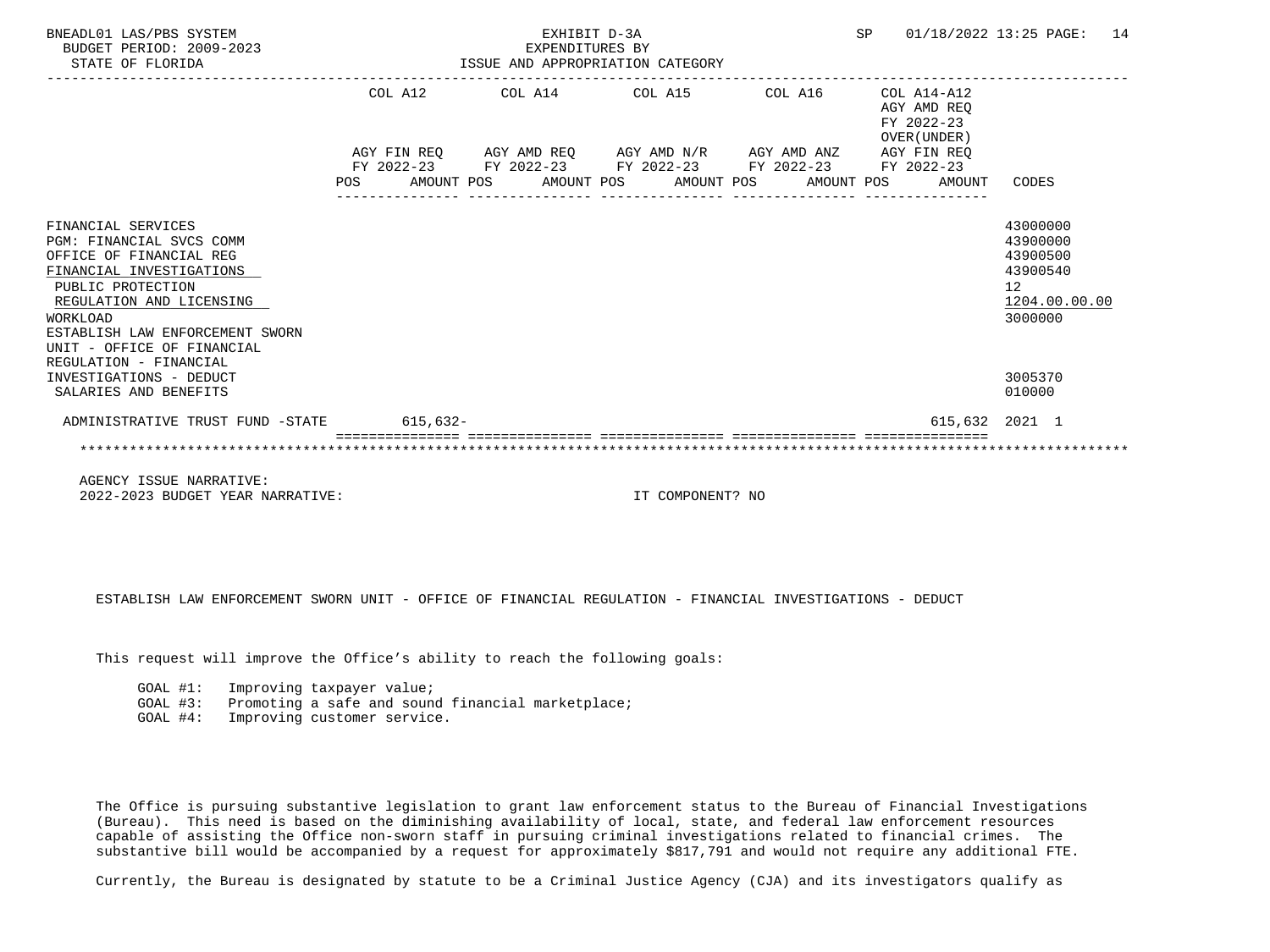| BNEADL01 LAS/PBS SYSTEM<br>BUDGET PERIOD: 2009-2023<br>STATE OF FLORIDA                                                                                |            | EXHIBIT D-3A<br>EXPENDITURES BY | ISSUE AND APPROPRIATION CATEGORY                                                                                                                         |         | SP                                                        | 01/18/2022 13:25 PAGE: 15                                                          |  |
|--------------------------------------------------------------------------------------------------------------------------------------------------------|------------|---------------------------------|----------------------------------------------------------------------------------------------------------------------------------------------------------|---------|-----------------------------------------------------------|------------------------------------------------------------------------------------|--|
|                                                                                                                                                        | COL A12    |                                 | COL A14 COL A15                                                                                                                                          | COL A16 | COL A14-A12<br>AGY AMD REO<br>FY 2022-23<br>OVER (UNDER ) |                                                                                    |  |
|                                                                                                                                                        | <b>POS</b> |                                 | AGY FIN REQ 6GY AMD REQ 6GY AMD N/R 6GY AMD ANZ<br>FY 2022-23 FY 2022-23 FY 2022-23 FY 2022-23 FY 2022-23<br>AMOUNT POS AMOUNT POS AMOUNT POS AMOUNT POS |         | AGY FIN REO<br>AMOUNT                                     | CODES                                                                              |  |
| FINANCIAL SERVICES<br>PGM: FINANCIAL SVCS COMM<br>OFFICE OF FINANCIAL REG<br>FINANCIAL INVESTIGATIONS<br>PUBLIC PROTECTION<br>REGULATION AND LICENSING |            |                                 |                                                                                                                                                          |         |                                                           | 43000000<br>43900000<br>43900500<br>43900540<br>$12 \overline{ }$<br>1204.00.00.00 |  |
| WORKLOAD<br>ESTABLISH LAW ENFORCEMENT SWORN<br>UNIT - OFFICE OF FINANCIAL<br>REGULATION - FINANCIAL<br>INVESTIGATIONS - DEDUCT                         |            |                                 |                                                                                                                                                          |         |                                                           | 3000000<br>3005370                                                                 |  |

 "investigative officers" under Florida law. The Bureau is not currently designated as a Law Enforcement Agency, and none of its investigative personnel are certified as sworn Law Enforcement Officers (LEO) . As a CJA, the Bureau's investigators have the ability to utilize certain confidential databases in connection with its criminal investigations, including obtaining confidential information from the Criminal Justice Information Services (CJIS), the Highway Safety and Motor Vehicles (DAVID), and the Financial Criminal Enforcement Network (FINCEN). The Bureau's investigators can also engage in other overt investigative activities (including issuing subpoenas and demands for sworn written statements), as well as utilizing other covert investigative techniques (including engaging in undercover operations and limited consensual monitoring).

 However, because the Bureau has not been designated as a Law Enforcement Agency, significant constraints exit that limit (and will continue to limit) the Bureau's overall effectiveness. The following is a summary of the expected benefits resulting from changing the Bureau's designation from a CJA to a Law Enforcement Agency:

### 1.Enhanced Credibility

 Being designated as a law enforcement agency, with sworn and certified law enforcement officers would immediately enhance the overall credibility of the Bureau when dealing with prosecutors and our law enforcement partners, as well as when dealing with the public at large (including witnesses, subjects and targets involved in the Bureau's investigations). The Bureau's ability to successfully refer its cases for criminal prosecution would be greatly enhanced if it had the ability to not only investigate cases and make the referral, but also had the legal authority as a Law Enforcement Agency to make the arrests when the cases were prosecuted. Presently, as a CJA, the Bureau has no such arrest powers.

#### 2.Increased Investigator Safety

 Adding a law enforcement component to the Bureau would immediately enhance the overall safety of its investigative officers and other personnel who assist in conducting the Bureau's criminal investigations. Generally speaking, witnesses (including subjects and targets) who are being interviewed (either in an office setting or in the field) are much more likely to cooperate, and less likely to become confrontational, abusive or threatening with a law enforcement officer rather than with an unsworn "investigator officer."

 Having at least some of the Bureau's personnel in each of the regional offices certified as LEOs would enhance the overall level of safety for the Bureau's employees within each office. The sworn LEOs could assist the other (non-sworn) investigators in connection with the performance of other potentially hazardous, but necessary investigative activities that the Bureau's investigators currently perform, including: interviewing subjects and/or targets on a live, unannounced ("knock and talk") basis; personally serving subpoenas or other Court Orders; and conducting unannounced site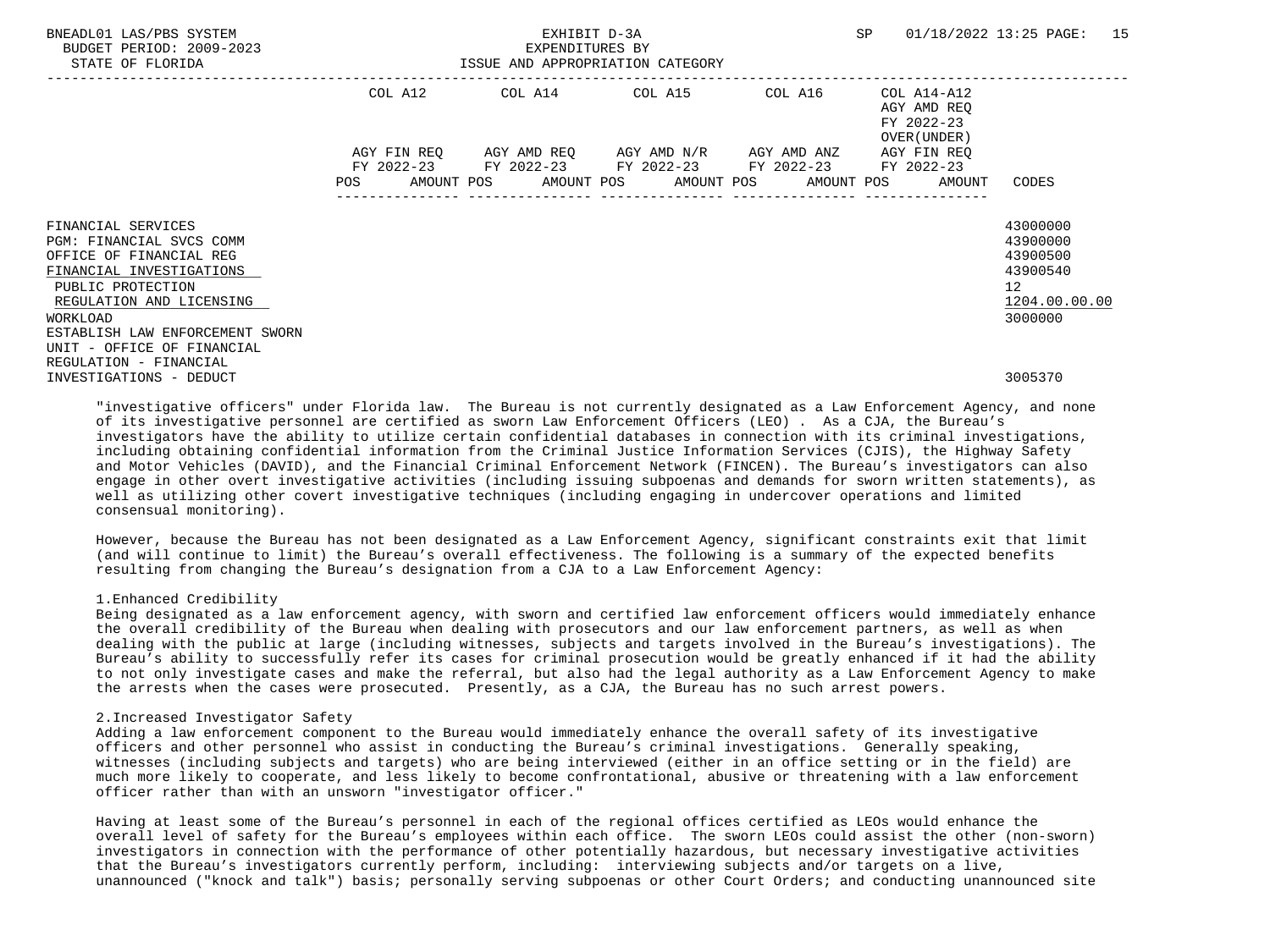| BNEADL01 LAS/PBS SYSTEM<br>BUDGET PERIOD: 2009-2023<br>STATE OF FLORIDA                                                                                |            | EXPENDITURES BY | EXHIBIT D-3A<br>ISSUE AND APPROPRIATION CATEGORY                                                                                                         |         | SP                                                        | 01/18/2022 13:25 PAGE: 16                                           |
|--------------------------------------------------------------------------------------------------------------------------------------------------------|------------|-----------------|----------------------------------------------------------------------------------------------------------------------------------------------------------|---------|-----------------------------------------------------------|---------------------------------------------------------------------|
|                                                                                                                                                        |            |                 | COL A12 COL A14 COL A15                                                                                                                                  | COL A16 | COL A14-A12<br>AGY AMD REO<br>FY 2022-23<br>OVER (UNDER ) |                                                                     |
|                                                                                                                                                        | <b>POS</b> |                 | AGY FIN REQ 6GY AMD REQ 6GY AMD N/R 6GY AMD ANZ<br>FY 2022-23 FY 2022-23 FY 2022-23 FY 2022-23 FY 2022-23<br>AMOUNT POS AMOUNT POS AMOUNT POS AMOUNT POS |         | AGY FIN REO<br>AMOUNT                                     | CODES                                                               |
| FINANCIAL SERVICES<br>PGM: FINANCIAL SVCS COMM<br>OFFICE OF FINANCIAL REG<br>FINANCIAL INVESTIGATIONS<br>PUBLIC PROTECTION<br>REGULATION AND LICENSING |            |                 |                                                                                                                                                          |         |                                                           | 43000000<br>43900000<br>43900500<br>43900540<br>12<br>1204.00.00.00 |
| WORKLOAD<br>ESTABLISH LAW ENFORCEMENT SWORN<br>UNIT - OFFICE OF FINANCIAL<br>REGULATION - FINANCIAL<br>INVESTIGATIONS - DEDUCT                         |            |                 |                                                                                                                                                          |         |                                                           | 3000000<br>3005370                                                  |

 visits or other covert surveillance activities. Currently, the Bureau's non-sworn, investigative officers are essentially defenseless while performing these types of investigative activities, and must rely upon the suspect's good nature and willingness to peacefully cooperate.

### 3.Enhanced Proactive/Undercover Capabilities

 Having sworn LEOs within the Bureau will also enhance the Bureau's ability to conduct a wider range of proactive, undercover operations and consensual monitoring activities in the future. Currently, for safety considerations, the Bureau conducts undercover operations either over the telephone or via electronic (email) communications; likewise, the Bureau's current plans for conducting consensually monitored recordings involve only telephonic communications, rather than face-to-face communications, where the suspect may be more likely to open up and speak freely to the undercover investigator.

 In addition, by being designated as a Law Enforcement Agency, the Bureau's investigators would also be able to seek to obtain wire taps, pen registers and trap and trace orders from the court in appropriate cases. These powerful evidence gathering techniques are not available to CJAs.

## 4.Arrest Powers

 Designating the Bureau as a law enforcement agency would also enable its sworn and certified investigators to make arrests, either on their own cases, or in conjunction with coordinated activities with its other state or federal partners. Presently, the Bureau's non-sworn, investigative officers are only able to prepare, sign and present affidavits to the Court supporting a finding of probable cause for the issuance of an arrest warrant. By statute, they are not authorized to execute an arrest warrant. Thus, after obtaining said arrest warrants, the Bureau's investigators have to then convince other local LEO to actually execute the warrant and effect the arrest. In some instances, this has caused unnecessary delays as these other local police departments are also dealing with their own limited staff resource issues and competing case priorities.

#### 5.Search and Seizure Warrant Capabilities

 Likewise, being designated as a Law Enforcement Agency would also enable the Bureau to execute search and/or seizure warrants when issued by a judge based upon probable cause. Here again, the Bureau's investigators presently are able to develop evidence supporting a finding of probable cause, and they may also draft and present the probable cause affidavit to a judge for issuance; the Bureau's investigators are not authorized to actually execute the search and seizure warrant itself, and must depend on their ability to hind other LEOs willing to complete the job. Thus, if the Bureau had certified LEOs in its ranks, those officers could be used to obtain, serve and execute search and seizure warrants, with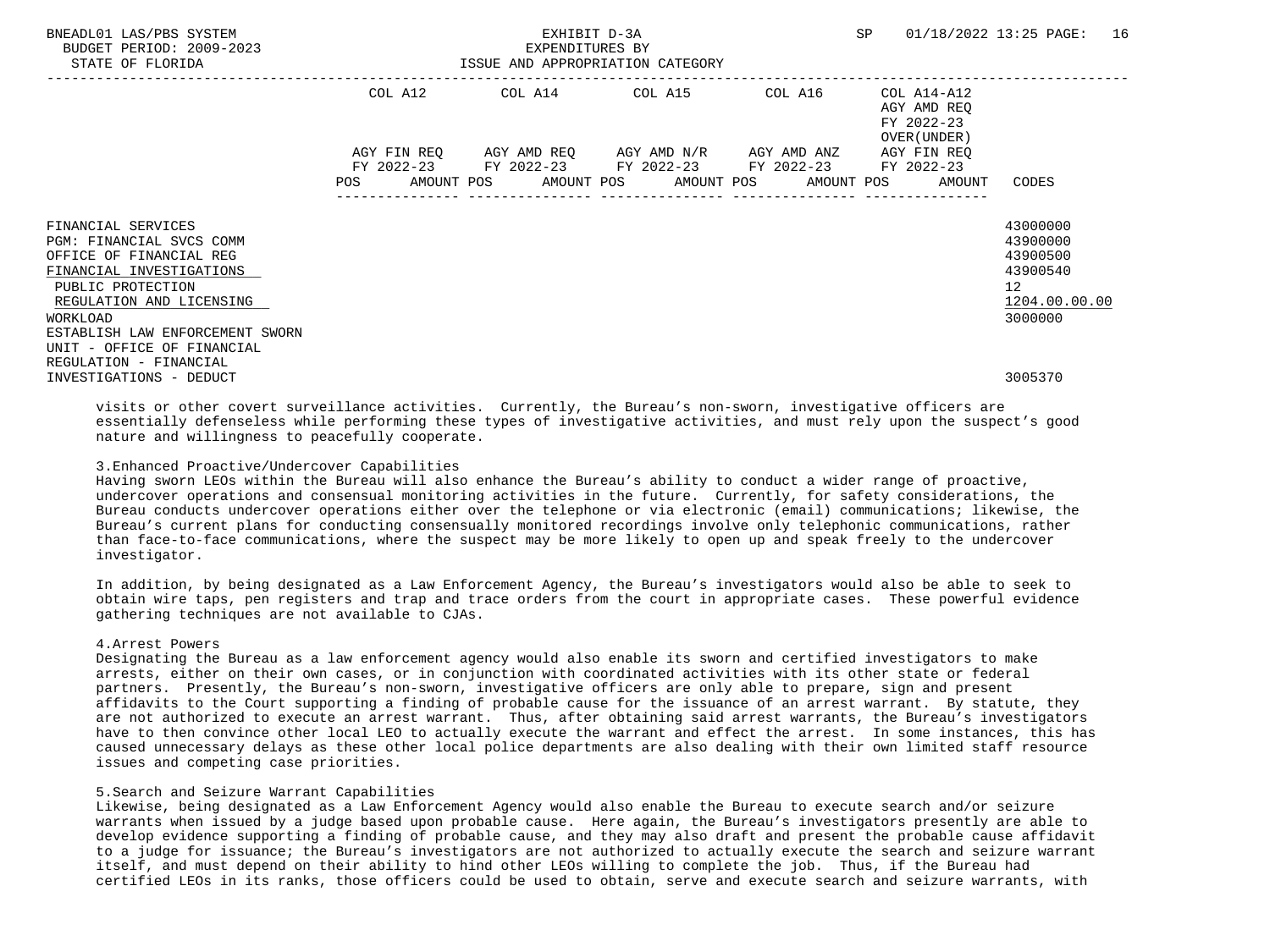| BNEADL01 LAS/PBS SYSTEM<br>BUDGET PERIOD: 2009-2023<br>STATE OF FLORIDA                                                                                            |            | EXHIBIT D-3A<br>EXPENDITURES BY | ISSUE AND APPROPRIATION CATEGORY                                                                                                                         |         | SP                                                        | 01/18/2022 13:25 PAGE: 17                                                      |  |
|--------------------------------------------------------------------------------------------------------------------------------------------------------------------|------------|---------------------------------|----------------------------------------------------------------------------------------------------------------------------------------------------------|---------|-----------------------------------------------------------|--------------------------------------------------------------------------------|--|
|                                                                                                                                                                    | COL A12    |                                 | COL A14 COL A15                                                                                                                                          | COL A16 | COL A14-A12<br>AGY AMD REO<br>FY 2022-23<br>OVER (UNDER ) |                                                                                |  |
|                                                                                                                                                                    | <b>POS</b> |                                 | AGY FIN REO AGY AMD REO AGY AMD N/R AGY AMD ANZ<br>FY 2022-23 FY 2022-23 FY 2022-23 FY 2022-23 FY 2022-23<br>AMOUNT POS AMOUNT POS AMOUNT POS AMOUNT POS |         | AGY FIN REO<br>AMOUNT                                     | CODES                                                                          |  |
| FINANCIAL SERVICES<br>PGM: FINANCIAL SVCS COMM<br>OFFICE OF FINANCIAL REG<br>FINANCIAL INVESTIGATIONS<br>PUBLIC PROTECTION<br>REGULATION AND LICENSING<br>WORKLOAD |            |                                 |                                                                                                                                                          |         |                                                           | 43000000<br>43900000<br>43900500<br>43900540<br>12<br>1204.00.00.00<br>3000000 |  |
| ESTABLISH LAW ENFORCEMENT SWORN<br>UNIT - OFFICE OF FINANCIAL<br>REGULATION - FINANCIAL<br>INVESTIGATIONS - DEDUCT                                                 |            |                                 |                                                                                                                                                          |         |                                                           | 3005370                                                                        |  |

the assistance of the Bureau's non-sworn, investigators and other partners working the case.

6.Use of Photo Lineups in Criminal Investigations

 Presently, the Bureau's investigators are not permitted under the Florida Statutes to prepare a photo lineup (aka photo array) in connection with their criminal investigations. A photo lineup is essentially composed of a set of pictures that an officer would show to a victim/witness to see if he or she recognizes the perpetrator of a crime. A positive identification could lead to the arrest of an otherwise undisclosed control person of a criminal enterprise, and the identification can be used as prosecutorial evidence in court. However, pursuant to Section 92.70(3), Florida Statutes, photo arrays can only be prepared by LEOs, not by investigative officers of a criminal justice agency. Thus, in cases where the Bureau investigates a potential criminal offense with its own resources, this investigative tool cannot be utilized to obtain potentially powerful evidence necessary to convict the perpetrator.

## 7.Participation in Federal Task Force Asset Forfeiture & Revenue Sharing Programs

 Presently, the Bureau is a participant in an FBI Economic Crimes Task Force operating in Tampa, Florida, which is intended to investigate criminal cases that could generate significant asset forfeitures. The Memorandum of Understanding between OFR and the FBI relating to this Task Force indicates that the FBI intends to share such asset forfeitures with the OFR, to the extent permitted by law. Unfortunately, the relevant rules and regulations dealing with federal forfeiture prohibit the sharing of forfeiture funds with any non-law enforcement agency. Thus, designating the Bureau as a Law Enforcement Agency would enable the Bureau to receive its share of the forfeiture obtained from its efforts working on this (and potential other) Task Force(s).

### ISSUE SUMMARY:

 This issue seeks approximately \$817,791 in new recurring budget authority (Salaries, Expense, and Acquisition of Motor Vehicles) to aid the office in meeting the cost for equipping and certifying the Office of financial Regulation - Bureau of Investigations as a law enforcement entity. The additional Salaries and Benefits appropriation is to meet the special risk requirements for the sworn personnel. This issue is linked to issue 3005330.

| Detail of Costs: |                           |           |               |
|------------------|---------------------------|-----------|---------------|
| Ouantity         | Description               | Amount    | Non-Recurring |
|                  |                           |           |               |
|                  | Add Salaries and Benefits | \$942,611 | S0            |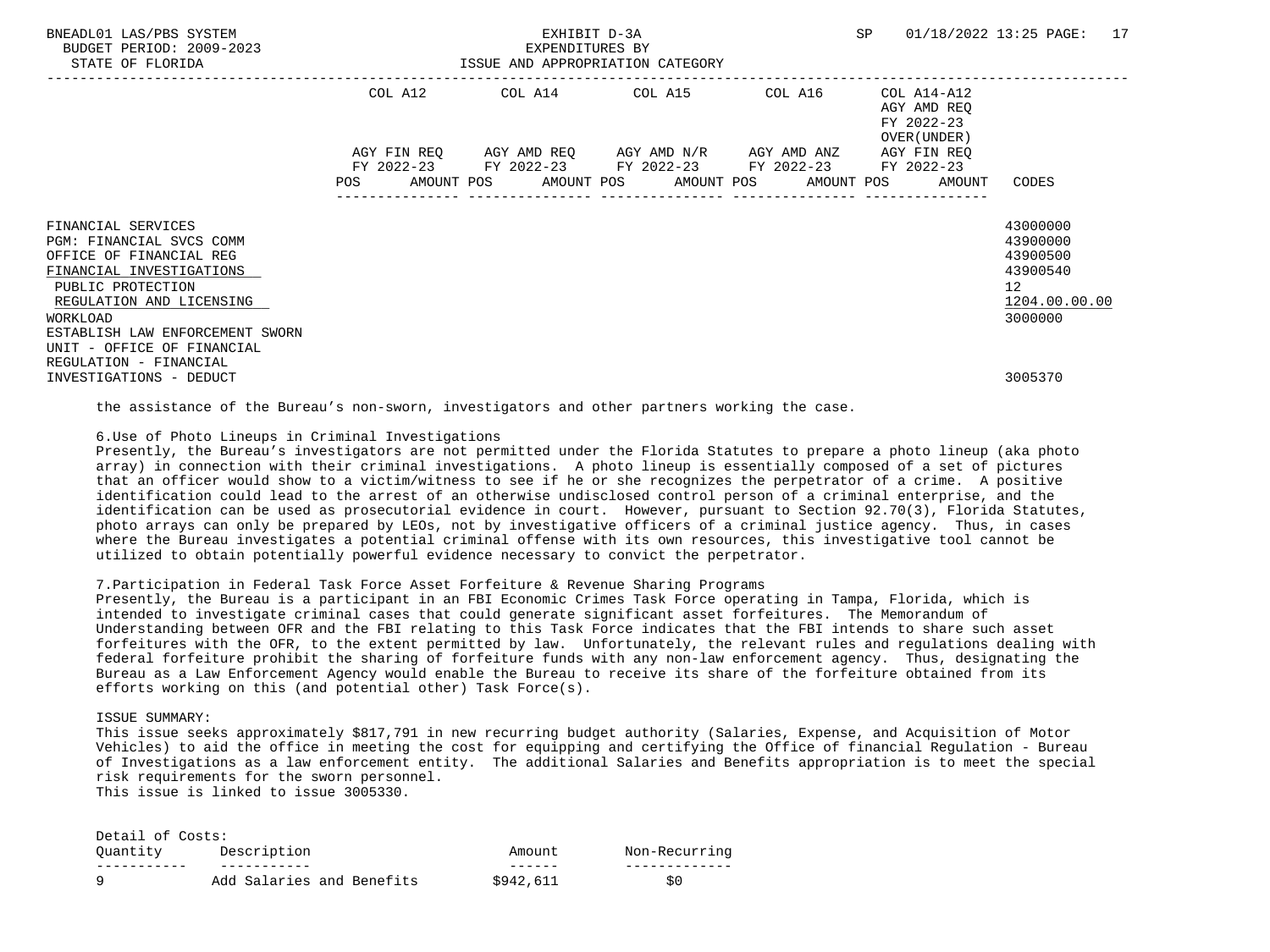| BNEADL01 LAS/PBS SYSTEM<br>BUDGET PERIOD: 2009-2023<br>STATE OF FLORIDA                                                                                                                                                                                                                         |                                          | EXPENDITURES BY | EXHIBIT D-3A<br>ISSUE AND APPROPRIATION CATEGORY                                                                                                                                                        | SP                                                                 | 01/18/2022 13:25 PAGE:<br>18                                                                           |
|-------------------------------------------------------------------------------------------------------------------------------------------------------------------------------------------------------------------------------------------------------------------------------------------------|------------------------------------------|-----------------|---------------------------------------------------------------------------------------------------------------------------------------------------------------------------------------------------------|--------------------------------------------------------------------|--------------------------------------------------------------------------------------------------------|
|                                                                                                                                                                                                                                                                                                 | <b>POS</b>                               |                 | COL A12 COL A14 COL A15 COL A16<br>AGY FIN REQ AGY AMD REQ AGY AMD N/R AGY AMD ANZ AGY FIN REQ<br>FY 2022-23 FY 2022-23 FY 2022-23 FY 2022-23 FY 2022-23<br>AMOUNT POS AMOUNT POS AMOUNT POS AMOUNT POS | COL A14-A12<br>AGY AMD REQ<br>FY 2022-23<br>OVER (UNDER)<br>AMOUNT | CODES                                                                                                  |
| FINANCIAL SERVICES<br>PGM: FINANCIAL SVCS COMM<br>OFFICE OF FINANCIAL REG<br>FINANCIAL INVESTIGATIONS<br>PUBLIC PROTECTION<br>REGULATION AND LICENSING<br><b>WORKLOAD</b><br>ESTABLISH LAW ENFORCEMENT SWORN<br>UNIT - OFFICE OF FINANCIAL<br>REGULATION - FINANCIAL<br>INVESTIGATIONS - DEDUCT |                                          |                 |                                                                                                                                                                                                         |                                                                    | 43000000<br>43900000<br>43900500<br>43900540<br>12 <sup>7</sup><br>1204.00.00.00<br>3000000<br>3005370 |
| (9)                                                                                                                                                                                                                                                                                             | Deduct Salaries and Benefits (\$615,632) |                 | \$0                                                                                                                                                                                                     |                                                                    |                                                                                                        |
|                                                                                                                                                                                                                                                                                                 | Total Salaries and Benefits              | \$326,979       | \$0                                                                                                                                                                                                     |                                                                    |                                                                                                        |
| Expenses                                                                                                                                                                                                                                                                                        |                                          | \$304,412       | \$164,432                                                                                                                                                                                               |                                                                    |                                                                                                        |
|                                                                                                                                                                                                                                                                                                 | Acquisition of Motor Vehicles            | \$186,400       | \$186,400                                                                                                                                                                                               |                                                                    |                                                                                                        |
| Issue Total                                                                                                                                                                                                                                                                                     |                                          | \$817,791       | \$164,432                                                                                                                                                                                               |                                                                    |                                                                                                        |

Amended 2022-23 Narrative after December 15, 2021

 This issue has been withdrawn by the Office. \*\*\*\*\*\*\*\*\*\*\*\*\*\*\*\*\*\*\*\*\*\*\*\*\*\*\*\*\*\*\*\*\*\*\*\*\*\*\*\*\*\*\*\*\*\*\*\*\*\*\*\*\*\*\*\*\*\*\*\*\*\*\*\*\*\*\*\*\*\*\*\*\*\*\*\*\*\*\*\*\*\*\*\*\*\*\*\*\*\*\*\*\*\*\*\*\*\*\*\*\*\*\*\*\*\*\*\*\*\*\*\*\*\*\*\*\*\*\*\*\*\*\*\*\*\*\*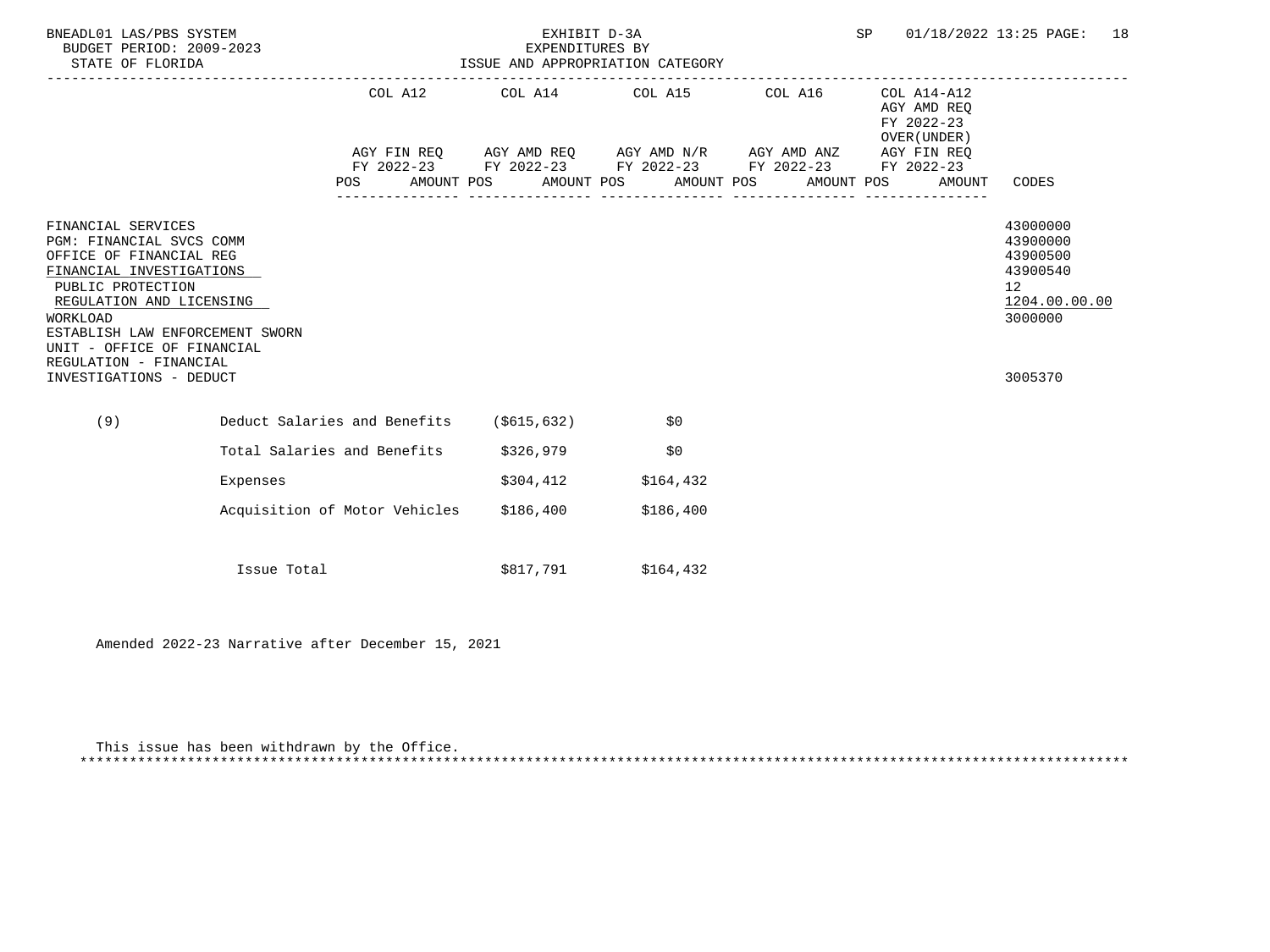| BNEADL01 LAS/PBS SYSTEM<br>BUDGET PERIOD: 2009-2023                                                                        |            | EXHIBIT D-3A<br>EXPENDITURES BY                                                                                    |                                                                                                                       |                       |                                                              |        | SP 01/18/2022 13:25 PAGE: 19                 |
|----------------------------------------------------------------------------------------------------------------------------|------------|--------------------------------------------------------------------------------------------------------------------|-----------------------------------------------------------------------------------------------------------------------|-----------------------|--------------------------------------------------------------|--------|----------------------------------------------|
| STATE OF FLORIDA                                                                                                           |            |                                                                                                                    | ISSUE AND APPROPRIATION CATEGORY                                                                                      |                       |                                                              |        |                                              |
|                                                                                                                            | COL A12    | COL A14                                                                                                            | COL A15                                                                                                               | COL A16               | $COL A14 - A12$<br>AGY AMD REO<br>FY 2022-23<br>OVER (UNDER) |        |                                              |
|                                                                                                                            |            |                                                                                                                    | AGY FIN REQ AGY AMD REQ AGY AMD N/R AGY AMD ANZ AGY FIN REQ<br>FY 2022-23 FY 2022-23 FY 2022-23 FY 2022-23 FY 2022-23 |                       |                                                              |        |                                              |
|                                                                                                                            | <b>POS</b> | AMOUNT POS AMOUNT POS                                                                                              |                                                                                                                       | AMOUNT POS AMOUNT POS |                                                              | AMOUNT | CODES                                        |
| FINANCIAL SERVICES<br>PGM: FINANCIAL SVCS COMM<br>OFFICE OF FINANCIAL REG<br>FINANCIAL INVESTIGATIONS                      |            |                                                                                                                    |                                                                                                                       |                       |                                                              |        | 43000000<br>43900000<br>43900500<br>43900540 |
| PUBLIC PROTECTION<br>REGULATION AND LICENSING<br>WORKLOAD<br>ESTABLISH LAW ENFORCEMENT SWORN<br>UNIT - OFFICE OF FINANCIAL |            |                                                                                                                    |                                                                                                                       |                       |                                                              |        | 12 <sup>°</sup><br>1204.00.00.00<br>3000000  |
| REGULATION - FINANCIAL<br>INVESTIGATIONS - DEDUCT                                                                          |            |                                                                                                                    |                                                                                                                       |                       |                                                              |        | 3005370                                      |
| POSITION DETAIL OF SALARIES AND BENEFITS:                                                                                  |            |                                                                                                                    |                                                                                                                       |                       |                                                              |        | LAPSE LAPSED SALARIES                        |
|                                                                                                                            |            |                                                                                                                    | FTE BASE RATE ADDITIVES BENEFITS                                                                                      |                       | SUBTOTAL                                                     |        | % AND BENEFITS                               |
| A12 - AGY FIN REQ FY 2022-23                                                                                               |            |                                                                                                                    |                                                                                                                       |                       |                                                              |        |                                              |
| CHANGES TO CURRENTLY AUTHORIZED POSITIONS                                                                                  |            |                                                                                                                    |                                                                                                                       |                       |                                                              |        |                                              |
| 8325 FINANCIAL INVESTIGATOR-CRIMINAL ENFORCE                                                                               |            |                                                                                                                    |                                                                                                                       |                       |                                                              |        |                                              |
| 01860 001                                                                                                                  | $1.00 -$   | $45,842-$                                                                                                          |                                                                                                                       |                       | $22,997-$ 68,839- 0.00                                       |        | 68,839-                                      |
| 04171 001                                                                                                                  | $1.00-$    | 44,812-                                                                                                            |                                                                                                                       | 22,807-               | 67,619-0.00                                                  |        | 67,619-                                      |
| 04240 001                                                                                                                  |            |                                                                                                                    |                                                                                                                       | $23,045-$             | $69,145 - 0.00$                                              |        | 69,145-                                      |
| 04434 001                                                                                                                  |            |                                                                                                                    |                                                                                                                       | 22,719-               | 67,056-0.00                                                  |        | 67,056-                                      |
| 04644 001                                                                                                                  |            |                                                                                                                    |                                                                                                                       | 22,995-               | 68,830- 0.00                                                 |        | 68,830-                                      |
| 04709 001                                                                                                                  |            | $1.00-$<br>$1.00-$<br>$1.00-$<br>$44,337-$<br>$1.00-$<br>$45,835-$<br>$1.00-$<br>$45,835-$<br>$1.00-$<br>$46,350-$ |                                                                                                                       | $22,995 -$            | 68,830- 0.00                                                 |        | 68,830-                                      |
| 04722 001                                                                                                                  |            |                                                                                                                    |                                                                                                                       | 23,091-               | 69,441- 0.00                                                 |        | 69,441–                                      |
| 04780 001                                                                                                                  | $1.00 -$   | $51,500-$                                                                                                          |                                                                                                                       | $24,042-$             | 75,542- 0.00                                                 |        | 75,542-                                      |
| 8351 SENIOR FINANCIAL INVESTIGATOR<br>01919 001                                                                            |            | $1.00 - 38.660 -$                                                                                                  |                                                                                                                       | $21,670-$             | $60,330 - 0.00$                                              |        | $60, 330 -$                                  |
| TOTALS FOR ISSUE BY FUND<br>2021 ADMINISTRATIVE TRUST FUND                                                                 |            |                                                                                                                    |                                                                                                                       |                       |                                                              |        | 615,632-                                     |
|                                                                                                                            |            |                                                                                                                    |                                                                                                                       |                       |                                                              |        | ______________                               |
|                                                                                                                            |            | $9.00 - 409.271 -$                                                                                                 |                                                                                                                       |                       | $206, 361 - 615, 632 -$                                      |        | $615,632-$                                   |
|                                                                                                                            |            |                                                                                                                    |                                                                                                                       |                       |                                                              |        | ==============                               |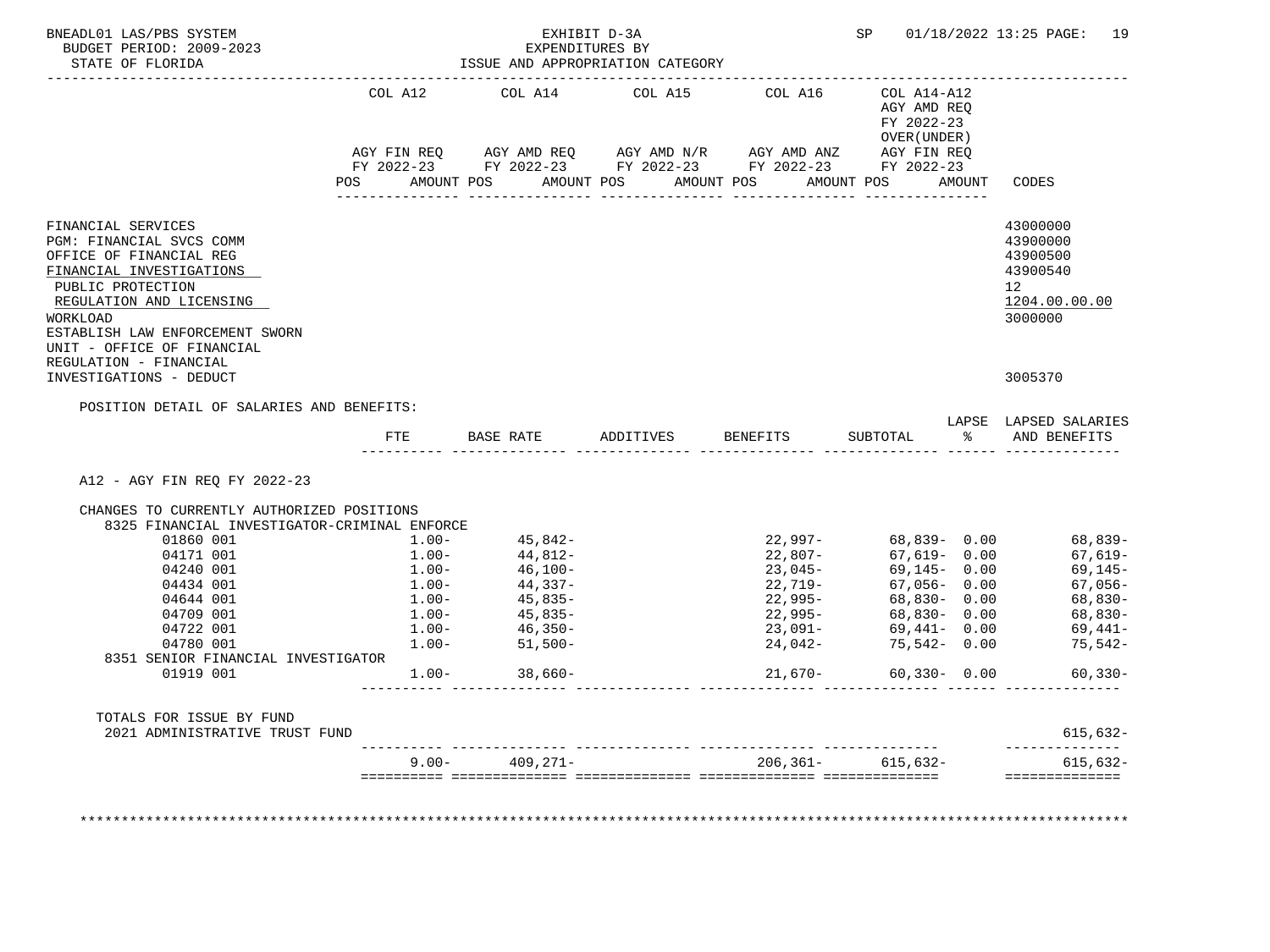| BNEADL01 LAS/PBS SYSTEM<br>BUDGET PERIOD: 2009-2023<br>STATE OF FLORIDA                                                                                                                                                                                                        | EXHIBIT D-3A<br>EXPENDITURES BY<br>ISSUE AND APPROPRIATION CATEGORY |         |  |                                                                                                                       |  |                  |  |  | <b>SP</b> |                                              | 01/18/2022 13:25 PAGE:                                                                              | 20 |
|--------------------------------------------------------------------------------------------------------------------------------------------------------------------------------------------------------------------------------------------------------------------------------|---------------------------------------------------------------------|---------|--|-----------------------------------------------------------------------------------------------------------------------|--|------------------|--|--|-----------|----------------------------------------------|-----------------------------------------------------------------------------------------------------|----|
|                                                                                                                                                                                                                                                                                |                                                                     | COL A12 |  | COL A14 COL A15 COL A16                                                                                               |  |                  |  |  |           | $COL A14 - A12$<br>AGY AMD REO<br>FY 2022-23 |                                                                                                     |    |
|                                                                                                                                                                                                                                                                                |                                                                     |         |  | AGY FIN REQ AGY AMD REQ AGY AMD N/R AGY AMD ANZ AGY FIN REQ<br>FY 2022-23 FY 2022-23 FY 2022-23 FY 2022-23 FY 2022-23 |  |                  |  |  |           | OVER (UNDER)                                 |                                                                                                     |    |
|                                                                                                                                                                                                                                                                                | <b>POS</b>                                                          |         |  | AMOUNT POS AMOUNT POS AMOUNT POS AMOUNT POS                                                                           |  |                  |  |  |           | AMOUNT                                       | CODES                                                                                               |    |
| FINANCIAL SERVICES<br>PGM: FINANCIAL SVCS COMM<br>OFFICE OF FINANCIAL REG<br>FINANCIAL INVESTIGATIONS<br>PUBLIC PROTECTION<br>REGULATION AND LICENSING<br>SCHEDULE VIIIB REDUCTIONS -<br>OPERATING<br>REDUCTION OF RENT - OFFICE OF<br>FINANCIAL REGULATION<br><b>EXPENSES</b> |                                                                     |         |  |                                                                                                                       |  |                  |  |  |           |                                              | 43000000<br>43900000<br>43900500<br>43900540<br>12<br>1204.00.00.00<br>33B0000<br>33B2210<br>040000 |    |
| ADMINISTRATIVE TRUST FUND -STATE                                                                                                                                                                                                                                               |                                                                     |         |  | $31,360-$                                                                                                             |  |                  |  |  |           |                                              | $31,360 - 2021$ 1                                                                                   |    |
|                                                                                                                                                                                                                                                                                |                                                                     |         |  |                                                                                                                       |  |                  |  |  |           |                                              |                                                                                                     |    |
| AGENCY ISSUE NARRATIVE:<br>2022-2023 BUDGET YEAR NARRATIVE:                                                                                                                                                                                                                    |                                                                     |         |  |                                                                                                                       |  | IT COMPONENT? NO |  |  |           |                                              |                                                                                                     |    |

Amended 2022-23 Narrative after December 15, 2021

OFFICE OF FINANCIAL REGULATION - REDUCTION OF RENT

This request will improve the Office's ability to reach the following goals:

GOAL #1: Improving taxpayer value;

GOAL #3: Promoting a safe and sound financial marketplace;

 Issue Description/Need: Beginning in mid-2020, the Office of Financial Regulation (OFR) began the process of incorporating telework into the day-to-day operational norms of the Office. This process led to the eventual and permanent downsizing of our office space needs. The first space we have been able to vacate, and back-fill, is a portion of the Fletcher Building in Tallahassee. The Office has agreed to a backfill arrangement with the Department of Financial Services for the space OFR occupied in the Tampa, Orlando, and Miami regional offices. This will allow the OFR to consolidate staff and operations in these offices. This reduction, from 34,297 sq. ft. to approximately 16,042 sq. ft. will result in a calculated savings of \$313,621 annually.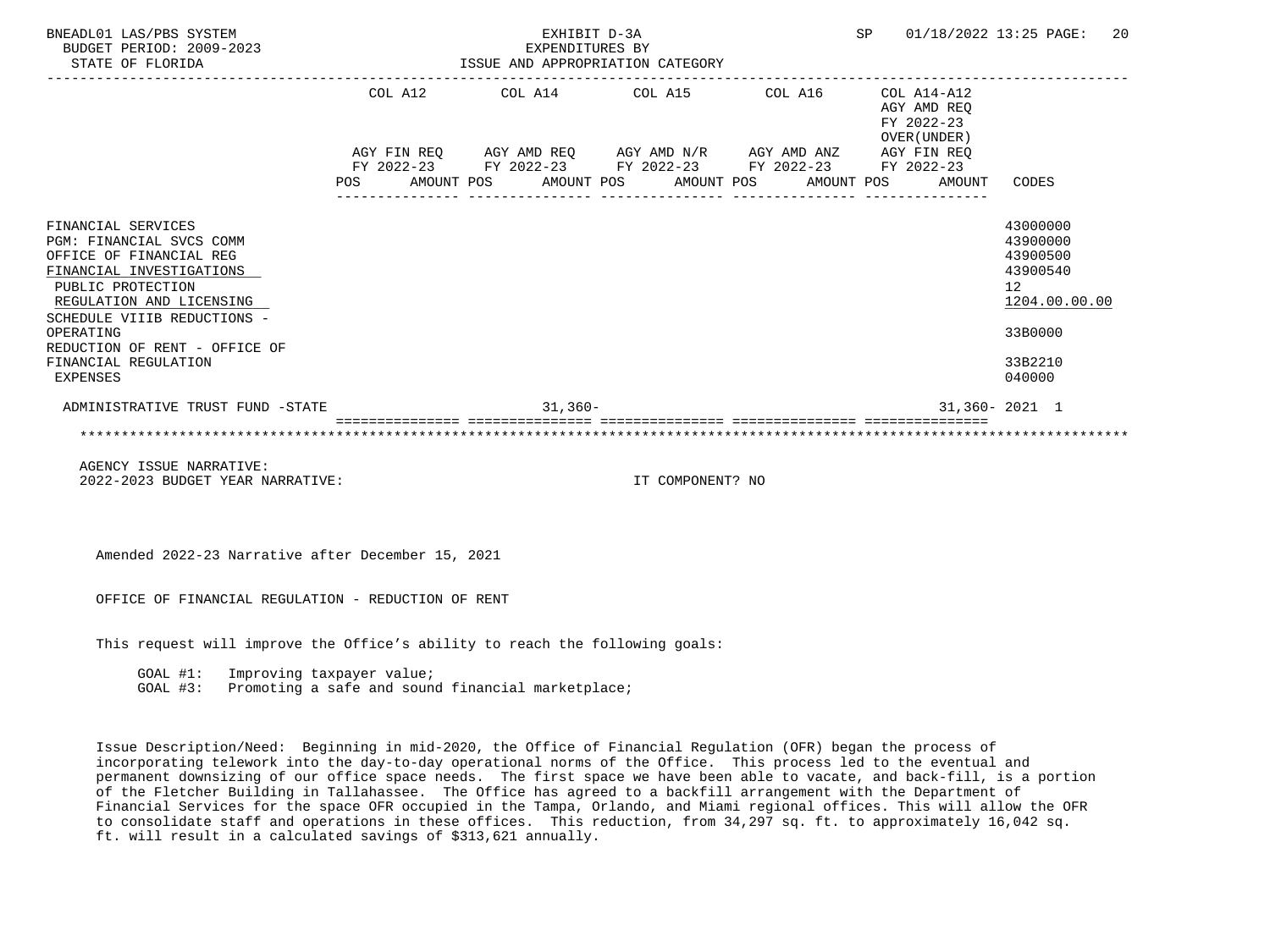| BNEADL01 LAS/PBS SYSTEM<br>BUDGET PERIOD: 2009-2023<br>STATE OF FLORIDA                                                                                                               |         | EXHIBIT D-3A<br>EXPENDITURES BY<br>ISSUE AND APPROPRIATION CATEGORY                                                                           | SP. | 21<br>01/18/2022 13:25 PAGE:                             |                                                                                  |
|---------------------------------------------------------------------------------------------------------------------------------------------------------------------------------------|---------|-----------------------------------------------------------------------------------------------------------------------------------------------|-----|----------------------------------------------------------|----------------------------------------------------------------------------------|
|                                                                                                                                                                                       | COL A12 | COL A14 COL A15 COL A16                                                                                                                       |     | COL A14-A12<br>AGY AMD REO<br>FY 2022-23<br>OVER (UNDER) |                                                                                  |
|                                                                                                                                                                                       | POS     | AGY FIN REO AGY AMD REO AGY AMD N/R AGY AMD ANZ<br>FY 2022-23 FY 2022-23 FY 2022-23 FY 2022-23<br>AMOUNT POS AMOUNT POS AMOUNT POS AMOUNT POS |     | AGY FIN REO<br>FY 2022-23<br>AMOUNT                      | CODES                                                                            |
| FINANCIAL SERVICES<br>PGM: FINANCIAL SVCS COMM<br>OFFICE OF FINANCIAL REG<br>FINANCIAL INVESTIGATIONS<br>PUBLIC PROTECTION<br>REGULATION AND LICENSING<br>SCHEDULE VIIIB REDUCTIONS - |         |                                                                                                                                               |     |                                                          | 43000000<br>43900000<br>43900500<br>43900540<br>12 <sup>7</sup><br>1204.00.00.00 |
| OPERATING<br>REDUCTION OF RENT - OFFICE OF<br>FINANCIAL REGULATION                                                                                                                    |         |                                                                                                                                               |     |                                                          | 33B0000<br>33B2210                                                               |

 Four (4) OFR Budget Entities have office space allocated in the regional offices. The reduction in budget authority is based on the calculated differences in old and new square foot usage.

 Ultimate Outcome: A reduction of operating expenditures that will save the tax payers, and licensees more than \$313,621 in recurring rent costs, with no impact to operations.

THE OFFICE IS REQUESTING THIS ISSUE BE TAKEN BY THE LEGISLATURE.

| Expenses: |                |              |               |
|-----------|----------------|--------------|---------------|
| Quantity  | Description    | Amount       | Non-Recurring |
|           |                |              |               |
|           | Expenses       | ( \$31, 360) | \$0           |
|           | Total Expenses | ( \$31, 360) | \$0           |
|           | Issue Total    | ( \$31, 360) | \$0<br>*****  |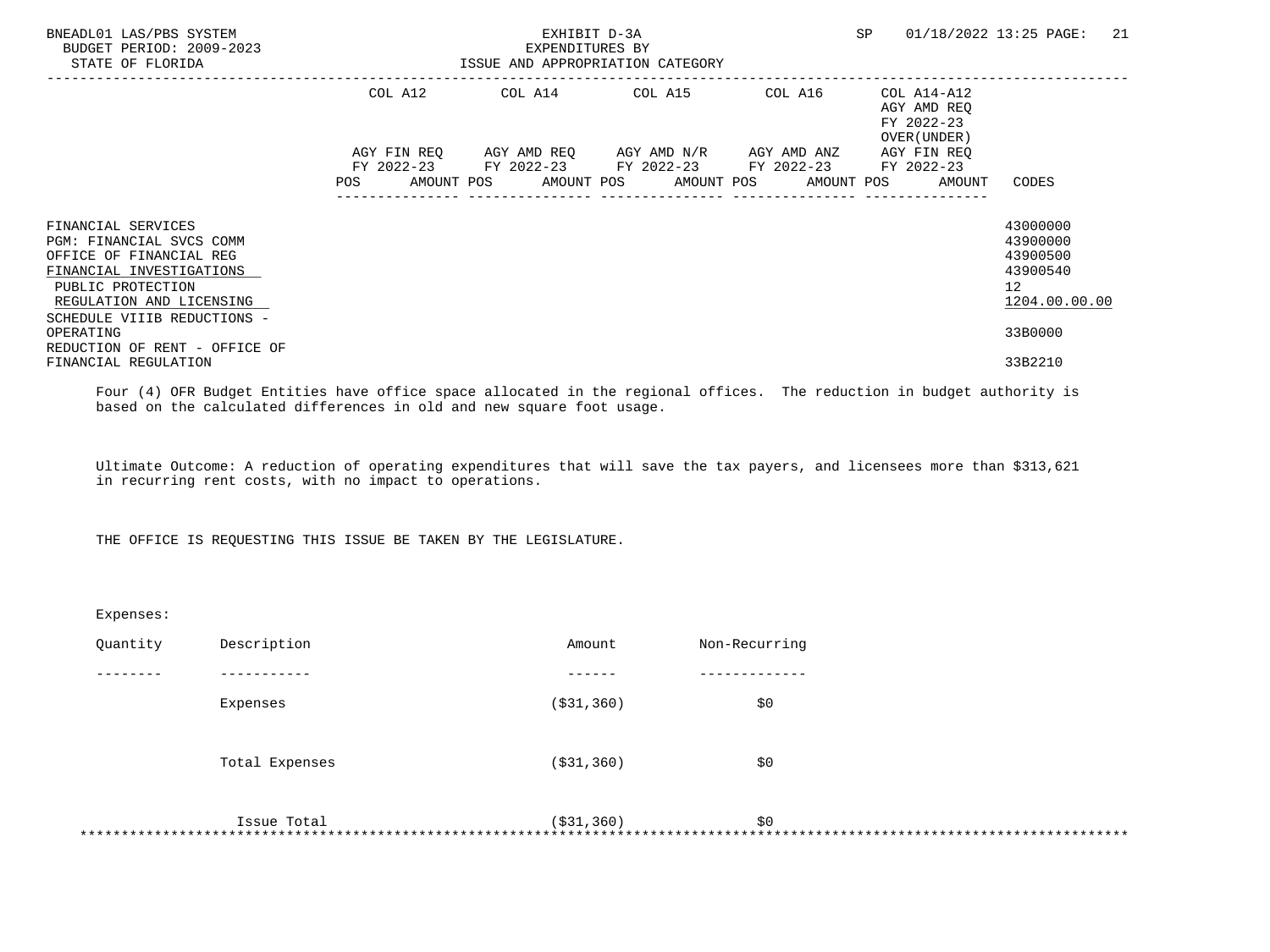| BNEADL01 LAS/PBS SYSTEM<br>BUDGET PERIOD: 2009-2023                                                                                                           | EXHIBIT D-3A<br>EXPENDITURES BY |                                  |                 |  |  |                                                                                                                                                          |  |         |  |                                                          | 01/18/2022 13:25 PAGE:                                                           | -22 |
|---------------------------------------------------------------------------------------------------------------------------------------------------------------|---------------------------------|----------------------------------|-----------------|--|--|----------------------------------------------------------------------------------------------------------------------------------------------------------|--|---------|--|----------------------------------------------------------|----------------------------------------------------------------------------------|-----|
| STATE OF FLORIDA                                                                                                                                              |                                 | ISSUE AND APPROPRIATION CATEGORY |                 |  |  |                                                                                                                                                          |  |         |  |                                                          |                                                                                  |     |
|                                                                                                                                                               | COL A12                         |                                  | COL A14 COL A15 |  |  |                                                                                                                                                          |  | COL A16 |  | COL A14-A12<br>AGY AMD REO<br>FY 2022-23<br>OVER (UNDER) |                                                                                  |     |
|                                                                                                                                                               | <b>POS</b>                      |                                  |                 |  |  | AGY FIN REQ AGY AMD REQ AGY AMD N/R AGY AMD ANZ<br>FY 2022-23 FY 2022-23 FY 2022-23 FY 2022-23 FY 2022-23<br>AMOUNT POS AMOUNT POS AMOUNT POS AMOUNT POS |  |         |  | AGY FIN REO<br>AMOUNT                                    | CODES                                                                            |     |
| FINANCIAL SERVICES<br><b>PGM: FINANCIAL SVCS COMM</b><br>OFFICE OF FINANCIAL REG<br>FINANCIAL INVESTIGATIONS<br>PUBLIC PROTECTION<br>REGULATION AND LICENSING |                                 |                                  |                 |  |  |                                                                                                                                                          |  |         |  |                                                          | 43000000<br>43900000<br>43900500<br>43900540<br>12 <sup>°</sup><br>1204.00.00.00 |     |
| TOTAL: REGULATION AND LICENSING                                                                                                                               |                                 |                                  |                 |  |  |                                                                                                                                                          |  |         |  |                                                          | 1204.00.00.00                                                                    |     |
| BY FUND TYPE                                                                                                                                                  |                                 |                                  |                 |  |  |                                                                                                                                                          |  |         |  | 849,151-2000                                             |                                                                                  |     |
|                                                                                                                                                               |                                 |                                  |                 |  |  |                                                                                                                                                          |  |         |  |                                                          |                                                                                  |     |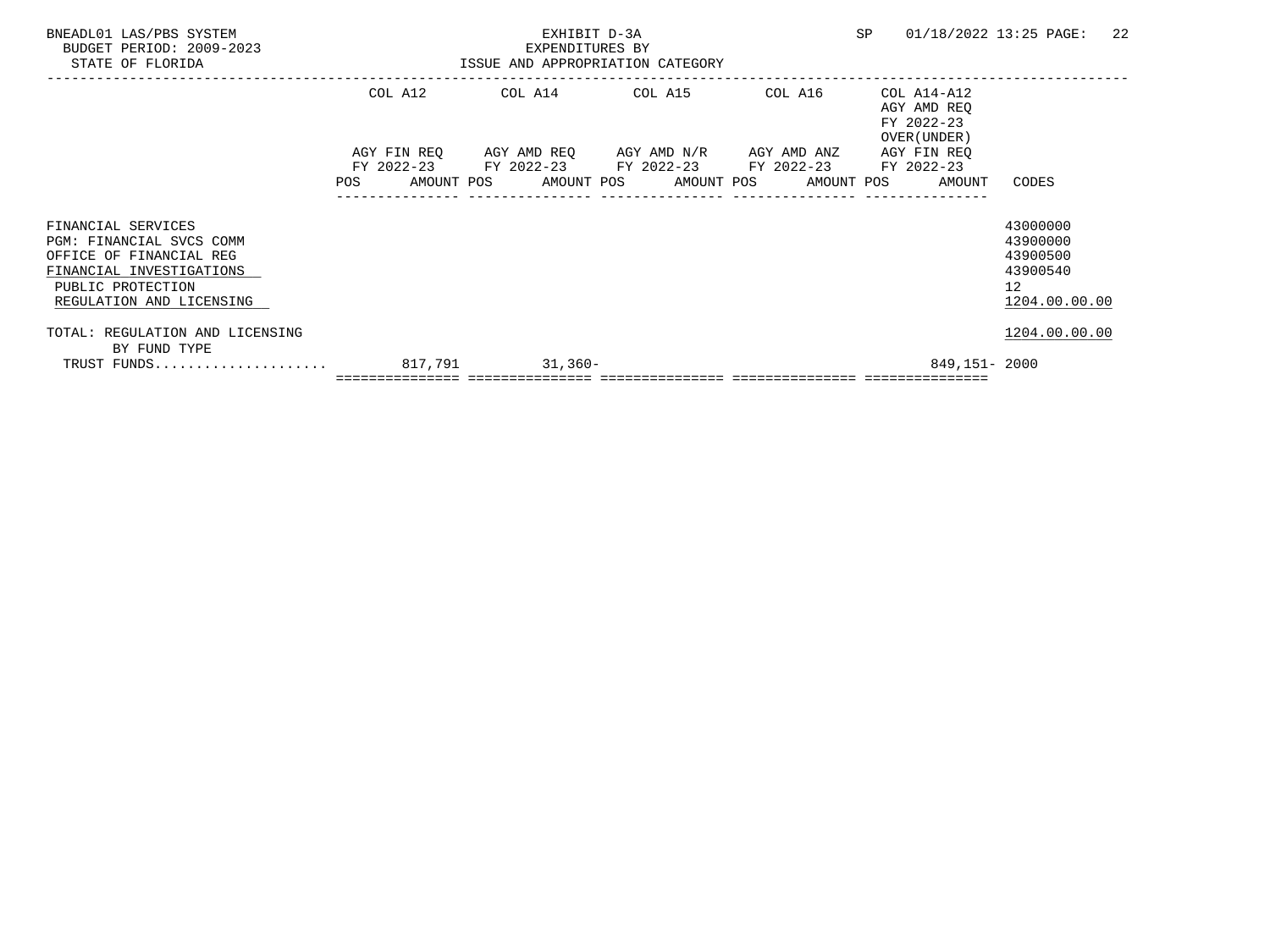| BNEADL01 LAS/PBS SYSTEM<br>BUDGET PERIOD: 2009-2023<br>STATE OF FLORIDA                                                                                                                                                                                    | EXHIBIT D-3A<br>SP and the set of the set of the set of the set of the set of the set of the set of the set of the set of the set of the set of the set of the set of the set of the set of the set of the set of the set of the set of the se<br>EXPENDITURES BY<br>ISSUE AND APPROPRIATION CATEGORY |                       |  |                                                                                                                         |  |                       |  |                       |  |                                                                                                 | 01/18/2022 13:25 PAGE: 23                                                      |
|------------------------------------------------------------------------------------------------------------------------------------------------------------------------------------------------------------------------------------------------------------|-------------------------------------------------------------------------------------------------------------------------------------------------------------------------------------------------------------------------------------------------------------------------------------------------------|-----------------------|--|-------------------------------------------------------------------------------------------------------------------------|--|-----------------------|--|-----------------------|--|-------------------------------------------------------------------------------------------------|--------------------------------------------------------------------------------|
|                                                                                                                                                                                                                                                            | POS                                                                                                                                                                                                                                                                                                   | COL A12<br>AMOUNT POS |  | COL A14<br>AGY FIN REQ 6GY AMD REQ 6GY AMD N/R 6GY AMD ANZ<br>FY 2022-23 FY 2022-23 FY 2022-23 FY 2022-23<br>AMOUNT POS |  | COL A15<br>AMOUNT POS |  | COL A16<br>AMOUNT POS |  | COL A14-A12<br>AGY AMD REQ<br>FY 2022-23<br>OVER (UNDER)<br>AGY FIN REQ<br>FY 2022-23<br>AMOUNT | CODES                                                                          |
| FINANCIAL SERVICES<br>PGM: FINANCIAL SVCS COMM<br>OFFICE OF FINANCIAL REG<br>EXEC DIR & SUPPORT SERVICE<br>PUBLIC PROTECTION<br>REGULATION AND LICENSING<br>INTRA-AGENCY REORGANIZATIONS<br>REALIGN ADMINISTRATIVE POSITIONS<br>WITHIN OFFICE OF FINANCIAL |                                                                                                                                                                                                                                                                                                       |                       |  |                                                                                                                         |  |                       |  |                       |  |                                                                                                 | 43000000<br>43900000<br>43900500<br>43900550<br>12<br>1204.00.00.00<br>1800000 |
| REGULATION - ADD<br>SALARIES AND BENEFITS                                                                                                                                                                                                                  |                                                                                                                                                                                                                                                                                                       |                       |  |                                                                                                                         |  |                       |  |                       |  |                                                                                                 | 1800650<br>010000                                                              |
| ADMINISTRATIVE TRUST FUND -STATE                                                                                                                                                                                                                           |                                                                                                                                                                                                                                                                                                       |                       |  | 281,705                                                                                                                 |  |                       |  |                       |  | 281,705                                                                                         | 2021 1                                                                         |
| EXPENSES                                                                                                                                                                                                                                                   |                                                                                                                                                                                                                                                                                                       |                       |  |                                                                                                                         |  |                       |  |                       |  |                                                                                                 | 040000                                                                         |
| ADMINISTRATIVE TRUST FUND -STATE                                                                                                                                                                                                                           |                                                                                                                                                                                                                                                                                                       |                       |  | 9,000                                                                                                                   |  |                       |  |                       |  | 9,000                                                                                           | 2021 1                                                                         |
| SPECIAL CATEGORIES<br>TR/DMS/HR SVCS/STW CONTRCT                                                                                                                                                                                                           |                                                                                                                                                                                                                                                                                                       |                       |  |                                                                                                                         |  |                       |  |                       |  |                                                                                                 | 100000<br>107040                                                               |
| ADMINISTRATIVE TRUST FUND -STATE                                                                                                                                                                                                                           |                                                                                                                                                                                                                                                                                                       |                       |  | 1,525                                                                                                                   |  |                       |  |                       |  |                                                                                                 | 1,525 2021 1                                                                   |
| TOTAL: REALIGN ADMINISTRATIVE POSITIONS<br>WITHIN OFFICE OF FINANCIAL<br>REGULATION - ADD                                                                                                                                                                  |                                                                                                                                                                                                                                                                                                       |                       |  |                                                                                                                         |  |                       |  |                       |  |                                                                                                 | 1800650                                                                        |
| TOTAL ISSUE                                                                                                                                                                                                                                                |                                                                                                                                                                                                                                                                                                       |                       |  | 292,230                                                                                                                 |  |                       |  |                       |  | 292,230                                                                                         |                                                                                |
|                                                                                                                                                                                                                                                            |                                                                                                                                                                                                                                                                                                       |                       |  |                                                                                                                         |  |                       |  |                       |  |                                                                                                 |                                                                                |
| AGENCY ISSUE NARRATIVE:<br>2022-2023 BUDGET YEAR NARRATIVE:                                                                                                                                                                                                |                                                                                                                                                                                                                                                                                                       |                       |  |                                                                                                                         |  | IT COMPONENT? NO      |  |                       |  |                                                                                                 |                                                                                |
| Amended 2022-23 Narrative after December 15, 2021                                                                                                                                                                                                          |                                                                                                                                                                                                                                                                                                       |                       |  |                                                                                                                         |  |                       |  |                       |  |                                                                                                 |                                                                                |
| OFFICE OF FINANCIAL REGULATION                                                                                                                                                                                                                             |                                                                                                                                                                                                                                                                                                       |                       |  | REALIGN ADMINISTRATIVE POSITIONS WITHIN AGENCY                                                                          |  |                       |  | ADD BACK              |  |                                                                                                 |                                                                                |

This request will improve the Office's ability to reach the following goals: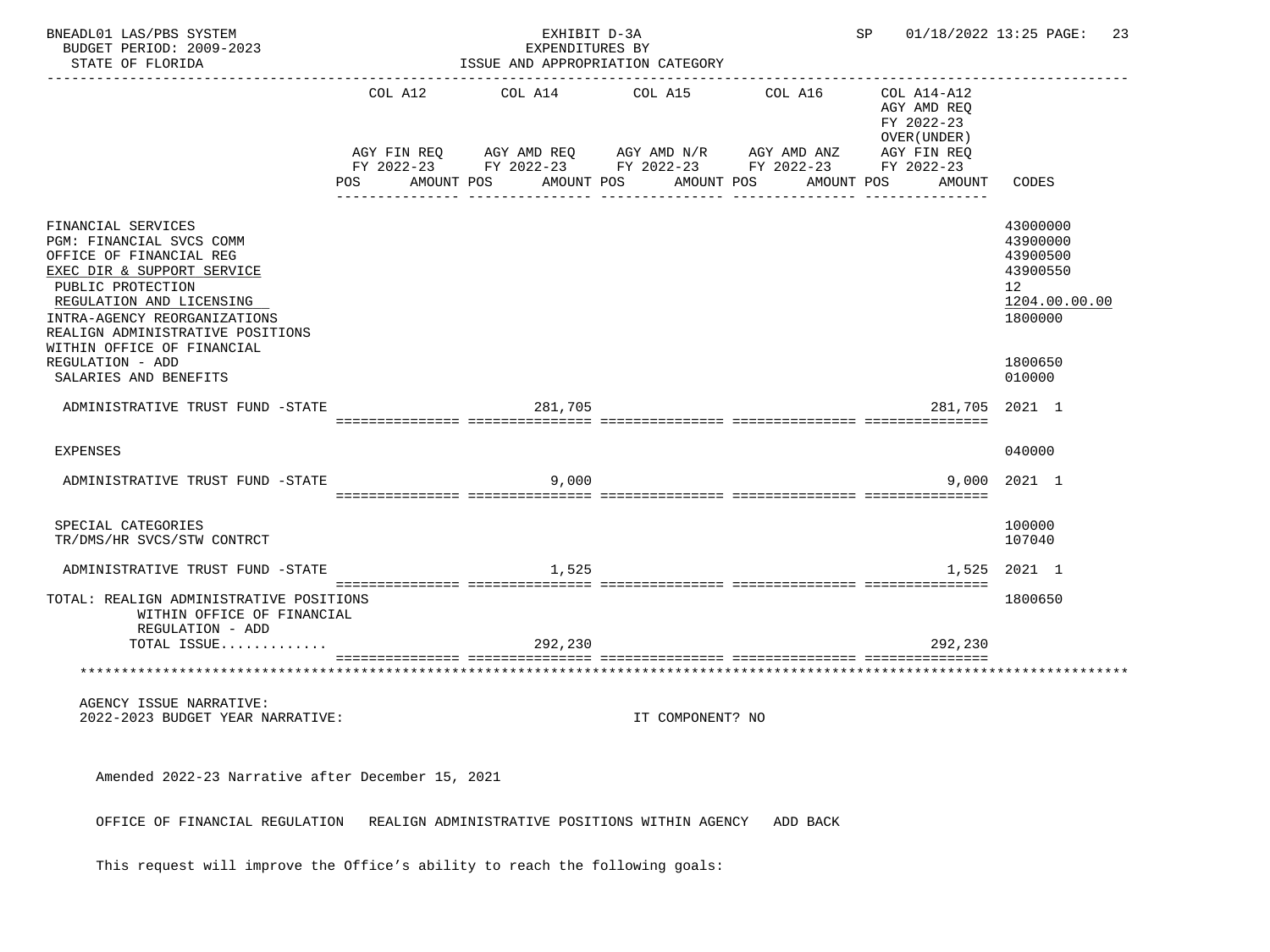| BNEADL01 LAS/PBS SYSTEM<br>BUDGET PERIOD: 2009-2023<br>STATE OF FLORIDA                                                                                                                                                                                    |                                                          | EXHIBIT D-3A<br>EXPENDITURES BY<br>ISSUE AND APPROPRIATION CATEGORY                            | SP | 01/18/2022 13:25 PAGE:<br>24                             |                                                                                               |
|------------------------------------------------------------------------------------------------------------------------------------------------------------------------------------------------------------------------------------------------------------|----------------------------------------------------------|------------------------------------------------------------------------------------------------|----|----------------------------------------------------------|-----------------------------------------------------------------------------------------------|
|                                                                                                                                                                                                                                                            |                                                          | COL A12 COL A14 COL A15 COL A16                                                                |    | COL A14-A12<br>AGY AMD REO<br>FY 2022-23<br>OVER (UNDER) |                                                                                               |
|                                                                                                                                                                                                                                                            |                                                          | AGY FIN REQ AGY AMD REQ AGY AMD N/R AGY AMD ANZ<br>FY 2022-23 FY 2022-23 FY 2022-23 FY 2022-23 |    | AGY FIN REO<br>FY 2022-23                                |                                                                                               |
|                                                                                                                                                                                                                                                            |                                                          | POS AMOUNT POS AMOUNT POS AMOUNT POS AMOUNT POS AMOUNT TOS                                     |    |                                                          | CODES                                                                                         |
| FINANCIAL SERVICES<br>PGM: FINANCIAL SVCS COMM<br>OFFICE OF FINANCIAL REG<br>EXEC DIR & SUPPORT SERVICE<br>PUBLIC PROTECTION<br>REGULATION AND LICENSING<br>INTRA-AGENCY REORGANIZATIONS<br>REALIGN ADMINISTRATIVE POSITIONS<br>WITHIN OFFICE OF FINANCIAL |                                                          |                                                                                                |    |                                                          | 43000000<br>43900000<br>43900500<br>43900550<br>$12 \overline{ }$<br>1204.00.00.00<br>1800000 |
| REGULATION - ADD                                                                                                                                                                                                                                           |                                                          |                                                                                                |    |                                                          | 1800650                                                                                       |
| GOAL #1:<br>$GOAL$ #3:<br>$GOAL$ #4:                                                                                                                                                                                                                       | Improving taxpayer value;<br>Improving customer service. | Promoting a safe and sound financial marketplace;                                              |    |                                                          |                                                                                               |

ISSUE SUMMARY: This is a new issue.

 This issue requests the approval to transfer five (5) administrative positions from the Division of Financial Institutions, Division of Consumer Finance and the Division of Securities to Executive Direction.

 This realignment of positions will centralize the supervision of administrative support staff in the agency's regional offices and allow the workload to be completed in a more timely and efficient manner.

This issue is linked to issue 1800640.

| Detail of Costs: |                                 |           |               |
|------------------|---------------------------------|-----------|---------------|
| Ouantity         | Description                     | Amount    | Non-Recurring |
| 3                | Add Back Admin. Asst. II, PG 18 |           |               |
|                  | Salaries and Benefits           | \$178,571 | \$0           |
|                  |                                 |           |               |
| 2                | Add Back Admin. Asst. I, PG 15  |           |               |
|                  | Salaries and Benefits           | \$103,134 | \$0           |
| 5                | Add Back Expenses \$1,800 each  | \$9,000   | \$0           |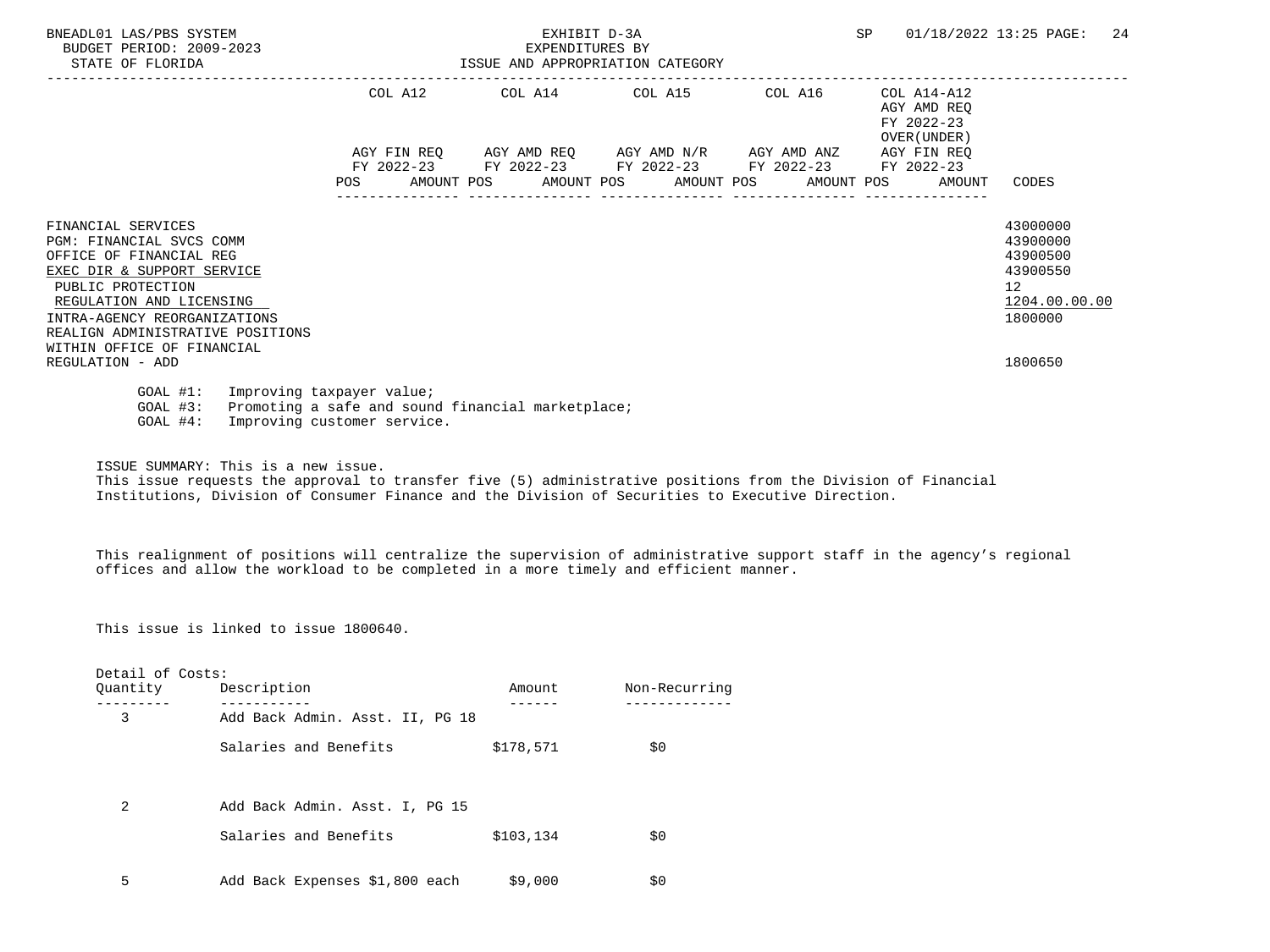| BNEADL01 LAS/PBS SYSTEM<br>BUDGET PERIOD: 2009-2023<br>STATE OF FLORIDA                                                                                                                                                                                                        |                      | EXPENDITURES BY<br>ISSUE AND APPROPRIATION CATEGORY                                                                                                                 | EXHIBIT D-3A   |                                      |                                                          |                             | SP 01/18/2022 13:25 PAGE:<br>25                                                                        |
|--------------------------------------------------------------------------------------------------------------------------------------------------------------------------------------------------------------------------------------------------------------------------------|----------------------|---------------------------------------------------------------------------------------------------------------------------------------------------------------------|----------------|--------------------------------------|----------------------------------------------------------|-----------------------------|--------------------------------------------------------------------------------------------------------|
|                                                                                                                                                                                                                                                                                | COL A12              | COL A14 COL A15 COL A16                                                                                                                                             |                |                                      | COL A14-A12<br>AGY AMD REQ<br>FY 2022-23<br>OVER (UNDER) |                             |                                                                                                        |
|                                                                                                                                                                                                                                                                                |                      | AGY FIN REQ      AGY AMD REQ      AGY AMD N/R      AGY AMD ANZ      AGY FIN REQ<br>FY 2022-23        FY 2022-23       FY 2022-23        FY 2022-23       FY 2022-23 |                |                                      |                                                          |                             |                                                                                                        |
|                                                                                                                                                                                                                                                                                |                      | POS AMOUNT POS AMOUNT POS AMOUNT POS                                                                                                                                |                |                                      | AMOUNT POS                                               | AMOUNT                      | CODES                                                                                                  |
| FINANCIAL SERVICES<br>PGM: FINANCIAL SVCS COMM<br>OFFICE OF FINANCIAL REG<br>EXEC DIR & SUPPORT SERVICE<br>PUBLIC PROTECTION<br>REGULATION AND LICENSING<br>INTRA-AGENCY REORGANIZATIONS<br>REALIGN ADMINISTRATIVE POSITIONS<br>WITHIN OFFICE OF FINANCIAL<br>REGULATION - ADD |                      |                                                                                                                                                                     |                |                                      |                                                          |                             | 43000000<br>43900000<br>43900500<br>43900550<br>12 <sub>2</sub><br>1204.00.00.00<br>1800000<br>1800650 |
|                                                                                                                                                                                                                                                                                |                      |                                                                                                                                                                     |                |                                      |                                                          |                             |                                                                                                        |
| 5<br>Add Back HR Assessment \$305 each \$1,525<br>POSITION DETAIL OF SALARIES AND BENEFITS:                                                                                                                                                                                    |                      | Issue Total \$292,230                                                                                                                                               | \$0<br>\$0     |                                      |                                                          |                             |                                                                                                        |
|                                                                                                                                                                                                                                                                                | FTE                  | BASE RATE ADDITIVES BENEFITS                                                                                                                                        |                |                                      | SUBTOTAL                                                 |                             | % AND BENEFITS                                                                                         |
| A14 - AGY AMD REQ FY 2022-23<br>CHANGES TO CURRENTLY AUTHORIZED POSITIONS<br>0709 ADMINISTRATIVE ASSISTANT I<br>C4382 001<br>C4676 001<br>0712 ADMINISTRATIVE ASSISTANT II<br>C4210 001<br>C4581 001<br>C4625 001<br>TOTALS FOR ISSUE BY FUND                                  | 1.00<br>1.00<br>1.00 | $1.00$ $30,000$<br>$1.00$ $32,526$<br>32,526<br>38,595<br>43,298<br>29,504                                                                                          | 1,270<br>1,270 | 20,537<br>21,893<br>22,527<br>20,214 | 53,063 0.00<br>61,758<br>50,988<br>_______________       | 0.00<br>65,825 0.00<br>0.00 | 20,071 50,071 0.00 50,071<br>53,063<br>61,758<br>65,825<br>50,988                                      |
| 2021 ADMINISTRATIVE TRUST FUND                                                                                                                                                                                                                                                 |                      |                                                                                                                                                                     |                |                                      |                                                          |                             | LAPSE LAPSED SALARIES<br>281,705<br>___________                                                        |

\*\*\*\*\*\*\*\*\*\*\*\*\*\*\*\*\*\*\*\*\*\*\*\*\*\*\*\*\*\*\*\*\*\*\*\*\*\*\*\*\*\*\*\*\*\*\*\*\*\*\*\*\*\*\*\*\*\*\*\*\*\*\*\*\*\*\*\*\*\*\*\*\*\*\*\*\*\*\*\*\*\*\*\*\*\*\*\*\*\*\*\*\*\*\*\*\*\*\*\*\*\*\*\*\*\*\*\*\*\*\*\*\*\*\*\*\*\*\*\*\*\*\*\*\*\*\*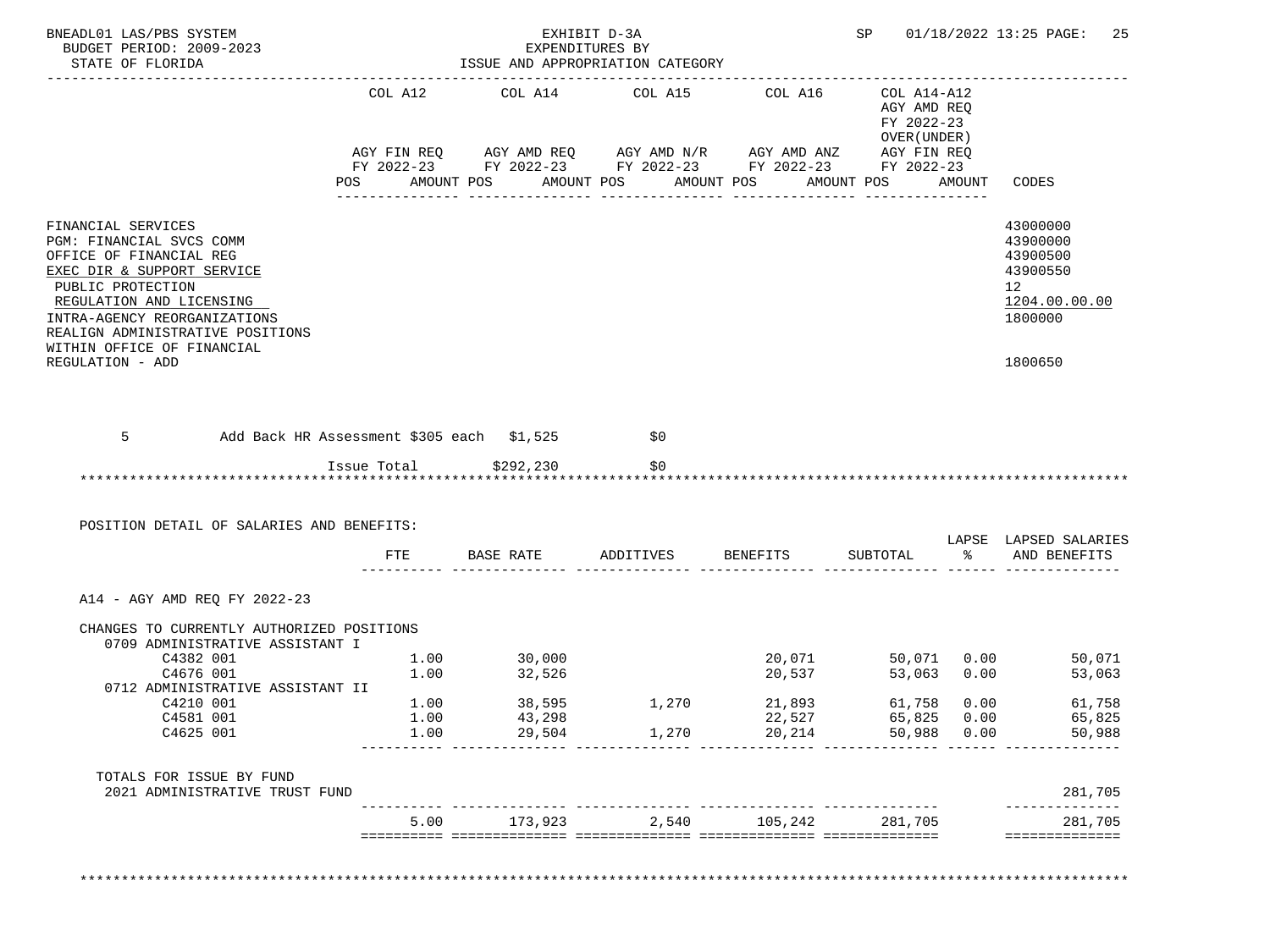| BNEADL01 LAS/PBS SYSTEM<br>BUDGET PERIOD: 2009-2023<br>STATE OF FLORIDA                                                                                  |            | EXHIBIT D-3A<br>EXPENDITURES BY<br>ISSUE AND APPROPRIATION CATEGORY                                                                                      |  | SP      | 26<br>01/18/2022 13:25 PAGE:                             |                                                                                  |
|----------------------------------------------------------------------------------------------------------------------------------------------------------|------------|----------------------------------------------------------------------------------------------------------------------------------------------------------|--|---------|----------------------------------------------------------|----------------------------------------------------------------------------------|
|                                                                                                                                                          | COL A12    | COL A14 COL A15                                                                                                                                          |  | COL A16 | COL A14-A12<br>AGY AMD REO<br>FY 2022-23<br>OVER (UNDER) |                                                                                  |
|                                                                                                                                                          | <b>POS</b> | AGY FIN REO AGY AMD REO AGY AMD N/R AGY AMD ANZ<br>FY 2022-23 FY 2022-23 FY 2022-23 FY 2022-23 FY 2022-23<br>AMOUNT POS AMOUNT POS AMOUNT POS AMOUNT POS |  |         | AGY FIN REO<br>AMOUNT                                    | CODES                                                                            |
| FINANCIAL SERVICES<br>PGM: FINANCIAL SVCS COMM<br>OFFICE OF FINANCIAL REG<br>EXEC DIR & SUPPORT SERVICE<br>PUBLIC PROTECTION<br>REGULATION AND LICENSING |            |                                                                                                                                                          |  |         |                                                          | 43000000<br>43900000<br>43900500<br>43900550<br>12 <sup>°</sup><br>1204.00.00.00 |
| TOTAL: REGULATION AND LICENSING                                                                                                                          |            |                                                                                                                                                          |  |         |                                                          | 1204.00.00.00                                                                    |
| BY FUND TYPE<br>TRUST FUNDS                                                                                                                              |            | 292,230                                                                                                                                                  |  |         | 292,230 2000                                             |                                                                                  |
|                                                                                                                                                          |            |                                                                                                                                                          |  |         |                                                          |                                                                                  |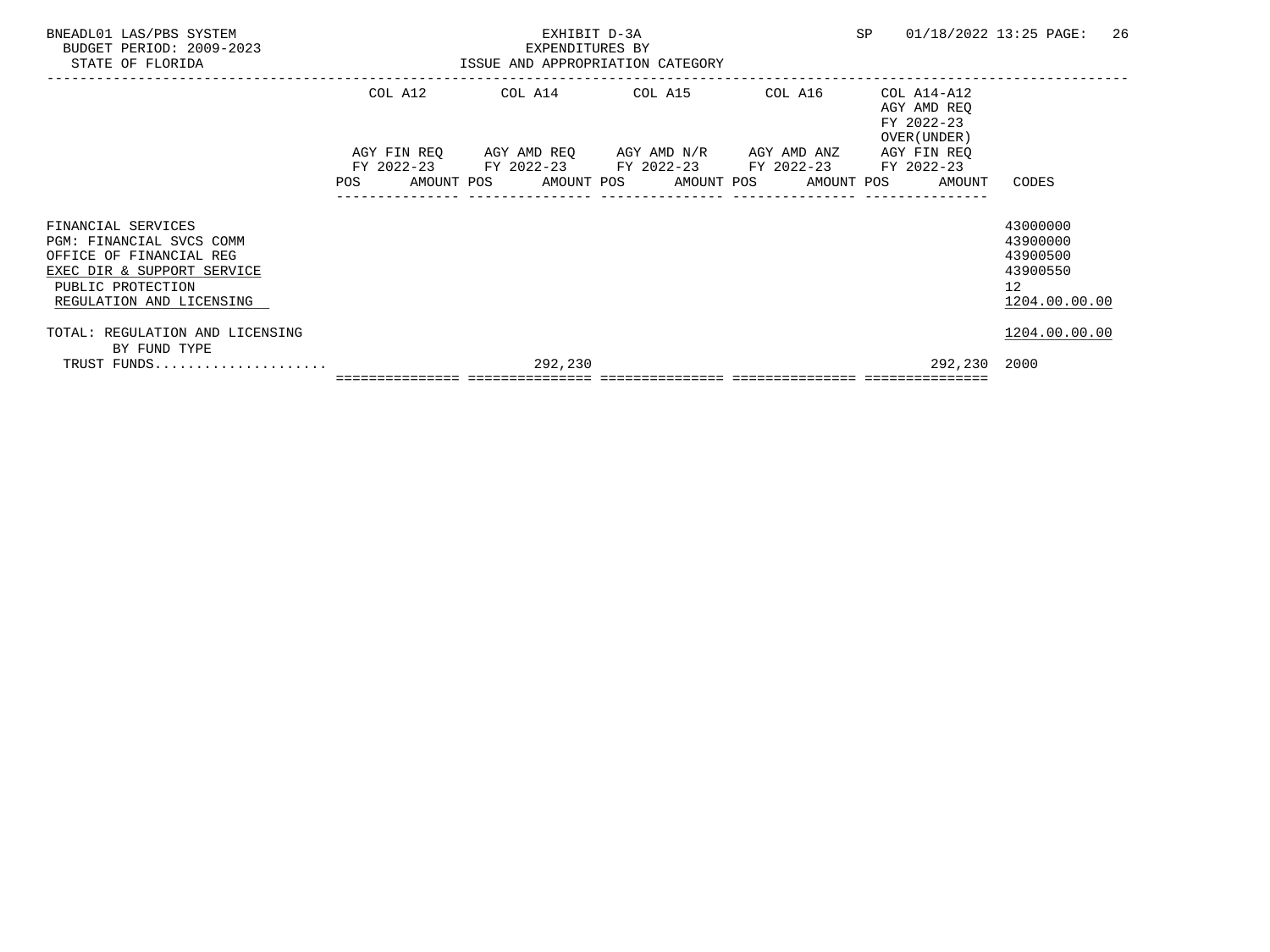| BNEADL01 LAS/PBS SYSTEM<br>BUDGET PERIOD: 2009-2023<br>STATE OF FLORIDA                                                                                                                                                                            |           |     |                        |            | EXHIBIT D-3A<br>EXPENDITURES BY<br>ISSUE AND APPROPRIATION CATEGORY                                         |                       |                       | SP |                                                                                                 | 01/18/2022 13:25 PAGE:<br>27                                                   |
|----------------------------------------------------------------------------------------------------------------------------------------------------------------------------------------------------------------------------------------------------|-----------|-----|------------------------|------------|-------------------------------------------------------------------------------------------------------------|-----------------------|-----------------------|----|-------------------------------------------------------------------------------------------------|--------------------------------------------------------------------------------|
|                                                                                                                                                                                                                                                    |           | POS | COL A12<br>AGY FIN REQ | AMOUNT POS | COL A14<br>AGY AMD REQ AGY AMD N/R AGY AMD ANZ<br>FY 2022-23 FY 2022-23 FY 2022-23 FY 2022-23<br>AMOUNT POS | COL A15<br>AMOUNT POS | COL A16<br>AMOUNT POS |    | COL A14-A12<br>AGY AMD REO<br>FY 2022-23<br>OVER (UNDER)<br>AGY FIN REQ<br>FY 2022-23<br>AMOUNT | CODES                                                                          |
| FINANCIAL SERVICES<br>PGM: FINANCIAL SVCS COMM<br>OFFICE OF FINANCIAL REG<br>FINANCE REGULATION<br>PUBLIC PROTECTION<br>REGULATION AND LICENSING<br>INTRA-AGENCY REORGANIZATIONS<br>REALIGN ADMINISTRATIVE POSITIONS<br>WITHIN OFFICE OF FINANCIAL |           |     |                        |            |                                                                                                             |                       |                       |    |                                                                                                 | 43000000<br>43900000<br>43900500<br>43900560<br>12<br>1204.00.00.00<br>1800000 |
| REGULATION - DEDUCT<br>SALARIES AND BENEFITS<br>REGULATORY TRUST FUND                                                                                                                                                                              | -STATE    |     |                        |            | $65.825 -$                                                                                                  |                       |                       |    |                                                                                                 | 1800640<br>010000<br>$65,825 - 2573$ 1                                         |
|                                                                                                                                                                                                                                                    |           |     |                        |            |                                                                                                             |                       |                       |    |                                                                                                 |                                                                                |
| <b>EXPENSES</b>                                                                                                                                                                                                                                    |           |     |                        |            |                                                                                                             |                       |                       |    |                                                                                                 | 040000                                                                         |
| REGULATORY TRUST FUND                                                                                                                                                                                                                              | $-$ STATE |     |                        |            | $1,800-$                                                                                                    |                       |                       |    |                                                                                                 | 1,800-2573 1                                                                   |
| SPECIAL CATEGORIES<br>TR/DMS/HR SVCS/STW CONTRCT                                                                                                                                                                                                   |           |     |                        |            |                                                                                                             |                       |                       |    |                                                                                                 | 100000<br>107040                                                               |
| REGULATORY TRUST FUND                                                                                                                                                                                                                              | $-$ STATE |     |                        |            | $305 -$                                                                                                     |                       |                       |    |                                                                                                 | $305 - 2573$ 1                                                                 |
| TOTAL: REALIGN ADMINISTRATIVE POSITIONS<br>WITHIN OFFICE OF FINANCIAL<br>REGULATION - DEDUCT<br>TOTAL ISSUE                                                                                                                                        |           |     |                        |            | $67,930-$                                                                                                   |                       |                       |    | $67,930-$                                                                                       | 1800640                                                                        |
| **********************************                                                                                                                                                                                                                 |           |     |                        |            |                                                                                                             |                       |                       |    |                                                                                                 |                                                                                |
| AGENCY ISSUE NARRATIVE:<br>2022-2023 BUDGET YEAR NARRATIVE:                                                                                                                                                                                        |           |     |                        |            |                                                                                                             | IT COMPONENT? NO      |                       |    |                                                                                                 |                                                                                |
| Amended 2022-23 Narrative after December 15, 2021                                                                                                                                                                                                  |           |     |                        |            |                                                                                                             |                       |                       |    |                                                                                                 |                                                                                |
| OFFICE OF FINANCIAL REGULATION REALIGN ADMINISTRATIVE POSITIONS WITHIN AGENCY - DEDUCT                                                                                                                                                             |           |     |                        |            |                                                                                                             |                       |                       |    |                                                                                                 |                                                                                |

This request will improve the Office's ability to reach the following goals: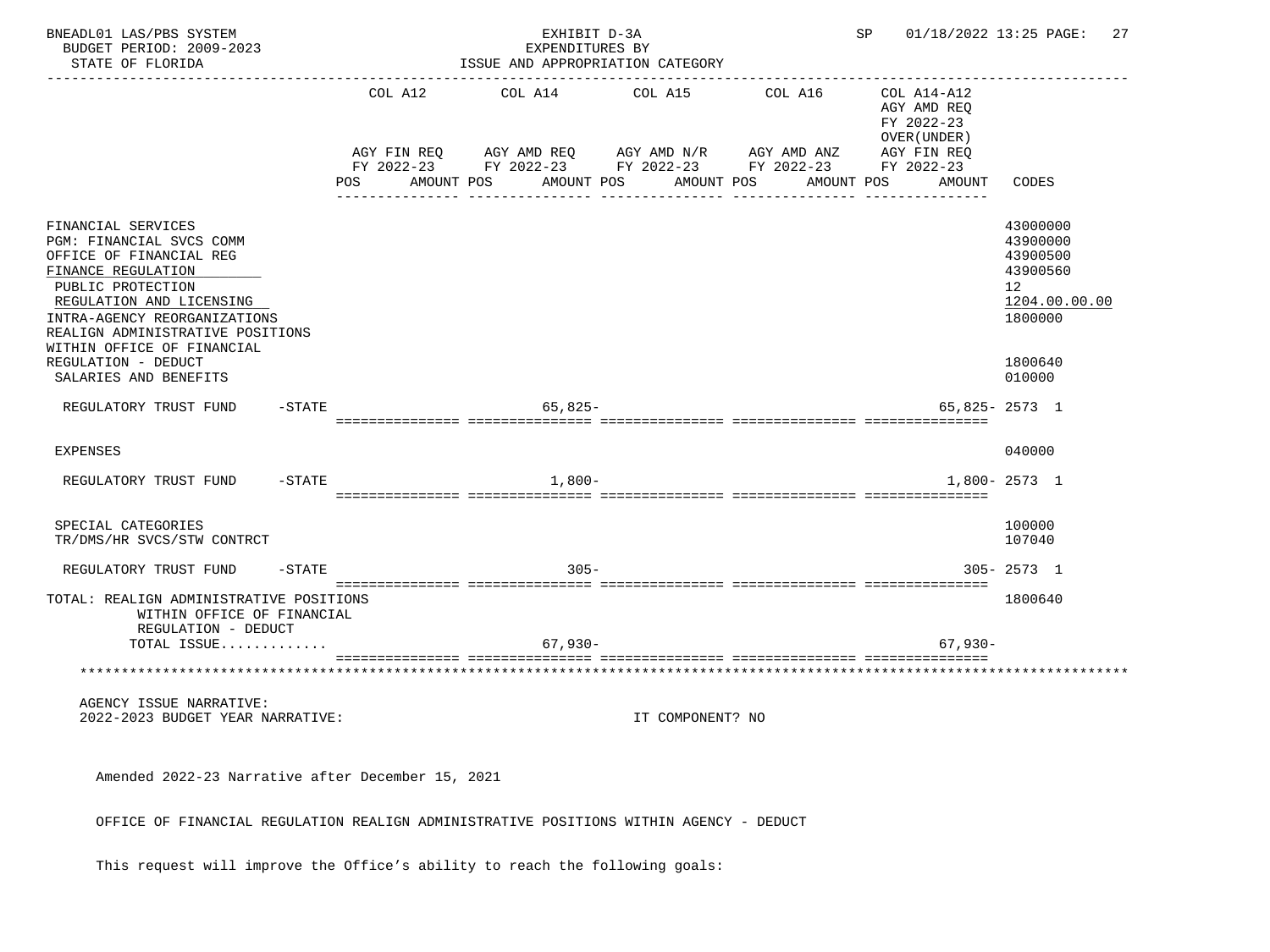| BNEADL01 LAS/PBS SYSTEM<br>BUDGET PERIOD: 2009-2023<br>STATE OF FLORIDA                                                                                                                                                                                   | EXHIBIT D-3A<br>EXPENDITURES BY<br>ISSUE AND APPROPRIATION CATEGORY |                                                 |  |  |  |                                             |  |         | <b>SP</b> | 01/18/2022 13:25 PAGE:                                   |                                                                                | 28 |
|-----------------------------------------------------------------------------------------------------------------------------------------------------------------------------------------------------------------------------------------------------------|---------------------------------------------------------------------|-------------------------------------------------|--|--|--|---------------------------------------------|--|---------|-----------|----------------------------------------------------------|--------------------------------------------------------------------------------|----|
|                                                                                                                                                                                                                                                           |                                                                     | COL A12                                         |  |  |  | COL A14 COL A15                             |  | COL A16 |           | COL A14-A12<br>AGY AMD REO<br>FY 2022-23<br>OVER (UNDER) |                                                                                |    |
|                                                                                                                                                                                                                                                           |                                                                     | AGY FIN REO AGY AMD REO AGY AMD N/R AGY AMD ANZ |  |  |  |                                             |  |         |           | AGY FIN REO                                              |                                                                                |    |
|                                                                                                                                                                                                                                                           |                                                                     | FY 2022-23 FY 2022-23 FY 2022-23 FY 2022-23     |  |  |  |                                             |  |         |           | FY 2022-23                                               |                                                                                |    |
|                                                                                                                                                                                                                                                           | POS FOR                                                             |                                                 |  |  |  | AMOUNT POS AMOUNT POS AMOUNT POS AMOUNT POS |  |         |           | AMOUNT                                                   | CODES                                                                          |    |
| FINANCIAL SERVICES<br><b>PGM: FINANCIAL SVCS COMM</b><br>OFFICE OF FINANCIAL REG<br>FINANCE REGULATION<br>PUBLIC PROTECTION<br>REGULATION AND LICENSING<br>INTRA-AGENCY REORGANIZATIONS<br>REALIGN ADMINISTRATIVE POSITIONS<br>WITHIN OFFICE OF FINANCIAL |                                                                     |                                                 |  |  |  |                                             |  |         |           |                                                          | 43000000<br>43900000<br>43900500<br>43900560<br>12<br>1204.00.00.00<br>1800000 |    |
| REGULATION - DEDUCT                                                                                                                                                                                                                                       |                                                                     |                                                 |  |  |  |                                             |  |         |           |                                                          | 1800640                                                                        |    |
| $GOAL$ #2:<br>Delivering value to businesses;<br>Promoting a safe and sound financial marketplace;<br>$GOAL$ #3:<br>Improving customer service.<br>$GOAL$ #4:                                                                                             |                                                                     |                                                 |  |  |  |                                             |  |         |           |                                                          |                                                                                |    |

ISSUE SUMMARY: This is a new issue.

 This issue requests the approval to transfer five (5) administrative positions from the Division of Financial Institutions, Division of Consumer Finance and the Division of Securities to Executive Direction.

 This realignment of positions will centralize the supervision of administrative support staff in the agency's regional offices and allow the workload to be completed in a more timely and efficient manner.

This issue is linked to issue 1800650.

| Detail of Costs: |                               |              |               |  |  |
|------------------|-------------------------------|--------------|---------------|--|--|
| Quantity         | Description                   | Amount       | Non-Recurring |  |  |
| (1)              | Reduce Admin. Asst. II, PG 18 |              |               |  |  |
|                  | Salaries and Benefits         | ( \$65, 825) | \$0\$         |  |  |
|                  |                               |              |               |  |  |
|                  |                               |              |               |  |  |
| (1)              | Reduce Expenses \$1,800 each  | (S1, 800)    | \$0           |  |  |
|                  |                               |              |               |  |  |
| (1)              | HR Assessment \$305 each      | ( \$305)     | \$0           |  |  |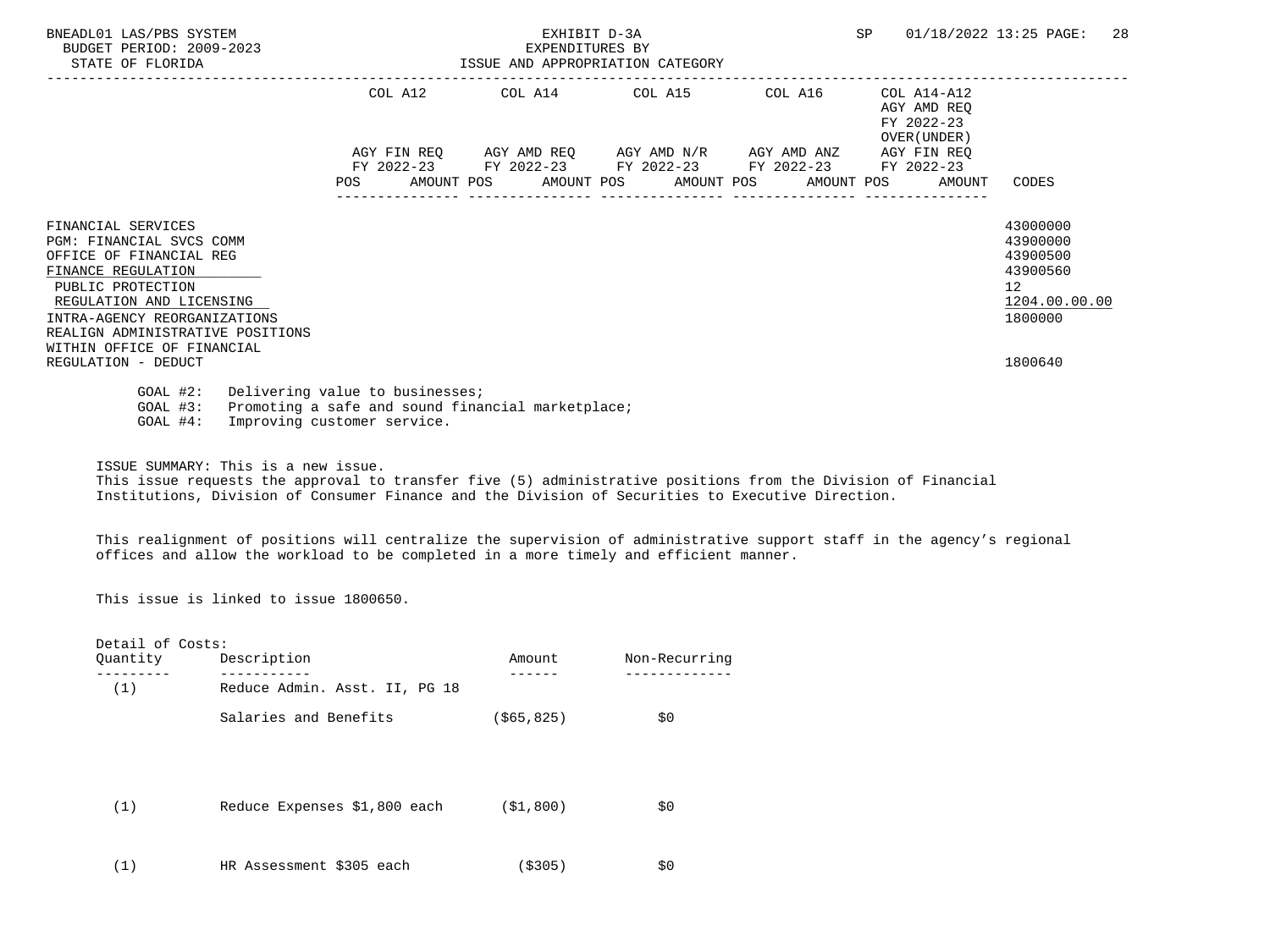| BUDGET PERIOD: 2009-2023<br>STATE OF FLORIDA                                                                                                                                                                                                       |                | EXPENDITURES BY<br>ISSUE AND APPROPRIATION CATEGORY                                                                                            | EXHIBIT D-3A                        |                       |                                                           |        | SP 01/18/2022 13:25 PAGE: 29                                                   |
|----------------------------------------------------------------------------------------------------------------------------------------------------------------------------------------------------------------------------------------------------|----------------|------------------------------------------------------------------------------------------------------------------------------------------------|-------------------------------------|-----------------------|-----------------------------------------------------------|--------|--------------------------------------------------------------------------------|
|                                                                                                                                                                                                                                                    | COL A12<br>POS | COL A14<br>AGY FIN REQ AGY AMD REQ AGY AMD N/R AGY AMD ANZ AGY FIN REQ<br>FY 2022-23 FY 2022-23 FY 2022-23 FY 2022-23 FY 2022-23<br>AMOUNT POS | COL A15<br>AMOUNT POS<br>AMOUNT POS | COL A16<br>AMOUNT POS | COL A14-A12<br>AGY AMD REO<br>FY 2022-23<br>OVER (UNDER ) | AMOUNT | CODES                                                                          |
| FINANCIAL SERVICES<br>PGM: FINANCIAL SVCS COMM<br>OFFICE OF FINANCIAL REG<br>FINANCE REGULATION<br>PUBLIC PROTECTION<br>REGULATION AND LICENSING<br>INTRA-AGENCY REORGANIZATIONS<br>REALIGN ADMINISTRATIVE POSITIONS<br>WITHIN OFFICE OF FINANCIAL |                |                                                                                                                                                |                                     |                       |                                                           |        | 43000000<br>43900000<br>43900500<br>43900560<br>12<br>1204.00.00.00<br>1800000 |
| REGULATION - DEDUCT                                                                                                                                                                                                                                |                |                                                                                                                                                |                                     |                       |                                                           |        | 1800640                                                                        |
|                                                                                                                                                                                                                                                    |                |                                                                                                                                                |                                     |                       |                                                           |        |                                                                                |
|                                                                                                                                                                                                                                                    |                | Issue Total $( $67, 930)$                                                                                                                      | \$0                                 |                       |                                                           |        |                                                                                |
| POSITION DETAIL OF SALARIES AND BENEFITS:                                                                                                                                                                                                          |                |                                                                                                                                                |                                     |                       |                                                           |        |                                                                                |
|                                                                                                                                                                                                                                                    |                | FTE BASE RATE                                                                                                                                  | ADDITIVES                           | BENEFITS              | SUBTOTAL                                                  |        | LAPSE LAPSED SALARIES<br>% AND BENEFITS                                        |
| A14 - AGY AMD REQ FY 2022-23                                                                                                                                                                                                                       |                |                                                                                                                                                |                                     |                       |                                                           |        |                                                                                |
| CHANGES TO CURRENTLY AUTHORIZED POSITIONS<br>0712 ADMINISTRATIVE ASSISTANT II<br>C4581 001                                                                                                                                                         |                | $1.00 - 43,298 -$                                                                                                                              |                                     |                       |                                                           |        | $22,527 - 65,825 - 0.00$ 65,825-                                               |
| TOTALS FOR ISSUE BY FUND<br>2573 REGULATORY TRUST FUND                                                                                                                                                                                             |                |                                                                                                                                                |                                     |                       |                                                           |        | $65,825-$<br>-------------                                                     |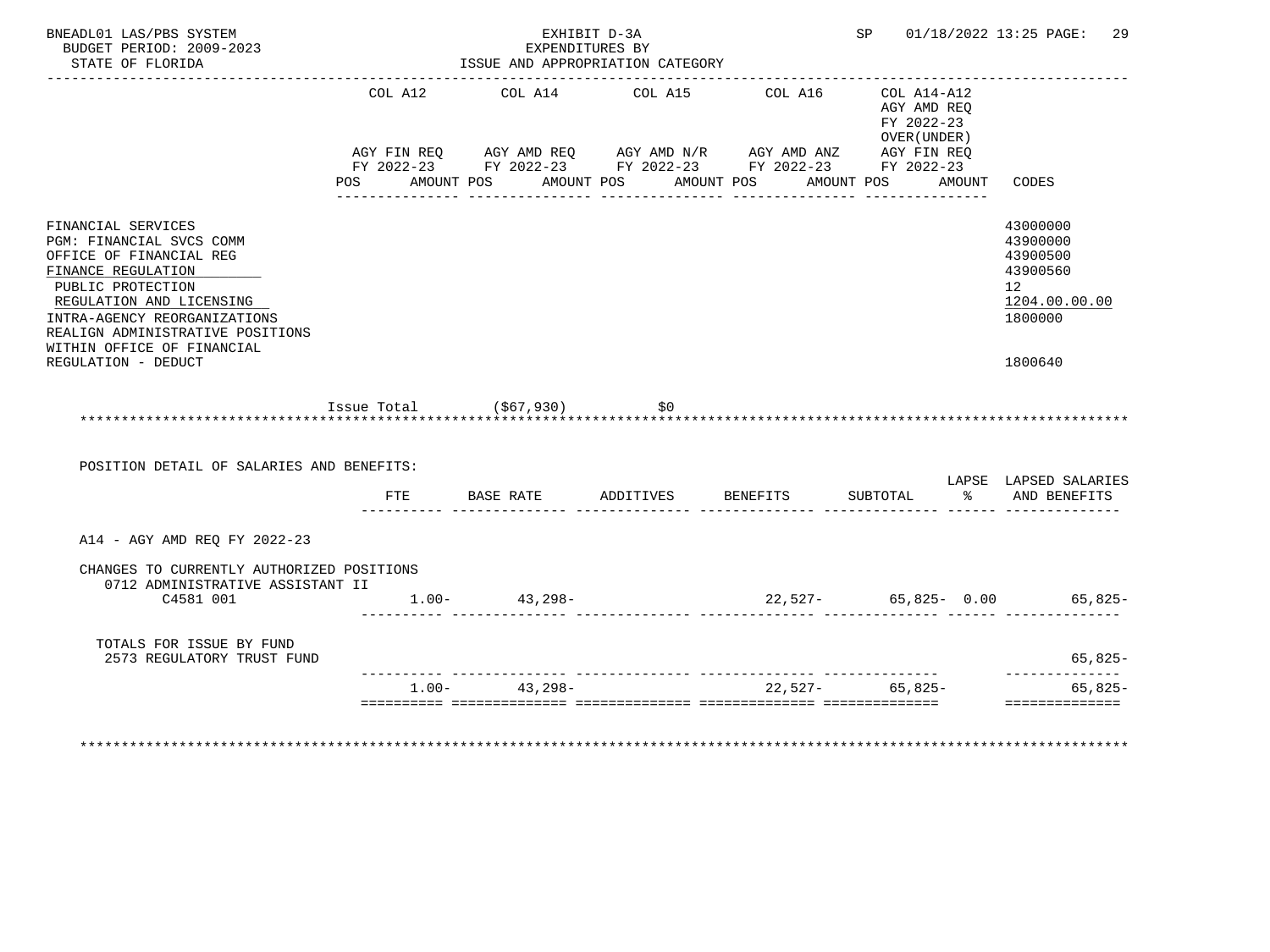| BNEADL01 LAS/PBS SYSTEM<br>BUDGET PERIOD: 2009-2023<br>STATE OF FLORIDA                                                                                                                                                                                           |         | ISSUE AND APPROPRIATION CATEGORY | EXPENDITURES BY | SP      |                                                                                                                                                                      | 01/18/2022 13:25 PAGE: | 30 |                                          |                                                                                                                  |  |
|-------------------------------------------------------------------------------------------------------------------------------------------------------------------------------------------------------------------------------------------------------------------|---------|----------------------------------|-----------------|---------|----------------------------------------------------------------------------------------------------------------------------------------------------------------------|------------------------|----|------------------------------------------|------------------------------------------------------------------------------------------------------------------|--|
|                                                                                                                                                                                                                                                                   |         |                                  |                 |         | COL A12 COL A14 COL A15 COL A16                                                                                                                                      |                        |    | COL A14-A12<br>AGY AMD REO<br>FY 2022-23 |                                                                                                                  |  |
|                                                                                                                                                                                                                                                                   | POS FOR |                                  |                 |         | AGY FIN REQ AGY AMD REQ AGY AMD N/R AGY AMD ANZ AGY FIN REQ<br>FY 2022-23 FY 2022-23 FY 2022-23 FY 2022-23 FY 2022-23<br>AMOUNT POS AMOUNT POS AMOUNT POS AMOUNT POS |                        |    | OVER (UNDER)<br>AMOUNT                   | CODES                                                                                                            |  |
| FINANCIAL SERVICES<br>PGM: FINANCIAL SVCS COMM<br>OFFICE OF FINANCIAL REG<br>FINANCE REGULATION<br>PUBLIC PROTECTION<br>REGULATION AND LICENSING<br>SCHEDULE VIIIB REDUCTIONS -<br>OPERATING<br>REDUCTION OF RENT - OFFICE OF<br>FINANCIAL REGULATION<br>EXPENSES |         |                                  |                 |         |                                                                                                                                                                      |                        |    |                                          | 43000000<br>43900000<br>43900500<br>43900560<br>12 <sup>°</sup><br>1204.00.00.00<br>33B0000<br>33B2210<br>040000 |  |
| REGULATORY TRUST FUND -STATE                                                                                                                                                                                                                                      |         |                                  |                 | 94,087- |                                                                                                                                                                      |                        |    |                                          | 94,087-2573 1                                                                                                    |  |
| AGENCY ISSUE NARRATIVE:                                                                                                                                                                                                                                           |         |                                  |                 |         |                                                                                                                                                                      |                        |    |                                          |                                                                                                                  |  |

2022-2023 BUDGET YEAR NARRATIVE: IT COMPONENT? NO

Amended 2022-23 Narrative after December 15, 2021

OFFICE OF FINANCIAL REGULATION - REDUCTION OF RENT

This request will improve the Office's ability to reach the following goals:

GOAL #1: Improving taxpayer value;

GOAL #3: Promoting a safe and sound financial marketplace;

 Issue Description/Need: Beginning in mid-2020, the Office of Financial Regulation (OFR) began the process of incorporating telework into the day-to-day operational norms of the Office. This process led to the eventual and permanent downsizing of our office space needs. The first space we have been able to vacate, and back-fill, is a portion of the Fletcher Building in Tallahassee. The Office has agreed to a backfill arrangement with the Department of Financial Services for the space OFR occupied in the Tampa, Orlando, and Miami regional offices. This will allow the OFR to consolidate staff and operations in these offices. This reduction, from 34,297 sq. ft. to approximately 16,042 sq. ft. will result in a calculated savings of \$313,621 annually.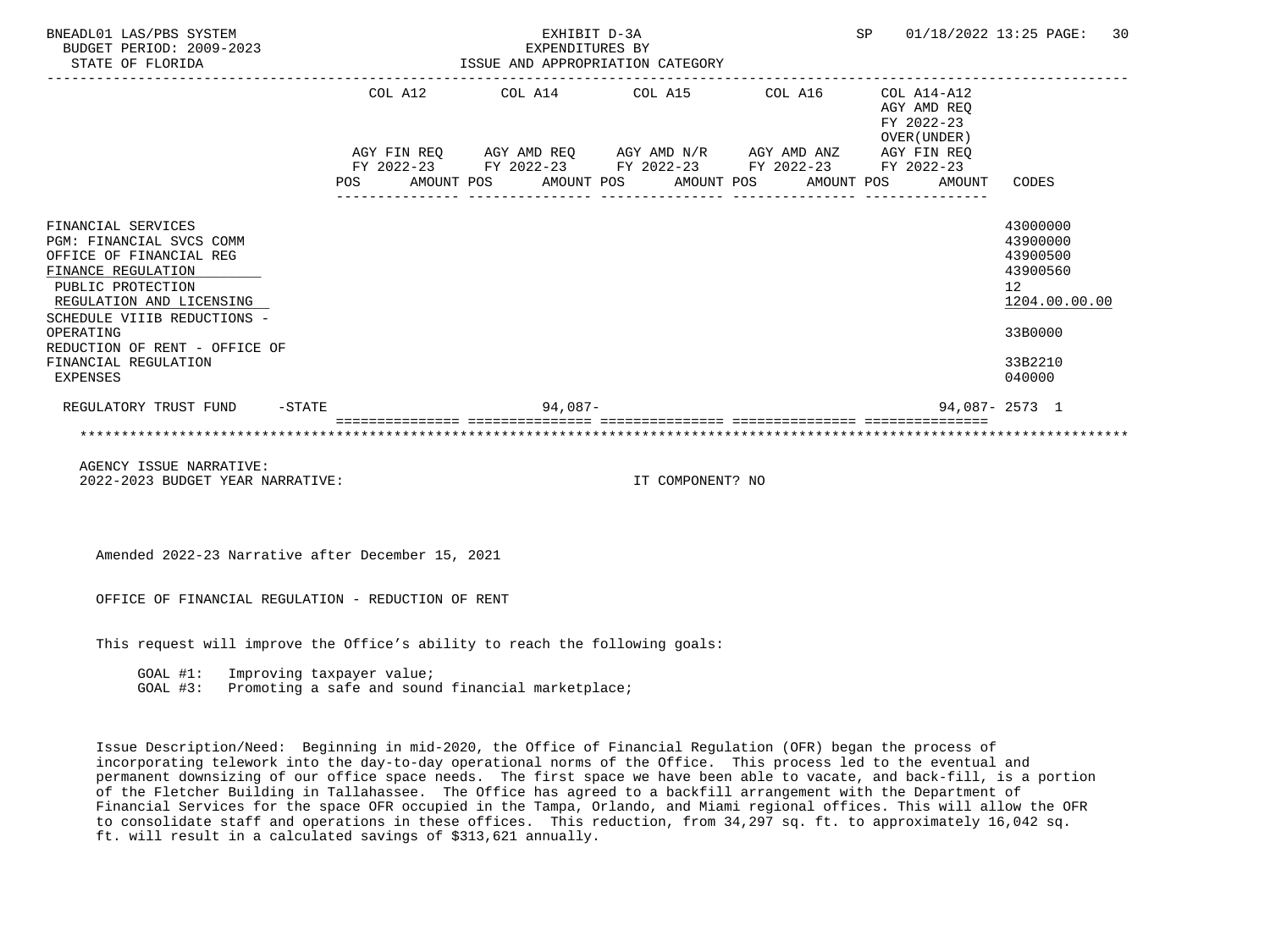| BNEADL01 LAS/PBS SYSTEM<br>BUDGET PERIOD: 2009-2023<br>STATE OF FLORIDA                                                                                                         |         | EXHIBIT D-3A<br>EXPENDITURES BY<br>ISSUE AND APPROPRIATION CATEGORY                                                                           | SP      | 01/18/2022 13:25 PAGE:<br>31                             |                                     |                                                                                  |
|---------------------------------------------------------------------------------------------------------------------------------------------------------------------------------|---------|-----------------------------------------------------------------------------------------------------------------------------------------------|---------|----------------------------------------------------------|-------------------------------------|----------------------------------------------------------------------------------|
|                                                                                                                                                                                 | COL A12 | COL A14 COL A15                                                                                                                               | COL A16 | COL A14-A12<br>AGY AMD REO<br>FY 2022-23<br>OVER (UNDER) |                                     |                                                                                  |
|                                                                                                                                                                                 | POS     | AGY FIN REQ AGY AMD REQ AGY AMD N/R AGY AMD ANZ<br>FY 2022-23 FY 2022-23 FY 2022-23 FY 2022-23<br>AMOUNT POS AMOUNT POS AMOUNT POS AMOUNT POS |         |                                                          | AGY FIN REO<br>FY 2022-23<br>AMOUNT | CODES                                                                            |
| FINANCIAL SERVICES<br>PGM: FINANCIAL SVCS COMM<br>OFFICE OF FINANCIAL REG<br>FINANCE REGULATION<br>PUBLIC PROTECTION<br>REGULATION AND LICENSING<br>SCHEDULE VIIIB REDUCTIONS - |         |                                                                                                                                               |         |                                                          |                                     | 43000000<br>43900000<br>43900500<br>43900560<br>12 <sup>7</sup><br>1204.00.00.00 |
| OPERATING<br>REDUCTION OF RENT - OFFICE OF<br>FINANCIAL REGULATION                                                                                                              |         |                                                                                                                                               |         |                                                          |                                     | 33B0000<br>33B2210                                                               |

 Four (4) OFR Budget Entities have office space allocated in the regional offices. The reduction in budget authority is based on the calculated differences in old and new square foot usage.

 Ultimate Outcome: A reduction of operating expenditures that will save the tax payers, and licensees more than \$313,621 in recurring rent costs, with no impact to operations.

THE OFFICE IS REQUESTING THIS ISSUE BE TAKEN BY THE LEGISLATURE.

| Expenses: |                |             |               |
|-----------|----------------|-------------|---------------|
| Quantity  | Description    | Amount      | Non-Recurring |
|           |                |             |               |
|           | Expenses       | ( \$94,087) | \$0           |
|           | Total Expenses | ( \$94,087) | \$0           |
|           | Issue Total    | ( \$94,087) | \$0<br>*****  |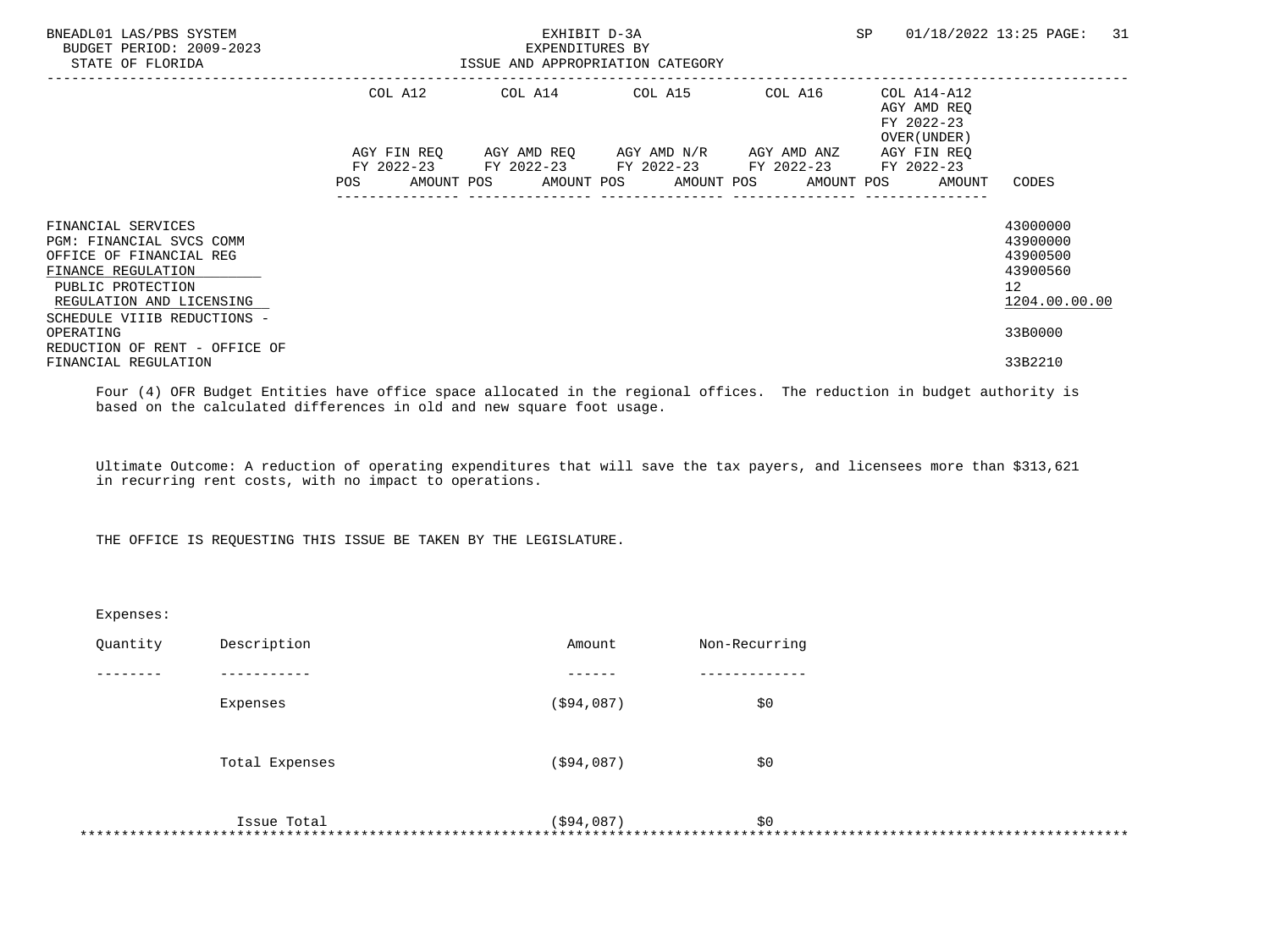| BNEADL01 LAS/PBS SYSTEM<br>BUDGET PERIOD: 2009-2023<br>STATE OF FLORIDA                                                                          |            |  | EXPENDITURES BY<br>ISSUE AND APPROPRIATION CATEGORY | <b>SP</b> |  | 01/18/2022 13:25 PAGE:                          | 32 |                                                        |  |                                                                                   |                                                                                  |  |
|--------------------------------------------------------------------------------------------------------------------------------------------------|------------|--|-----------------------------------------------------|-----------|--|-------------------------------------------------|----|--------------------------------------------------------|--|-----------------------------------------------------------------------------------|----------------------------------------------------------------------------------|--|
|                                                                                                                                                  | COL A12    |  |                                                     |           |  | COL A14 COL A15                                 |    | COL A16                                                |  | COL A14-A12<br>AGY AMD REO<br>FY 2022-23<br>OVER (UNDER)                          |                                                                                  |  |
|                                                                                                                                                  |            |  |                                                     |           |  | AGY FIN REQ AGY AMD REQ AGY AMD N/R AGY AMD ANZ |    |                                                        |  | AGY FIN REO                                                                       |                                                                                  |  |
|                                                                                                                                                  | <b>POS</b> |  |                                                     |           |  |                                                 |    | FY 2022-23 FY 2022-23 FY 2022-23 FY 2022-23 FY 2022-23 |  | AMOUNT POS AMOUNT POS AMOUNT POS AMOUNT POS AMOUNT                                | CODES                                                                            |  |
| FINANCIAL SERVICES<br>PGM: FINANCIAL SVCS COMM<br>OFFICE OF FINANCIAL REG<br>FINANCE REGULATION<br>PUBLIC PROTECTION<br>REGULATION AND LICENSING |            |  |                                                     |           |  |                                                 |    |                                                        |  |                                                                                   | 43000000<br>43900000<br>43900500<br>43900560<br>12 <sup>°</sup><br>1204.00.00.00 |  |
| TOTAL: REGULATION AND LICENSING                                                                                                                  |            |  |                                                     |           |  |                                                 |    |                                                        |  |                                                                                   | 1204.00.00.00                                                                    |  |
| BY FUND TYPE                                                                                                                                     | 162,017-   |  |                                                     |           |  |                                                 |    |                                                        |  | 162,017- 2000                                                                     |                                                                                  |  |
|                                                                                                                                                  |            |  |                                                     |           |  |                                                 |    |                                                        |  | <u> soosoosoosoos soosoosoosoosa soosoosoosoosa soosoosoosoosa soosoosoosooso</u> |                                                                                  |  |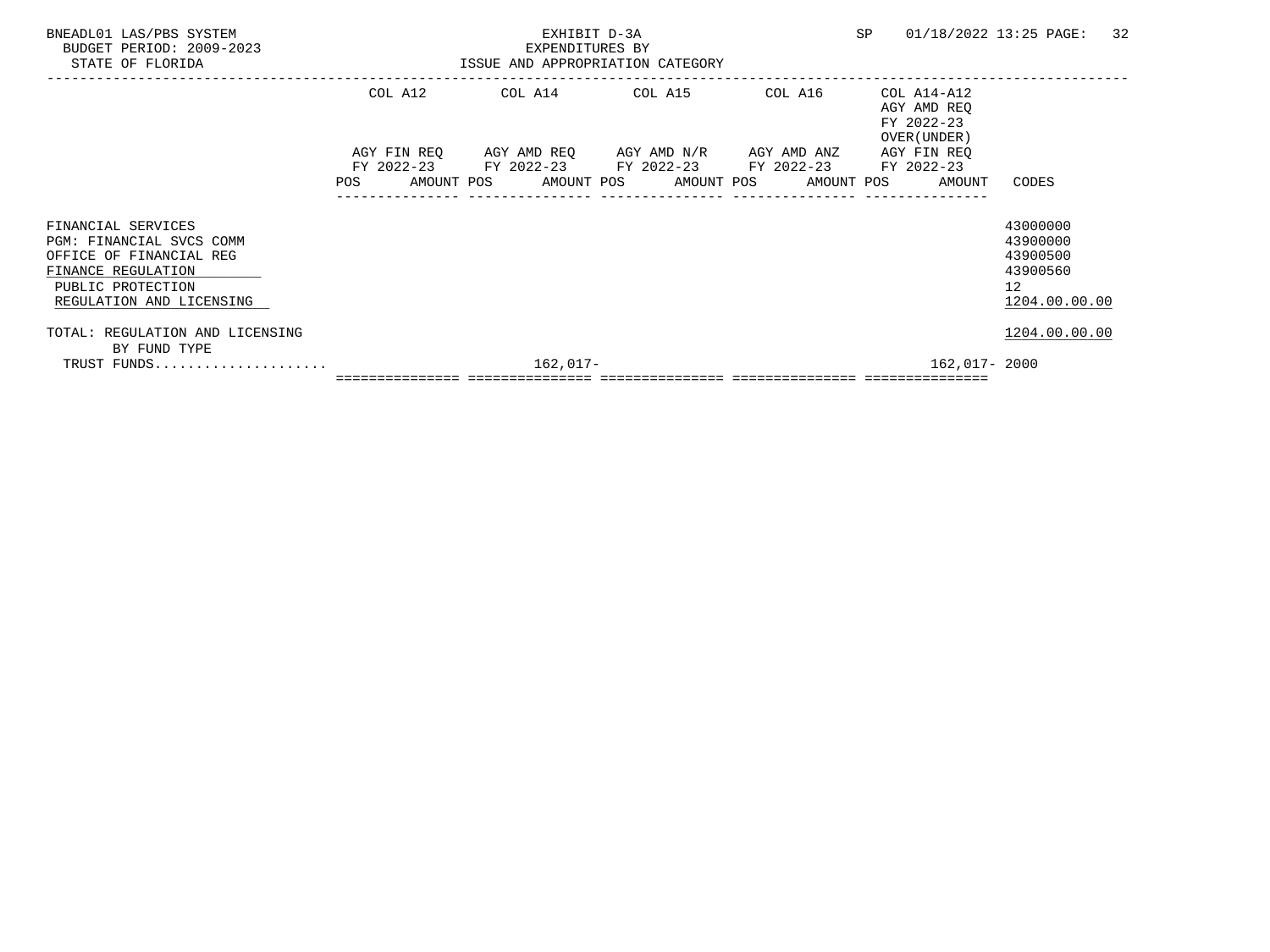| BNEADL01 LAS/PBS SYSTEM<br>BUDGET PERIOD: 2009-2023<br>STATE OF FLORIDA                                                                                                                                                                               |           |                                                                                            |  | EXHIBIT D-3A<br>EXPENDITURES BY<br>ISSUE AND APPROPRIATION CATEGORY |         | SP               |  | 01/18/2022 13:25 PAGE:<br>33 |  |                                                                                                 |                                                                                |
|-------------------------------------------------------------------------------------------------------------------------------------------------------------------------------------------------------------------------------------------------------|-----------|--------------------------------------------------------------------------------------------|--|---------------------------------------------------------------------|---------|------------------|--|------------------------------|--|-------------------------------------------------------------------------------------------------|--------------------------------------------------------------------------------|
|                                                                                                                                                                                                                                                       |           | COL A12<br>AGY FIN REQ<br>FY 2022-23 FY 2022-23 FY 2022-23 FY 2022-23<br>POS<br>AMOUNT POS |  | COL A14<br>AGY AMD REQ AGY AMD N/R AGY AMD ANZ<br>AMOUNT POS        | COL A15 | AMOUNT POS       |  | COL A16<br>AMOUNT POS        |  | COL A14-A12<br>AGY AMD REO<br>FY 2022-23<br>OVER (UNDER)<br>AGY FIN REQ<br>FY 2022-23<br>AMOUNT | CODES                                                                          |
| FINANCIAL SERVICES<br>PGM: FINANCIAL SVCS COMM<br>OFFICE OF FINANCIAL REG<br>SECURITIES REGULATION<br>PUBLIC PROTECTION<br>REGULATION AND LICENSING<br>INTRA-AGENCY REORGANIZATIONS<br>REALIGN ADMINISTRATIVE POSITIONS<br>WITHIN OFFICE OF FINANCIAL |           |                                                                                            |  |                                                                     |         |                  |  |                              |  |                                                                                                 | 43000000<br>43900000<br>43900500<br>43900570<br>12<br>1204.00.00.00<br>1800000 |
| REGULATION - DEDUCT<br>SALARIES AND BENEFITS                                                                                                                                                                                                          |           |                                                                                            |  |                                                                     |         |                  |  |                              |  |                                                                                                 | 1800640<br>010000                                                              |
| REGULATORY TRUST FUND                                                                                                                                                                                                                                 | $-$ STATE |                                                                                            |  | 154,122-                                                            |         |                  |  |                              |  | $154.122 - 2573$ 1                                                                              |                                                                                |
| <b>EXPENSES</b>                                                                                                                                                                                                                                       |           |                                                                                            |  |                                                                     |         |                  |  |                              |  |                                                                                                 | 040000                                                                         |
| REGULATORY TRUST FUND                                                                                                                                                                                                                                 | $-$ STATE |                                                                                            |  | $5,400-$                                                            |         |                  |  |                              |  |                                                                                                 | $5,400 - 2573$ 1                                                               |
| SPECIAL CATEGORIES<br>TR/DMS/HR SVCS/STW CONTRCT                                                                                                                                                                                                      |           |                                                                                            |  |                                                                     |         |                  |  |                              |  |                                                                                                 | 100000<br>107040                                                               |
| REGULATORY TRUST FUND                                                                                                                                                                                                                                 | $-$ STATE |                                                                                            |  | $915 -$                                                             |         |                  |  |                              |  |                                                                                                 | $915 - 2573$ 1                                                                 |
| TOTAL: REALIGN ADMINISTRATIVE POSITIONS<br>WITHIN OFFICE OF FINANCIAL<br>REGULATION - DEDUCT<br>TOTAL ISSUE                                                                                                                                           |           |                                                                                            |  | $160, 437 -$                                                        |         |                  |  |                              |  | $160, 437 -$                                                                                    | 1800640                                                                        |
| **********************************                                                                                                                                                                                                                    |           |                                                                                            |  |                                                                     |         |                  |  |                              |  |                                                                                                 |                                                                                |
| AGENCY ISSUE NARRATIVE:<br>2022-2023 BUDGET YEAR NARRATIVE:                                                                                                                                                                                           |           |                                                                                            |  |                                                                     |         | IT COMPONENT? NO |  |                              |  |                                                                                                 |                                                                                |
| Amended 2022-23 Narrative after December 15, 2021                                                                                                                                                                                                     |           |                                                                                            |  |                                                                     |         |                  |  |                              |  |                                                                                                 |                                                                                |
| OFFICE OF FINANCIAL REGULATION REALIGN ADMINISTRATIVE POSITIONS WITHIN AGENCY - DEDUCT                                                                                                                                                                |           |                                                                                            |  |                                                                     |         |                  |  |                              |  |                                                                                                 |                                                                                |

This request will improve the Office's ability to reach the following goals: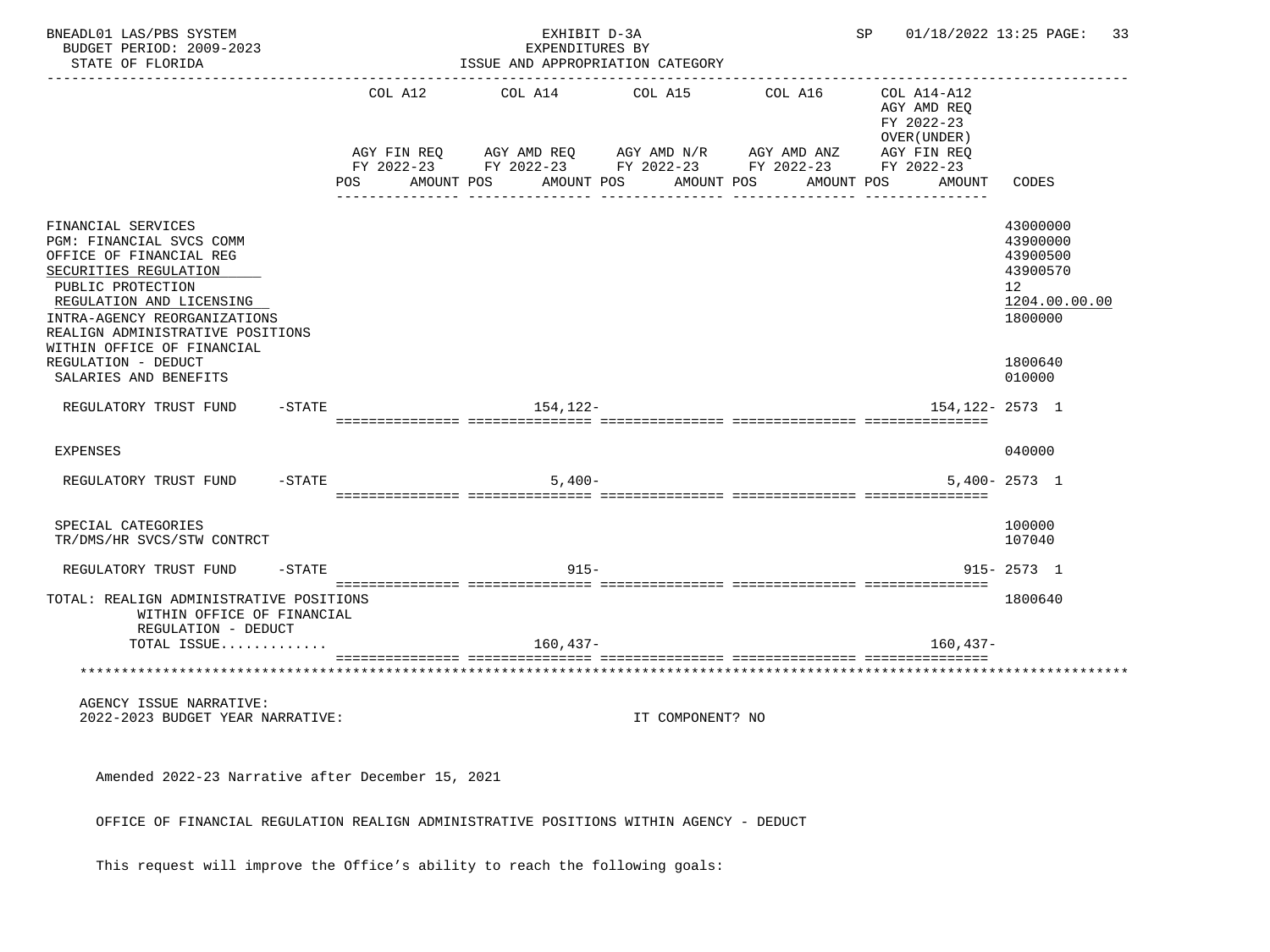| BNEADL01 LAS/PBS SYSTEM<br>BUDGET PERIOD: 2009-2023<br>STATE OF FLORIDA                                                                                                                                                                                      |     | ISSUE AND APPROPRIATION CATEGORY |  | <b>SP</b>       |                                                                 | 01/18/2022 13:25 PAGE: | 34 |                                                          |                                                                                |  |
|--------------------------------------------------------------------------------------------------------------------------------------------------------------------------------------------------------------------------------------------------------------|-----|----------------------------------|--|-----------------|-----------------------------------------------------------------|------------------------|----|----------------------------------------------------------|--------------------------------------------------------------------------------|--|
|                                                                                                                                                                                                                                                              |     | COL A12                          |  | COL A14 COL A15 |                                                                 | COL A16                |    | COL A14-A12<br>AGY AMD REO<br>FY 2022-23<br>OVER (UNDER) |                                                                                |  |
|                                                                                                                                                                                                                                                              |     | AGY FIN REO                      |  |                 | AGY AMD REQ      AGY AMD N/R     AGY AMD ANZ                    |                        |    | AGY FIN REO                                              |                                                                                |  |
|                                                                                                                                                                                                                                                              |     |                                  |  |                 | FY 2022-23 FY 2022-23 FY 2022-23 FY 2022-23                     |                        |    | FY 2022-23                                               |                                                                                |  |
|                                                                                                                                                                                                                                                              | POS |                                  |  |                 | AMOUNT POS AMOUNT POS AMOUNT POS AMOUNT POS<br>---------------- | ---------------        |    | AMOUNT                                                   | CODES                                                                          |  |
| FINANCIAL SERVICES<br><b>PGM: FINANCIAL SVCS COMM</b><br>OFFICE OF FINANCIAL REG<br>SECURITIES REGULATION<br>PUBLIC PROTECTION<br>REGULATION AND LICENSING<br>INTRA-AGENCY REORGANIZATIONS<br>REALIGN ADMINISTRATIVE POSITIONS<br>WITHIN OFFICE OF FINANCIAL |     |                                  |  |                 |                                                                 |                        |    |                                                          | 43000000<br>43900000<br>43900500<br>43900570<br>12<br>1204.00.00.00<br>1800000 |  |
| REGULATION - DEDUCT                                                                                                                                                                                                                                          |     |                                  |  |                 |                                                                 |                        |    |                                                          | 1800640                                                                        |  |
| $GOAL$ #1:<br>Improving taxpayer value;<br>Promoting a safe and sound financial marketplace;<br>$GOAL$ #3:<br>Improving customer service.<br>$GOAL$ #4:                                                                                                      |     |                                  |  |                 |                                                                 |                        |    |                                                          |                                                                                |  |

ISSUE SUMMARY: This is a new issue.

 This issue requests the approval to transfer five (5) administrative positions from the Division of Financial Institutions, Division of Consumer Finance and the Division of Securities to Executive Direction.

 This realignment of positions will centralize the supervision of administrative support staff in the agency's regional offices and allow the workload to be completed in a more timely and efficient manner.

This issue is linked to issue 1800650.

| Detail of Costs:<br>Quantity | Description                                           | Amount        | Non-Recurring |
|------------------------------|-------------------------------------------------------|---------------|---------------|
| (1)                          | Reduce Admin. Asst. II, PG 18                         |               |               |
|                              | Salaries and Benefits                                 | ( \$50, 988)  | \$0           |
| (2)                          | Reduce Admin. Asst. I, PG 15<br>Salaries and Benefits | ( \$103, 134) | \$0           |
| (3)                          | Reduce Expenses \$1,800 each                          | (55, 400)     | \$0           |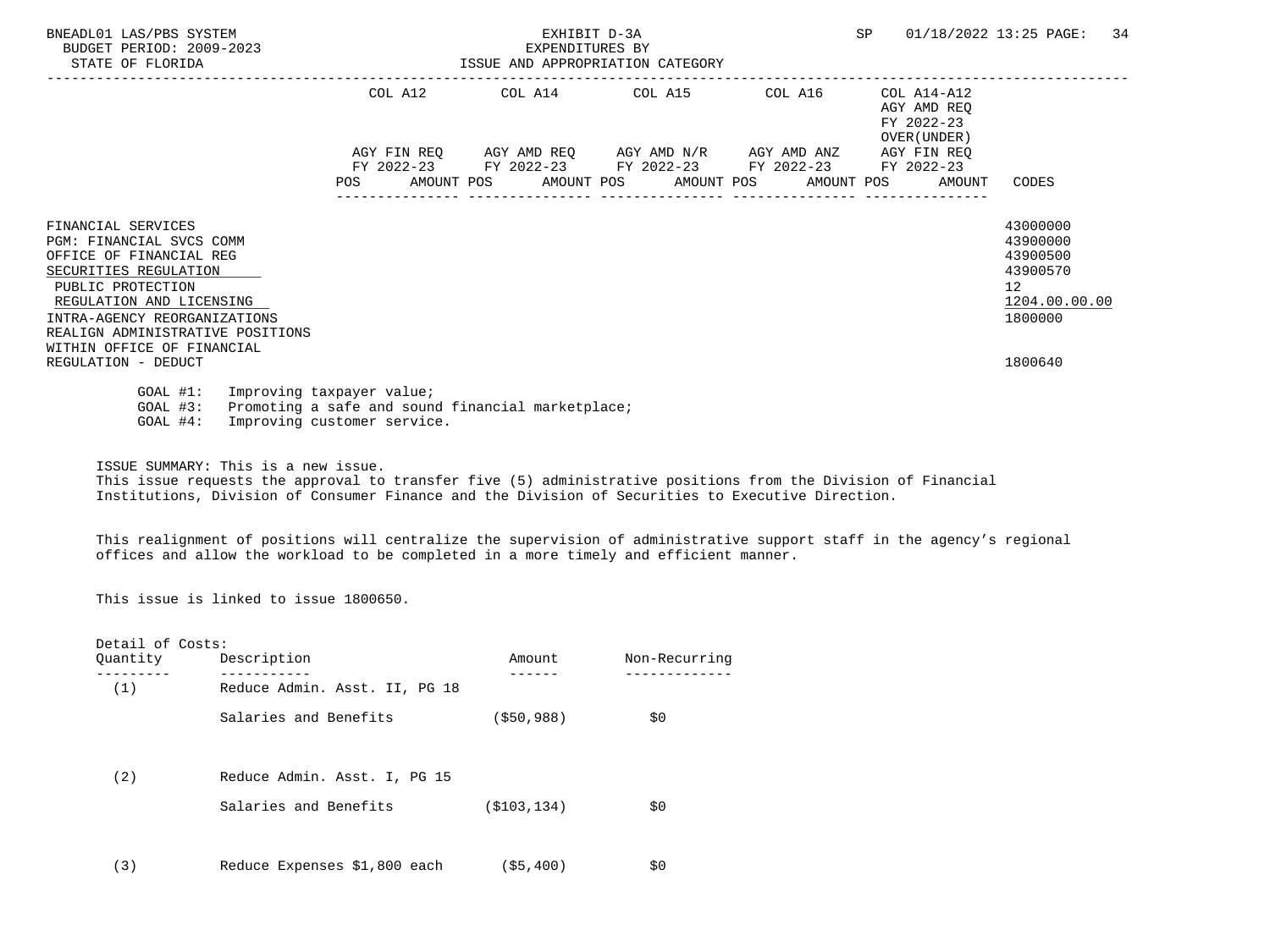| BNEADL01 LAS/PBS SYSTEM<br>BUDGET PERIOD: 2009-2023<br>STATE OF FLORIDA                                                                                                                                                 |         | EXHIBIT D-3A<br>EXPENDITURES BY<br>ISSUE AND APPROPRIATION CATEGORY                                                   |          |                    |                                                           | SP 01/18/2022 13:25 PAGE: 35                                                         |
|-------------------------------------------------------------------------------------------------------------------------------------------------------------------------------------------------------------------------|---------|-----------------------------------------------------------------------------------------------------------------------|----------|--------------------|-----------------------------------------------------------|--------------------------------------------------------------------------------------|
|                                                                                                                                                                                                                         | COL A12 | COL A14 COL A15                                                                                                       |          | COL A16            | COL A14-A12<br>AGY AMD REQ<br>FY 2022-23<br>OVER (UNDER ) |                                                                                      |
|                                                                                                                                                                                                                         |         | AGY FIN REQ AGY AMD REQ AGY AMD N/R AGY AMD ANZ AGY FIN REQ<br>FY 2022-23 FY 2022-23 FY 2022-23 FY 2022-23 FY 2022-23 |          |                    |                                                           |                                                                                      |
|                                                                                                                                                                                                                         | POS     | AMOUNT POS AMOUNT POS AMOUNT POS                                                                                      |          |                    | AMOUNT POS                                                | AMOUNT CODES                                                                         |
| FINANCIAL SERVICES<br>PGM: FINANCIAL SVCS COMM<br>OFFICE OF FINANCIAL REG<br>SECURITIES REGULATION<br>PUBLIC PROTECTION<br>REGULATION AND LICENSING<br>INTRA-AGENCY REORGANIZATIONS<br>REALIGN ADMINISTRATIVE POSITIONS |         |                                                                                                                       |          |                    |                                                           | 43000000<br>43900000<br>43900500<br>43900570<br>12<br>1204.00.00.00<br>1800000       |
| WITHIN OFFICE OF FINANCIAL<br>REGULATION - DEDUCT                                                                                                                                                                       |         |                                                                                                                       |          |                    |                                                           | 1800640                                                                              |
|                                                                                                                                                                                                                         |         |                                                                                                                       |          |                    |                                                           |                                                                                      |
| (3)<br>HR Assessment \$305 each                                                                                                                                                                                         |         | (S915)                                                                                                                | \$0      |                    |                                                           |                                                                                      |
|                                                                                                                                                                                                                         |         | $Issue Total$ $( $160, 437)$                                                                                          | \$0      |                    |                                                           |                                                                                      |
| POSITION DETAIL OF SALARIES AND BENEFITS:                                                                                                                                                                               |         |                                                                                                                       |          |                    |                                                           |                                                                                      |
|                                                                                                                                                                                                                         | FTE     | BASE RATE ADDITIVES BENEFITS                                                                                          |          |                    | SUBTOTAL                                                  | % AND BENEFITS                                                                       |
| A14 - AGY AMD REQ FY 2022-23                                                                                                                                                                                            |         |                                                                                                                       |          |                    |                                                           |                                                                                      |
| CHANGES TO CURRENTLY AUTHORIZED POSITIONS<br>0709 ADMINISTRATIVE ASSISTANT I                                                                                                                                            |         |                                                                                                                       |          |                    |                                                           |                                                                                      |
| C4382 001                                                                                                                                                                                                               |         |                                                                                                                       |          |                    | 50,071- 0.00                                              |                                                                                      |
| C4676 001<br>0712 ADMINISTRATIVE ASSISTANT II                                                                                                                                                                           |         | $1.00 - 30,000 - 1.00 - 32,526 -$                                                                                     |          | 20,071-<br>20,537- | $53,063 - 0.00$                                           |                                                                                      |
| C4625 001                                                                                                                                                                                                               |         | $1.00 - 29.504 -$                                                                                                     | $1,270-$ | 20,214-            | $50,988 - 0.00$                                           |                                                                                      |
| TOTALS FOR ISSUE BY FUND<br>2573 REGULATORY TRUST FUND                                                                                                                                                                  |         |                                                                                                                       |          |                    |                                                           |                                                                                      |
|                                                                                                                                                                                                                         |         | $3.00 - 92,030 - 1,270 - 60,822 - 154,122 -$                                                                          |          |                    |                                                           | LAPSE LAPSED SALARIES<br>$50,071-$<br>$53,063-$<br>$50,988-$<br>154,122-<br>154,122- |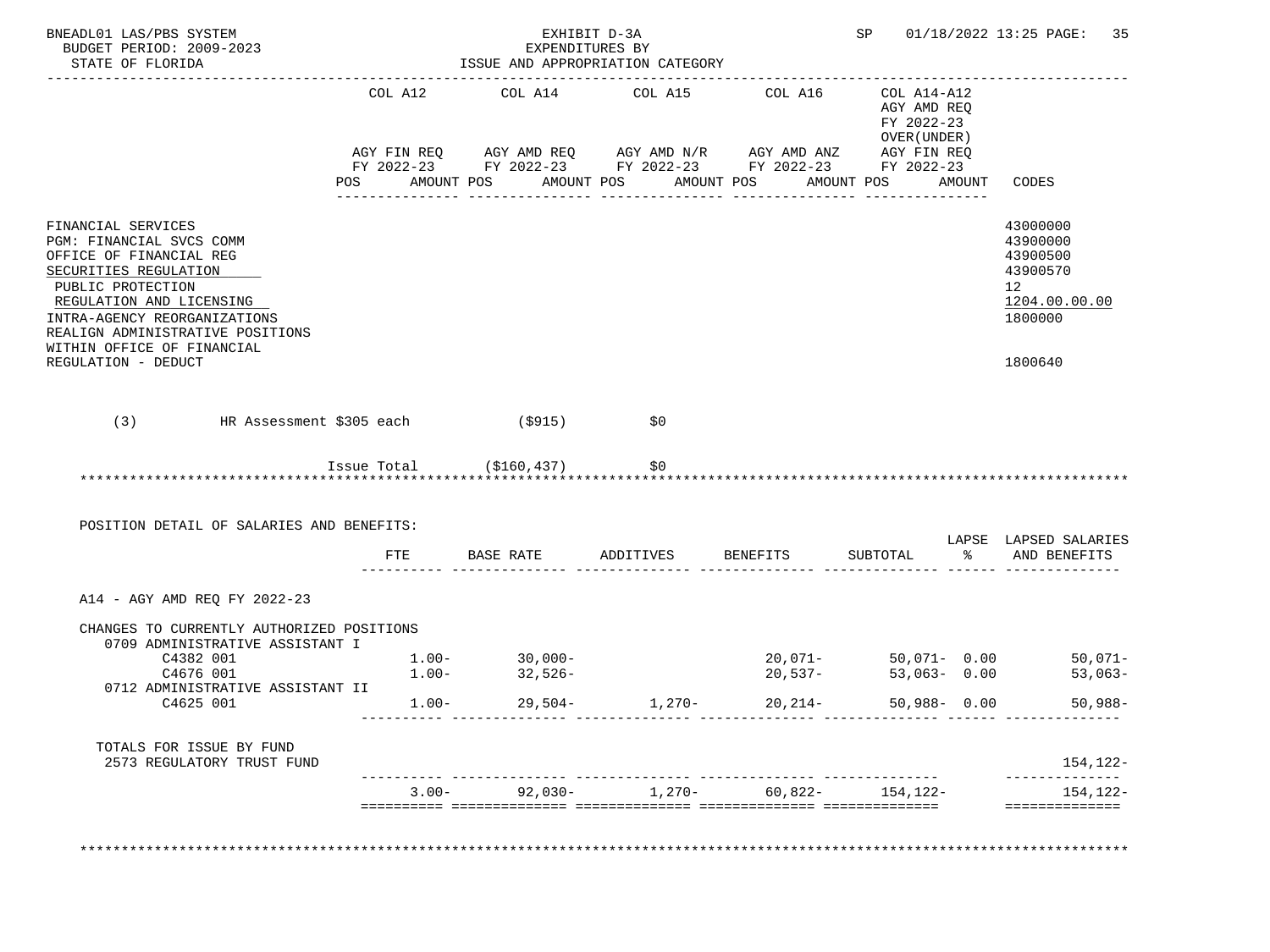| BNEADL01 LAS/PBS SYSTEM<br>BUDGET PERIOD: 2009-2023<br>STATE OF FLORIDA                                                                                                                                                                                                                              |           |                                                                                                                                       | EXHIBIT D-3A<br>EXPENDITURES BY<br>ISSUE AND APPROPRIATION CATEGORY |         |                  |                       | SP 01/18/2022 13:25 PAGE:                                                                       |                                                                                             | 36 |
|------------------------------------------------------------------------------------------------------------------------------------------------------------------------------------------------------------------------------------------------------------------------------------------------------|-----------|---------------------------------------------------------------------------------------------------------------------------------------|---------------------------------------------------------------------|---------|------------------|-----------------------|-------------------------------------------------------------------------------------------------|---------------------------------------------------------------------------------------------|----|
|                                                                                                                                                                                                                                                                                                      |           | COL A12<br>AGY FIN REQ 6 AGY AMD REQ 6 AGY AMD N/R 66 AGY AMD ANZ<br>FY 2022-23 FY 2022-23 FY 2022-23 FY 2022-23<br>POS<br>AMOUNT POS | COL A14<br>AMOUNT POS                                               | COL A15 | AMOUNT POS       | COL A16<br>AMOUNT POS | COL A14-A12<br>AGY AMD REO<br>FY 2022-23<br>OVER (UNDER)<br>AGY FIN REQ<br>FY 2022-23<br>AMOUNT | CODES                                                                                       |    |
| FINANCIAL SERVICES<br>PGM: FINANCIAL SVCS COMM<br>OFFICE OF FINANCIAL REG<br>SECURITIES REGULATION<br>PUBLIC PROTECTION<br>REGULATION AND LICENSING<br>ESTIMATED EXPENDITURES REALIGNMENT<br>REALIGN BUDGET AUTHORITY BETWEEN<br>CATEGORIES FOR THE ANTI FRAUD<br>PROGRAM IN THE OFFICE OF FINANCIAL |           |                                                                                                                                       |                                                                     |         |                  |                       |                                                                                                 | 43000000<br>43900000<br>43900500<br>43900570<br>12 <sup>°</sup><br>1204.00.00.00<br>2000000 |    |
| REGULATION - DEDUCT<br>OTHER PERSONAL SERVICES                                                                                                                                                                                                                                                       |           |                                                                                                                                       |                                                                     |         |                  |                       |                                                                                                 | 2000550<br>030000                                                                           |    |
| ANTI-FRAUD TRUST FUND<br>-STATE                                                                                                                                                                                                                                                                      |           |                                                                                                                                       | $32,538-$                                                           |         |                  |                       |                                                                                                 | $32,538 - 2038$ 1                                                                           |    |
| <b>EXPENSES</b>                                                                                                                                                                                                                                                                                      |           |                                                                                                                                       |                                                                     |         |                  |                       |                                                                                                 | 040000                                                                                      |    |
| ANTI-FRAUD TRUST FUND                                                                                                                                                                                                                                                                                | $-$ STATE |                                                                                                                                       | $62,885-$                                                           |         |                  |                       |                                                                                                 | $62.885 - 2038$ 1                                                                           |    |
| OPERATING CAPITAL OUTLAY                                                                                                                                                                                                                                                                             |           |                                                                                                                                       |                                                                     |         |                  |                       |                                                                                                 | 060000                                                                                      |    |
| ANTI-FRAUD TRUST FUND                                                                                                                                                                                                                                                                                | $-$ STATE |                                                                                                                                       | $24,528-$                                                           |         |                  |                       |                                                                                                 | 24,528-2038 1                                                                               |    |
| SPECIAL CATEGORIES<br>CONTRACTED SERVICES                                                                                                                                                                                                                                                            |           |                                                                                                                                       |                                                                     |         |                  |                       |                                                                                                 | 100000<br>100777                                                                            |    |
| ANTI-FRAUD TRUST FUND                                                                                                                                                                                                                                                                                | $-$ STATE |                                                                                                                                       | $80,049-$                                                           |         |                  |                       |                                                                                                 | 80,049-2038 1                                                                               |    |
| TOTAL: REALIGN BUDGET AUTHORITY BETWEEN<br>CATEGORIES FOR THE ANTI FRAUD<br>PROGRAM IN THE OFFICE OF FINANCIAL<br>REGULATION - DEDUCT                                                                                                                                                                |           |                                                                                                                                       |                                                                     |         |                  |                       |                                                                                                 | 2000550                                                                                     |    |
| TOTAL ISSUE                                                                                                                                                                                                                                                                                          |           |                                                                                                                                       | $200,000 -$                                                         |         |                  |                       | $200,000 -$                                                                                     |                                                                                             |    |
|                                                                                                                                                                                                                                                                                                      |           |                                                                                                                                       |                                                                     |         |                  |                       |                                                                                                 |                                                                                             |    |
| AGENCY ISSUE NARRATIVE:<br>2022-2023 BUDGET YEAR NARRATIVE:                                                                                                                                                                                                                                          |           |                                                                                                                                       |                                                                     |         | IT COMPONENT? NO |                       |                                                                                                 |                                                                                             |    |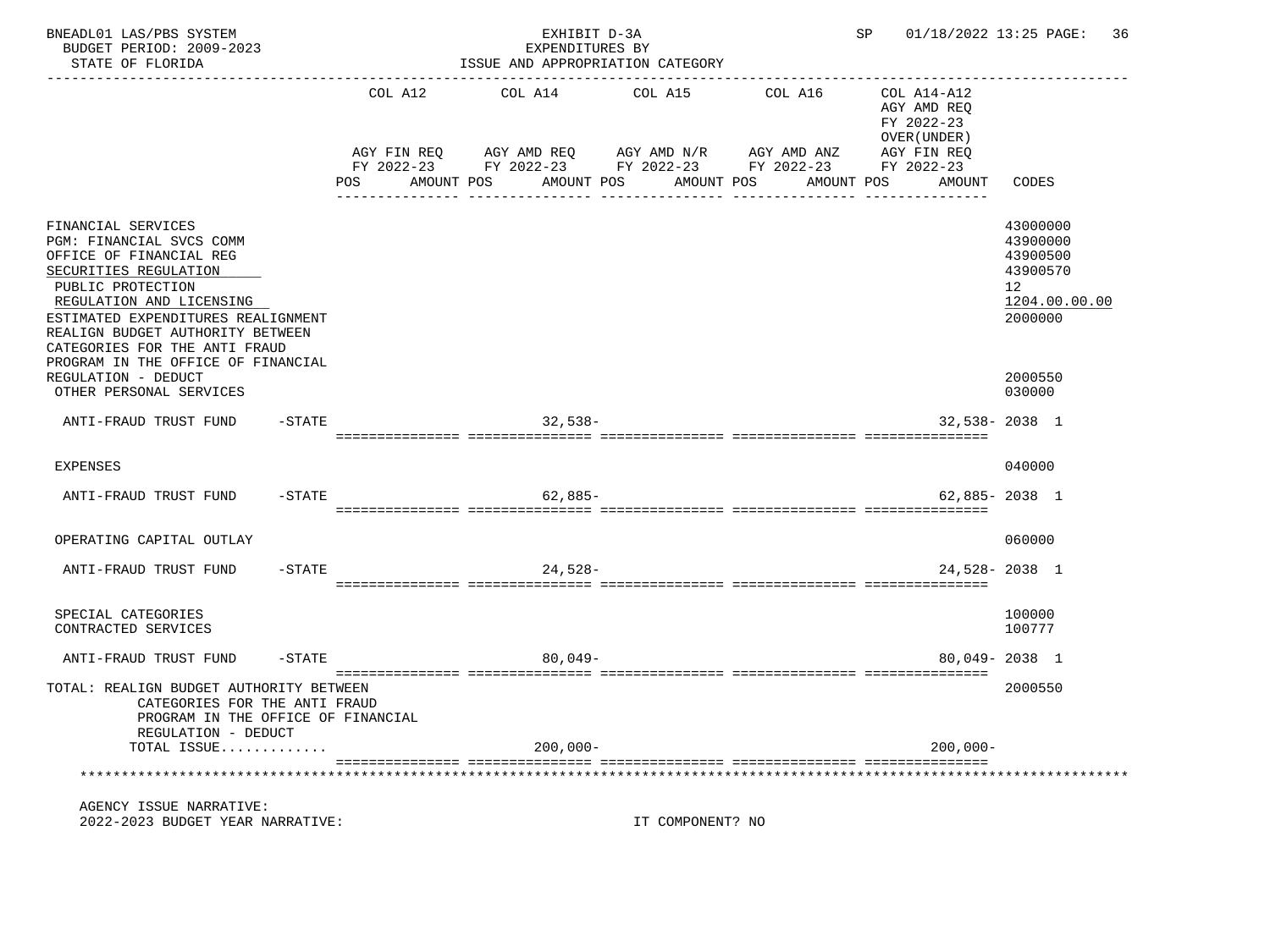| BNEADL01 LAS/PBS SYSTEM<br>BUDGET PERIOD: 2009-2023<br>STATE OF FLORIDA                                                                                                                                                                                        | ISSUE AND APPROPRIATION CATEGORY |  |  | SP                      |         | 01/18/2022 13:25 PAGE: | 37                                                     |  |                                                                       |                                                                                             |  |
|----------------------------------------------------------------------------------------------------------------------------------------------------------------------------------------------------------------------------------------------------------------|----------------------------------|--|--|-------------------------|---------|------------------------|--------------------------------------------------------|--|-----------------------------------------------------------------------|---------------------------------------------------------------------------------------------|--|
|                                                                                                                                                                                                                                                                |                                  |  |  | COL A12 COL A14 COL A15 |         |                        | COL A16                                                |  | COL A14-A12<br>AGY AMD REO<br>FY 2022-23<br>OVER (UNDER)              |                                                                                             |  |
|                                                                                                                                                                                                                                                                |                                  |  |  |                         |         |                        | FY 2022-23 FY 2022-23 FY 2022-23 FY 2022-23 FY 2022-23 |  | AGY FIN REO<br>POS AMOUNT POS AMOUNT POS AMOUNT POS AMOUNT POS AMOUNT | CODES                                                                                       |  |
| FINANCIAL SERVICES<br>PGM: FINANCIAL SVCS COMM<br>OFFICE OF FINANCIAL REG<br>SECURITIES REGULATION<br>PUBLIC PROTECTION<br>REGULATION AND LICENSING<br>ESTIMATED EXPENDITURES REALIGNMENT<br>REALIGN BUDGET AUTHORITY BETWEEN<br>CATEGORIES FOR THE ANTI FRAUD |                                  |  |  |                         |         |                        |                                                        |  |                                                                       | 43000000<br>43900000<br>43900500<br>43900570<br>12 <sup>°</sup><br>1204.00.00.00<br>2000000 |  |
| PROGRAM IN THE OFFICE OF FINANCIAL<br>REGULATION - DEDUCT                                                                                                                                                                                                      |                                  |  |  |                         | 2000550 |                        |                                                        |  |                                                                       |                                                                                             |  |

Amended 2022-23 Narrative after December 15, 2021

REALIGN BUDGET AUTHORITY BETWEEN CATEGORIES FOR THE ANTI FRAUD PROGRAM IN THE OFFICE OF FINANCIAL REGULATION - DEDUCT

This request will improve the Office's ability to reach the following goals:

GOAL #2: Delivering value to businesses;<br>GOAL #3: Promoting a safe and sound finar Promoting a safe and sound financial marketplace; GOAL #4: Improving customer service.

ISSUE SUMMARY: This is a new issue.

 Per section 517.302(4), F.S. There is created within the office a trust fund to be known as the Anti-Fraud Trust Fund. Any amounts assessed as costs of investigation and prosecution under this subsection shall be deposited in the trust fund. Funds deposited in the trust fund must be used, when authorized by appropriation, for investigation and prosecution of administrative, civil, and criminal actions arising under this chapter. Funds may also be used to improve the public's awareness and understanding of prudent investing.

 Based on the discussions with House and Senate Appropriation staff as well as the Office and Policy Budget, OFR requests the realignment of budget authority in the Anti-Fraud Trust Fund. This realignment will transfer budget authority from categories in Other Personal Services, Expenses, Operating Capital Outlay and Contracted Services to a new special category (100531) - ANTI-FRAUD INV and EDU (Anti-Fraud Investigations and Outreach Education). Creating a new appropriation category allows the agency more spending flexibility on costs based on section 517.302(4), F.S. This issue would realign all \$200,000 in budget authority, with release amount based on agency's spending plan approved by House and Senate appropriation staff.

Note: This issue code is tied to 2000560.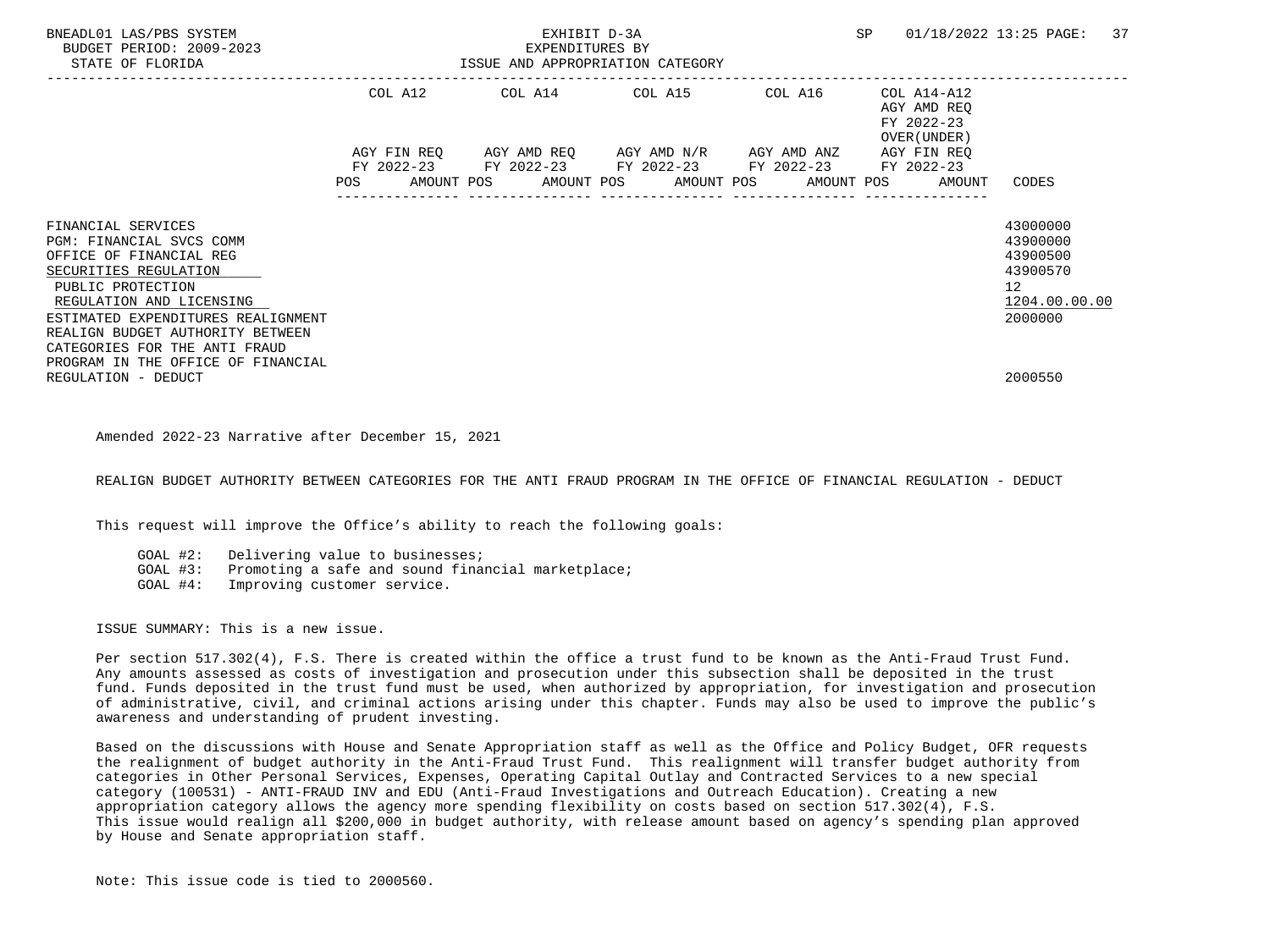| BNEADL01 LAS/PBS SYSTEM<br>BUDGET PERIOD: 2009-2023<br>STATE OF FLORIDA                                                                                                                                                                                                                              |                            |                                | EXHIBIT D-3A<br>EXPENDITURES BY<br>ISSUE AND APPROPRIATION CATEGORY | SP and the set of the set of the set of the set of the set of the set of the set of the set of the set of the set of the set of the set of the set of the set of the set of the set of the set of the set of the set of the se | 01/18/2022 13:25 PAGE: 38 |                                                          |                                                                                             |
|------------------------------------------------------------------------------------------------------------------------------------------------------------------------------------------------------------------------------------------------------------------------------------------------------|----------------------------|--------------------------------|---------------------------------------------------------------------|--------------------------------------------------------------------------------------------------------------------------------------------------------------------------------------------------------------------------------|---------------------------|----------------------------------------------------------|---------------------------------------------------------------------------------------------|
|                                                                                                                                                                                                                                                                                                      |                            | COL A12                        |                                                                     | COL A14 COL A15<br>AGY FIN REQ AGY AMD REQ AGY AMD N/R AGY AMD ANZ AGY FIN REQ                                                                                                                                                 | COL A16                   | COL A14-A12<br>AGY AMD REQ<br>FY 2022-23<br>OVER (UNDER) |                                                                                             |
|                                                                                                                                                                                                                                                                                                      |                            | POS FOR THE POST OF THE STREET | AMOUNT POS                                                          | FY 2022-23 FY 2022-23 FY 2022-23 FY 2022-23 FY 2022-23<br>AMOUNT POS<br>AMOUNT POS                                                                                                                                             |                           | AMOUNT POS<br>AMOUNT                                     | CODES                                                                                       |
| FINANCIAL SERVICES<br>PGM: FINANCIAL SVCS COMM<br>OFFICE OF FINANCIAL REG<br>SECURITIES REGULATION<br>PUBLIC PROTECTION<br>REGULATION AND LICENSING<br>ESTIMATED EXPENDITURES REALIGNMENT<br>REALIGN BUDGET AUTHORITY BETWEEN<br>CATEGORIES FOR THE ANTI FRAUD<br>PROGRAM IN THE OFFICE OF FINANCIAL |                            |                                |                                                                     |                                                                                                                                                                                                                                |                           |                                                          | 43000000<br>43900000<br>43900500<br>43900570<br>12 <sup>°</sup><br>1204.00.00.00<br>2000000 |
| REGULATION - DEDUCT                                                                                                                                                                                                                                                                                  |                            |                                |                                                                     |                                                                                                                                                                                                                                |                           |                                                          | 2000550                                                                                     |
| Detail of Costs:<br>Quantity<br>---------                                                                                                                                                                                                                                                            | Description<br>----------- |                                | Amount                                                              | Non-Recurring<br>_____________                                                                                                                                                                                                 |                           |                                                          |                                                                                             |
|                                                                                                                                                                                                                                                                                                      | Reduce OPS                 |                                | ( \$32, 538)                                                        | \$0                                                                                                                                                                                                                            |                           |                                                          |                                                                                             |
|                                                                                                                                                                                                                                                                                                      | Reduce Expenses            |                                | (\$62,885)                                                          | \$0                                                                                                                                                                                                                            |                           |                                                          |                                                                                             |
|                                                                                                                                                                                                                                                                                                      | Reduce OCO                 |                                | ( \$24, 528 )                                                       | \$0                                                                                                                                                                                                                            |                           |                                                          |                                                                                             |
|                                                                                                                                                                                                                                                                                                      | Reduce Contracted Services |                                | (\$80,049)                                                          | \$0                                                                                                                                                                                                                            |                           |                                                          |                                                                                             |
|                                                                                                                                                                                                                                                                                                      |                            | $Issue Total$ $( $200,000)$    |                                                                     | \$0                                                                                                                                                                                                                            |                           |                                                          |                                                                                             |
| REALIGN BUDGET AUTHORITY BETWEEN<br>CATEGORIES FOR THE ANTI- FRAUD<br>PROGRAM IN THE OFFICE OF FINANCIAL<br>REGULATION - ADD<br>SPECIAL CATEGORIES<br>ANTI-FRAUD INV & EDU                                                                                                                           |                            |                                |                                                                     |                                                                                                                                                                                                                                |                           |                                                          | 2000560<br>100000<br>100531                                                                 |
| ANTI-FRAUD TRUST FUND                                                                                                                                                                                                                                                                                | $-STATE$                   |                                | 200,000                                                             |                                                                                                                                                                                                                                |                           |                                                          | 200,000 2038 1                                                                              |
|                                                                                                                                                                                                                                                                                                      |                            |                                |                                                                     |                                                                                                                                                                                                                                |                           |                                                          |                                                                                             |
| AGENCY ISSUE NARRATIVE:                                                                                                                                                                                                                                                                              |                            |                                |                                                                     |                                                                                                                                                                                                                                |                           |                                                          |                                                                                             |

2022-2023 BUDGET YEAR NARRATIVE: IT COMPONENT? NO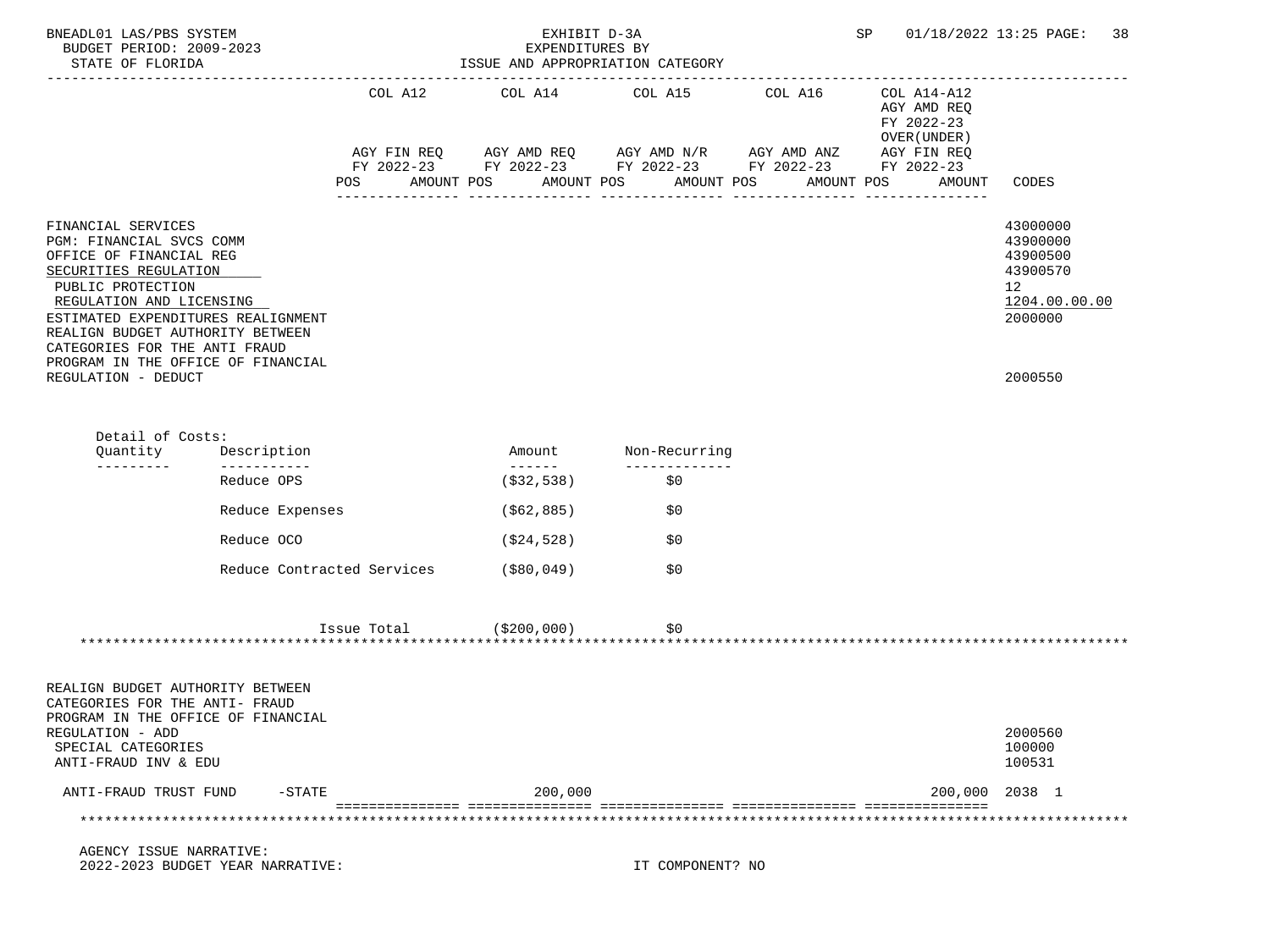| BNEADL01 LAS/PBS SYSTEM<br>BUDGET PERIOD: 2009-2023<br>STATE OF FLORIDA                                                                                                                                                                                                                               | EXHIBIT D-3A<br>EXPENDITURES BY<br>ISSUE AND APPROPRIATION CATEGORY |         |  |  |  |                                                                                                           | <b>SP</b> |  | 01/18/2022 13:25 PAGE:<br>39                                          |                                                                                |  |
|-------------------------------------------------------------------------------------------------------------------------------------------------------------------------------------------------------------------------------------------------------------------------------------------------------|---------------------------------------------------------------------|---------|--|--|--|-----------------------------------------------------------------------------------------------------------|-----------|--|-----------------------------------------------------------------------|--------------------------------------------------------------------------------|--|
|                                                                                                                                                                                                                                                                                                       |                                                                     | COL A12 |  |  |  | COL A14 COL A15 COL A16                                                                                   |           |  | COL A14-A12<br>AGY AMD REQ<br>FY 2022-23<br>OVER (UNDER)              |                                                                                |  |
|                                                                                                                                                                                                                                                                                                       |                                                                     |         |  |  |  | AGY FIN REQ AGY AMD REQ AGY AMD N/R AGY AMD ANZ<br>FY 2022-23 FY 2022-23 FY 2022-23 FY 2022-23 FY 2022-23 |           |  | AGY FIN REO<br>POS AMOUNT POS AMOUNT POS AMOUNT POS AMOUNT POS AMOUNT | CODES                                                                          |  |
| FINANCIAL SERVICES<br>PGM: FINANCIAL SVCS COMM<br>OFFICE OF FINANCIAL REG<br>SECURITIES REGULATION<br>PUBLIC PROTECTION<br>REGULATION AND LICENSING<br>ESTIMATED EXPENDITURES REALIGNMENT<br>REALIGN BUDGET AUTHORITY BETWEEN<br>CATEGORIES FOR THE ANTI- FRAUD<br>PROGRAM IN THE OFFICE OF FINANCIAL |                                                                     |         |  |  |  |                                                                                                           |           |  |                                                                       | 43000000<br>43900000<br>43900500<br>43900570<br>12<br>1204.00.00.00<br>2000000 |  |
| REGULATION - ADD                                                                                                                                                                                                                                                                                      |                                                                     |         |  |  |  |                                                                                                           |           |  |                                                                       | 2000560                                                                        |  |

Amended 2022-23 Narrative after December 15, 2021

# REALIGN BUDGET AUTHORITY BETWEEN CATEGORIES FOR THE ANTI FRAUD PROGRAM IN THE OFFICE OF FINANCIAL REGULATION - ADD

This request will improve the Office's ability to reach the following goals:

GOAL #2: Delivering value to businesses;

- GOAL #3: Promoting a safe and sound financial marketplace;
- GOAL #4: Improving customer service.

ISSUE SUMMARY: This is a new issue.

 Per section 517.302(4), F.S. There is created within the office a trust fund to be known as the Anti-Fraud Trust Fund. Any amounts assessed as costs of investigation and prosecution under this subsection shall be deposited in the trust fund. Funds deposited in the trust fund must be used, when authorized by appropriation, for investigation and prosecution of administrative, civil, and criminal actions arising under this chapter. Funds may also be used to improve the public's awareness and understanding of prudent investing.

 Based on the discussions with House and Senate Appropriation staff as well as the Office and Policy Budget, OFR requests the realignment of budget authority in the Anti-Fraud Trust Fund. This realignment will transfer budget authority from categories in Other Personal Services, Expenses, Operating Capital Outlay and Contracted Services to a new special category (100531) - ANTI-FRAUD INV and EDU (Anti-Fraud Investigations and Outreach Education). Creating a new appropriation category allows the agency more spending flexibility on costs based on section 517.302(4), F.S. This issue would realign all \$200,000 in budget authority, with release amount based on agency's spending plan approved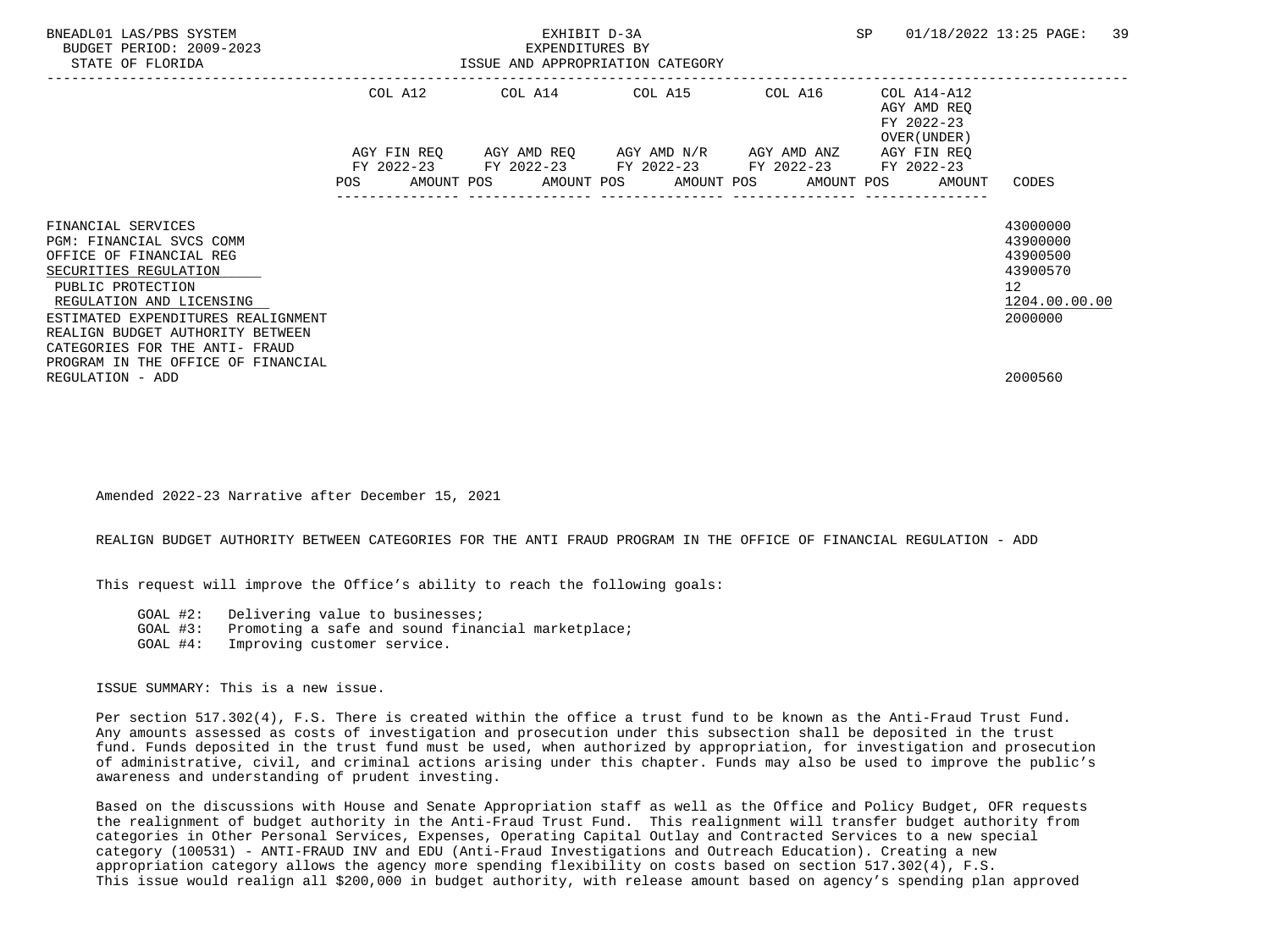| BNEADL01 LAS/PBS SYSTEM<br>BUDGET PERIOD: 2009-2023<br>STATE OF FLORIDA                                                                                                                                                                                                                                                                                               |                                           | EXHIBIT D-3A<br>EXPENDITURES BY<br>ISSUE AND APPROPRIATION CATEGORY | SP                                                                                                                                                                                                                                        | 01/18/2022 13:25 PAGE:<br>40                                                      |                                                                                           |
|-----------------------------------------------------------------------------------------------------------------------------------------------------------------------------------------------------------------------------------------------------------------------------------------------------------------------------------------------------------------------|-------------------------------------------|---------------------------------------------------------------------|-------------------------------------------------------------------------------------------------------------------------------------------------------------------------------------------------------------------------------------------|-----------------------------------------------------------------------------------|-------------------------------------------------------------------------------------------|
|                                                                                                                                                                                                                                                                                                                                                                       | COL A12<br><b>POS</b>                     | _________________________________                                   | COL A14 COL A15 COL A16<br>$\verb AGY FIN REQ  \qquad \verb AGY AMD REQ  \qquad \verb AGY AMD N/R  \qquad \verb AGY AMD ANZ  \\$<br>FY 2022-23 FY 2022-23 FY 2022-23 FY 2022-23 FY 2022-23<br>AMOUNT POS AMOUNT POS AMOUNT POS AMOUNT POS | COL A14-A12<br>AGY AMD REQ<br>FY 2022-23<br>OVER (UNDER)<br>AGY FIN REQ<br>AMOUNT | <b>CODES</b>                                                                              |
| FINANCIAL SERVICES<br>PGM: FINANCIAL SVCS COMM<br>OFFICE OF FINANCIAL REG<br>SECURITIES REGULATION<br>PUBLIC PROTECTION<br>REGULATION AND LICENSING<br>ESTIMATED EXPENDITURES REALIGNMENT<br>REALIGN BUDGET AUTHORITY BETWEEN<br>CATEGORIES FOR THE ANTI- FRAUD<br>PROGRAM IN THE OFFICE OF FINANCIAL<br>REGULATION - ADD<br>by House and Senate appropriation staff. |                                           |                                                                     |                                                                                                                                                                                                                                           |                                                                                   | 43000000<br>43900000<br>43900500<br>43900570<br>12<br>1204.00.00.00<br>2000000<br>2000560 |
| Note: This issue code is tied to 2000550.<br>Detail of Costs:                                                                                                                                                                                                                                                                                                         |                                           |                                                                     |                                                                                                                                                                                                                                           |                                                                                   |                                                                                           |
| Quantity Description<br>$- - - - - - - - - -$<br>----------                                                                                                                                                                                                                                                                                                           |                                           | Amount                                                              | Non-Recurring<br>--------------                                                                                                                                                                                                           |                                                                                   |                                                                                           |
|                                                                                                                                                                                                                                                                                                                                                                       | Add Back Anti-Fraud INV and EDU \$200,000 |                                                                     | \$0                                                                                                                                                                                                                                       |                                                                                   |                                                                                           |
| Total Issue                                                                                                                                                                                                                                                                                                                                                           |                                           | \$200,000<br>******************                                     | \$0                                                                                                                                                                                                                                       |                                                                                   |                                                                                           |
| SCHEDULE VIIIB REDUCTIONS -<br>OPERATING<br>REDUCTION OF RENT - OFFICE OF                                                                                                                                                                                                                                                                                             |                                           |                                                                     |                                                                                                                                                                                                                                           |                                                                                   | 33B0000                                                                                   |
| FINANCIAL REGULATION<br><b>EXPENSES</b>                                                                                                                                                                                                                                                                                                                               |                                           |                                                                     |                                                                                                                                                                                                                                           |                                                                                   | 33B2210<br>040000                                                                         |
| -STATE<br>REGULATORY TRUST FUND                                                                                                                                                                                                                                                                                                                                       |                                           | $94,087-$                                                           |                                                                                                                                                                                                                                           |                                                                                   | 94,087-2573 1                                                                             |
|                                                                                                                                                                                                                                                                                                                                                                       |                                           |                                                                     |                                                                                                                                                                                                                                           |                                                                                   |                                                                                           |
| AGENCY ISSUE NARRATIVE:<br>2022-2023 BUDGET YEAR NARRATIVE:                                                                                                                                                                                                                                                                                                           |                                           |                                                                     | IT COMPONENT? NO                                                                                                                                                                                                                          |                                                                                   |                                                                                           |

Amended 2022-23 Narrative after December 15, 2021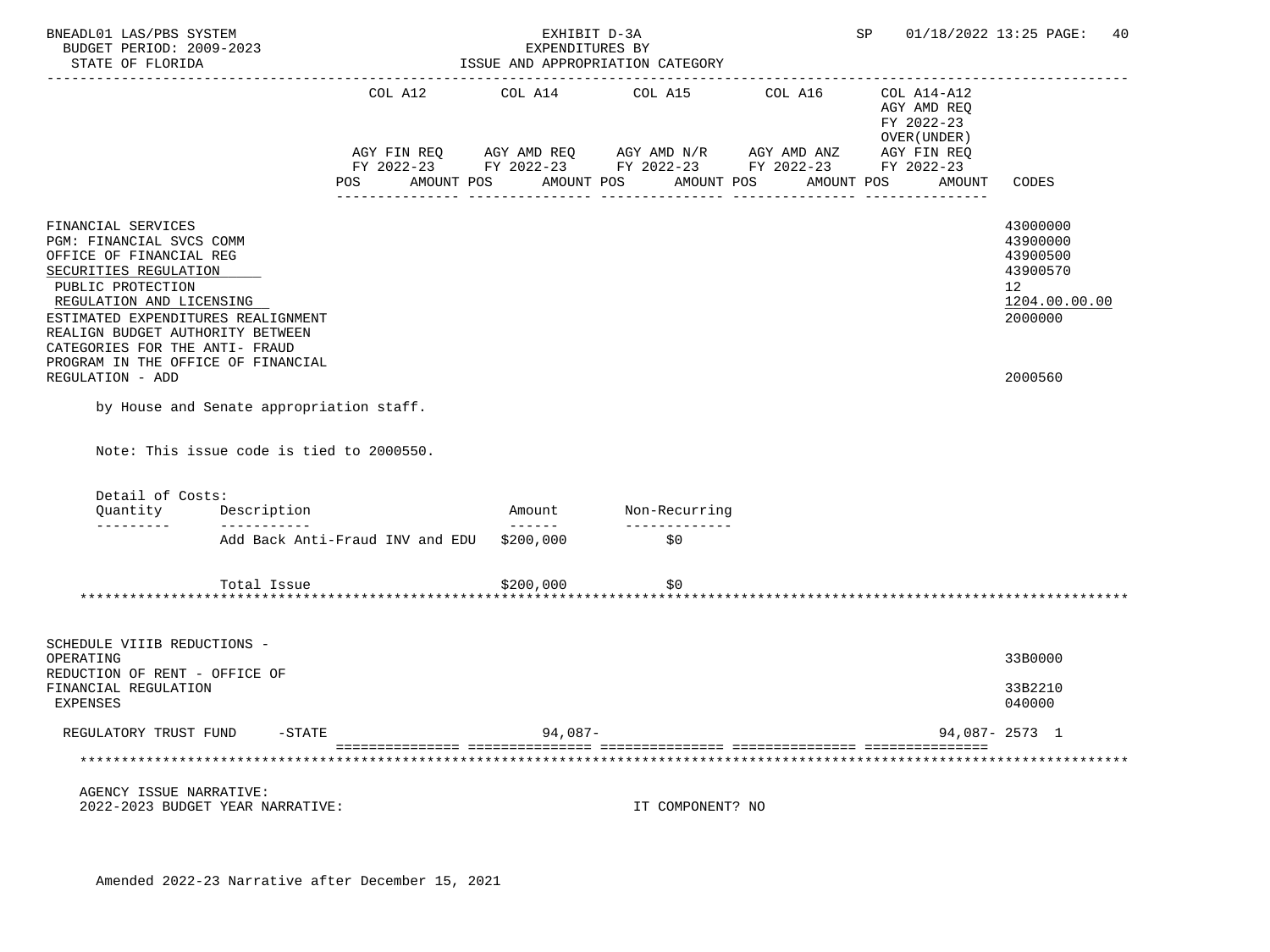| BNEADL01 LAS/PBS SYSTEM<br>BUDGET PERIOD: 2009-2023<br>STATE OF FLORIDA                                                                                                            |            | EXHIBIT D-3A<br>EXPENDITURES BY<br>ISSUE AND APPROPRIATION CATEGORY | <b>SP</b>                                                                                                                                            | 01/18/2022 13:25 PAGE:<br>41 |                                                          |                                                                     |  |
|------------------------------------------------------------------------------------------------------------------------------------------------------------------------------------|------------|---------------------------------------------------------------------|------------------------------------------------------------------------------------------------------------------------------------------------------|------------------------------|----------------------------------------------------------|---------------------------------------------------------------------|--|
|                                                                                                                                                                                    |            |                                                                     | COL A12 COL A14 COL A15                                                                                                                              | COL A16                      | COL A14-A12<br>AGY AMD REO<br>FY 2022-23<br>OVER (UNDER) |                                                                     |  |
|                                                                                                                                                                                    | <b>POS</b> |                                                                     | AGY FIN REQ 6GY AMD REQ 6GY AMD N/R 6GY AMD ANZ<br>FY 2022-23 FY 2022-23 FY 2022-23 FY 2022-23<br>AMOUNT POS AMOUNT POS AMOUNT POS AMOUNT POS AMOUNT |                              | AGY FIN REO<br>FY 2022-23                                | CODES                                                               |  |
| FINANCIAL SERVICES<br>PGM: FINANCIAL SVCS COMM<br>OFFICE OF FINANCIAL REG<br>SECURITIES REGULATION<br>PUBLIC PROTECTION<br>REGULATION AND LICENSING<br>SCHEDULE VIIIB REDUCTIONS - |            |                                                                     |                                                                                                                                                      |                              |                                                          | 43000000<br>43900000<br>43900500<br>43900570<br>12<br>1204.00.00.00 |  |
| OPERATING<br>REDUCTION OF RENT - OFFICE OF<br>FINANCIAL REGULATION                                                                                                                 |            |                                                                     |                                                                                                                                                      |                              |                                                          | 33B0000<br>33B2210                                                  |  |

#### OFFICE OF FINANCIAL REGULATION - REDUCTION OF RENT

This request will improve the Office's ability to reach the following goals:

GOAL #1: Improving taxpayer value;

GOAL #3: Promoting a safe and sound financial marketplace;

 Issue Description/Need: Beginning in mid-2020, the Office of Financial Regulation (OFR) began the process of incorporating telework into the day-to-day operational norms of the Office. This process led to the eventual and permanent downsizing of our office space needs. The first space we have been able to vacate, and back-fill, is a portion of the Fletcher Building in Tallahassee. The Office has agreed to a backfill arrangement with the Department of Financial Services for the space OFR occupied in the Tampa, Orlando, and Miami regional offices. This will allow the OFR to consolidate staff and operations in these offices. This reduction, from 34,297 sq. ft. to approximately 16,042 sq. ft. will result in a calculated savings of \$313,621 annually.

 Four (4) OFR Budget Entities have office space allocated in the regional offices. The reduction in budget authority is based on the calculated differences in old and new square foot usage.

 Ultimate Outcome: A reduction of operating expenditures that will save the tax payers, and licensees more than \$313,621 in recurring rent costs, with no impact to operations.

THE OFFICE IS REQUESTING THIS ISSUE BE TAKEN BY THE LEGISLATURE.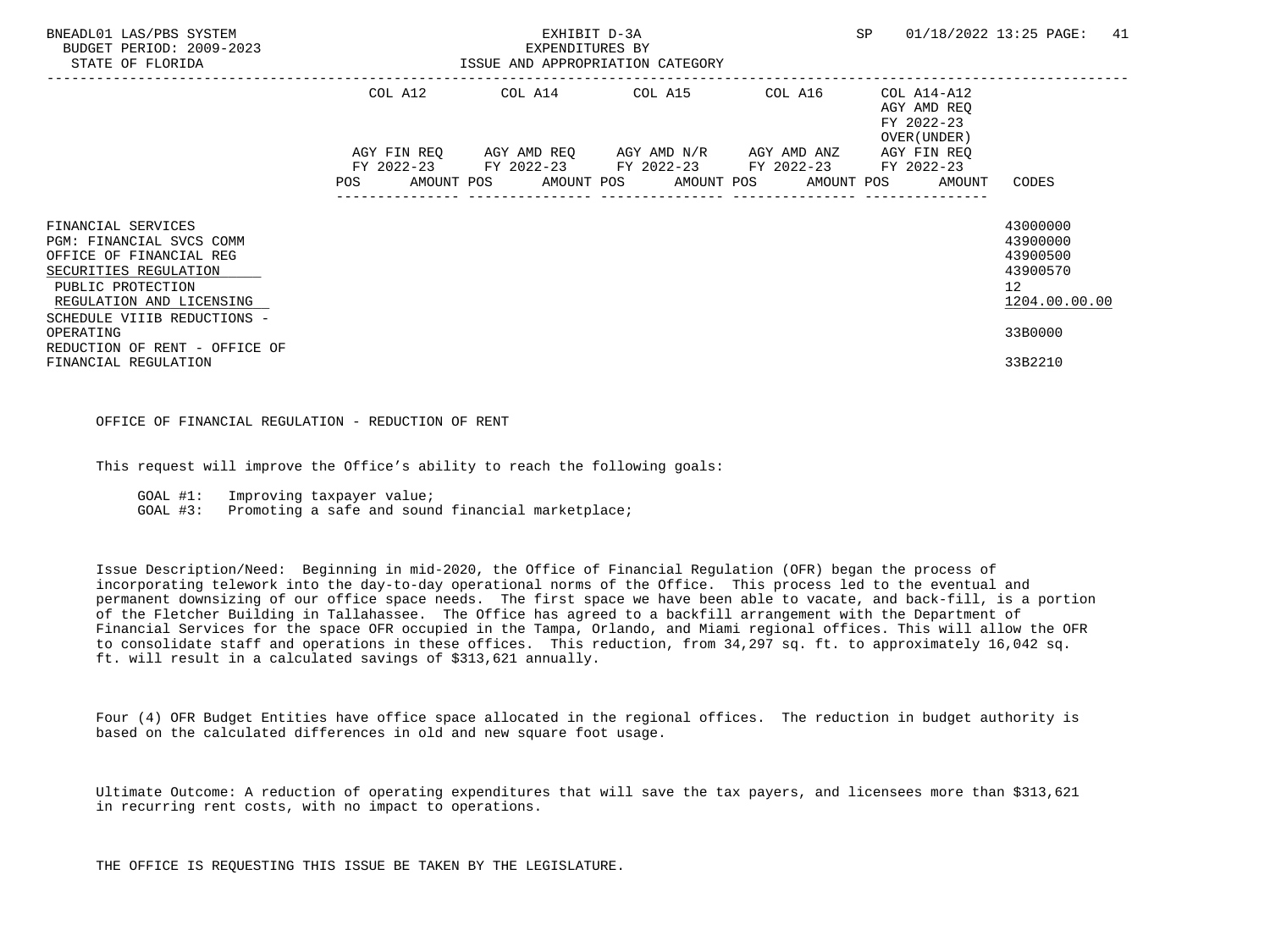| BNEADL01 LAS/PBS SYSTEM<br>BUDGET PERIOD: 2009-2023<br>STATE OF FLORIDA                                                                                                                                                                                  |     | EXHIBIT D-3A<br>EXPENDITURES BY<br>ISSUE AND APPROPRIATION CATEGORY                                                                                                               | SP     | 01/18/2022 13:25 PAGE:<br>42 |                                                                    |                                                                                           |
|----------------------------------------------------------------------------------------------------------------------------------------------------------------------------------------------------------------------------------------------------------|-----|-----------------------------------------------------------------------------------------------------------------------------------------------------------------------------------|--------|------------------------------|--------------------------------------------------------------------|-------------------------------------------------------------------------------------------|
|                                                                                                                                                                                                                                                          | POS | COL A12 COL A14 COL A15 COL A16<br>AGY FIN REQ AGY AMD REQ AGY AMD N/R AGY AMD ANZ AGY FIN REQ<br>FY 2022-23 FY 2022-23 FY 2022-23 FY 2022-23 FY 2022-23<br>AMOUNT POS AMOUNT POS |        | AMOUNT POS AMOUNT POS        | COL A14-A12<br>AGY AMD REQ<br>FY 2022-23<br>OVER (UNDER)<br>AMOUNT | CODES                                                                                     |
| FINANCIAL SERVICES<br>PGM: FINANCIAL SVCS COMM<br>OFFICE OF FINANCIAL REG<br>SECURITIES REGULATION<br>PUBLIC PROTECTION<br>REGULATION AND LICENSING<br>SCHEDULE VIIIB REDUCTIONS -<br>OPERATING<br>REDUCTION OF RENT - OFFICE OF<br>FINANCIAL REGULATION |     |                                                                                                                                                                                   |        |                              |                                                                    | 43000000<br>43900000<br>43900500<br>43900570<br>12<br>1204.00.00.00<br>33B0000<br>33B2210 |
| Expenses:                                                                                                                                                                                                                                                |     |                                                                                                                                                                                   |        |                              |                                                                    |                                                                                           |
| Quantity<br>Description                                                                                                                                                                                                                                  |     |                                                                                                                                                                                   | Amount | Non-Recurring                |                                                                    |                                                                                           |
| ------------<br>-------                                                                                                                                                                                                                                  |     | -------                                                                                                                                                                           |        |                              |                                                                    |                                                                                           |
| Expenses                                                                                                                                                                                                                                                 |     | ( \$94,087)                                                                                                                                                                       |        | \$0                          |                                                                    |                                                                                           |
| Total Expenses                                                                                                                                                                                                                                           |     | (\$94,087)                                                                                                                                                                        |        | \$0                          |                                                                    |                                                                                           |
| Issue Total                                                                                                                                                                                                                                              |     | (\$94,087)                                                                                                                                                                        |        | \$0                          |                                                                    |                                                                                           |
| TOTAL: REGULATION AND LICENSING                                                                                                                                                                                                                          |     |                                                                                                                                                                                   |        |                              |                                                                    | 1204.00.00.00                                                                             |
| BY FUND TYPE<br>TRUST FUNDS                                                                                                                                                                                                                              |     | 254,524-                                                                                                                                                                          |        |                              | 254,524-2000                                                       |                                                                                           |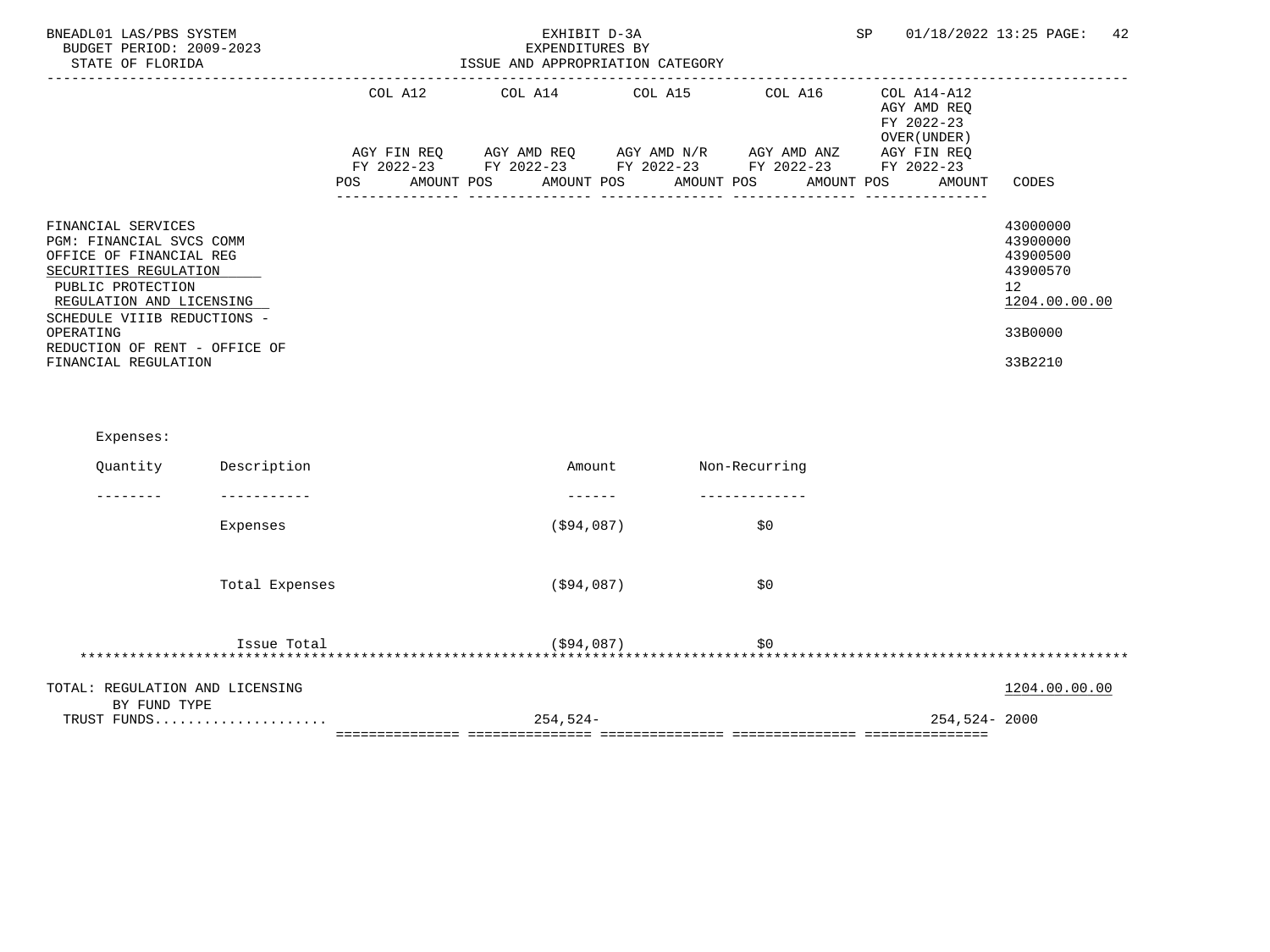| * NEADLP01<br>* BUDGET PERIOD: 2009-2023                                                                           |                                                          | STATISTICAL INFORMATION<br>EXHIBIT A, D AND D-3A REPORT |                                                                             | * * * * * * * * * * * * * * * *<br>$01/18/2022$ 13:25 *<br>SP<br>BBV 43<br>$\star$<br>$\texttt{PAGE}$ :<br>$1 *$ |
|--------------------------------------------------------------------------------------------------------------------|----------------------------------------------------------|---------------------------------------------------------|-----------------------------------------------------------------------------|------------------------------------------------------------------------------------------------------------------|
|                                                                                                                    |                                                          |                                                         | SAVE INITIALS: SAVE DEPARTMENT: 07 SAVE TITLE: EXHIBIT D-3A AMENDED REQUEST |                                                                                                                  |
| ** DATA SELECTIONS **                                                                                              |                                                          |                                                         |                                                                             |                                                                                                                  |
| REPORT OPTION: $1$ - EXHIBIT A, D AND D-3A SCHEDULE VIIIA ISSUE SPREADSHEET $(Y/N): N$                             |                                                          |                                                         |                                                                             |                                                                                                                  |
| COLUMN: A12 $A14$ $A15$ $A16$ $A14 - A12$ CODES                                                                    |                                                          |                                                         |                                                                             |                                                                                                                  |
|                                                                                                                    |                                                          |                                                         |                                                                             |                                                                                                                  |
| INCLUDE (Y/N) FTE: N SALARY RATE: N POSITION DATA: Y                                                               |                                                          |                                                         |                                                                             |                                                                                                                  |
| REPORT TOTALS: NO TOTAL                                                                                            | ___________________                                      |                                                         |                                                                             |                                                                                                                  |
| $1-7:439005$ 4<br>$8 - 14:$<br>$15 - 21:$<br>$22 - 27:$<br>EXCLUDE:                                                |                                                          |                                                         |                                                                             |                                                                                                                  |
| BUDGET ENTITY TOTALS:<br>LEVEL 1: NO TOTAL<br>LEVEL 2: NO TOTAL<br>LEVEL 3: NO TOTAL<br>LOWEST LEVEL: BY FUND TYPE |                                                          |                                                         |                                                                             |                                                                                                                  |
| PROGRAM COMPONENT/ACCUMULATION LEVEL (0=MERGED, 1, 2, 3, 4 OR 5 FOR 2, 4, 6, 8 OR 10 DIGITS):<br>$\overline{5}$    |                                                          |                                                         |                                                                             |                                                                                                                  |
| PROGRAM COMPONENT TOTALS:                                                                                          | POLICY AREA: NO TOTAL<br>PROGRAM COMPONENT: BY FUND TYPE |                                                         |                                                                             |                                                                                                                  |
| ISSUE CODE OR GROUP/ACCUMULATION LEVEL (0=MERGED, 1, 2 OR 3 FOR 1, 3 OR 7 CHARACTERS):<br>$\overline{3}$           |                                                          |                                                         |                                                                             |                                                                                                                  |
| ISSUE TOTALS:<br>SUMMARY: NO TOTAL<br>DETAIL: LINE TOTAL                                                           |                                                          |                                                         |                                                                             |                                                                                                                  |
| APPROPRIATION CATEGORY OR GROUP/ACCUMULATION LEVEL (0=MERGED, 1=MAJOR, 2=MINOR):<br>$\overline{2}$                 |                                                          |                                                         |                                                                             |                                                                                                                  |
| INCLUDE FCO (Y/N): Y APPROPRIATION CATEGORY TITLE: SHORT                                                           |                                                          |                                                         |                                                                             |                                                                                                                  |
| APPROPRIATION CATEGORY TOTALS:                                                                                     | MAJOR: NO TOTAL                                          |                                                         |                                                                             |                                                                                                                  |
|                                                                                                                    | MINOR: BY DETAIL FUND                                    |                                                         |                                                                             |                                                                                                                  |